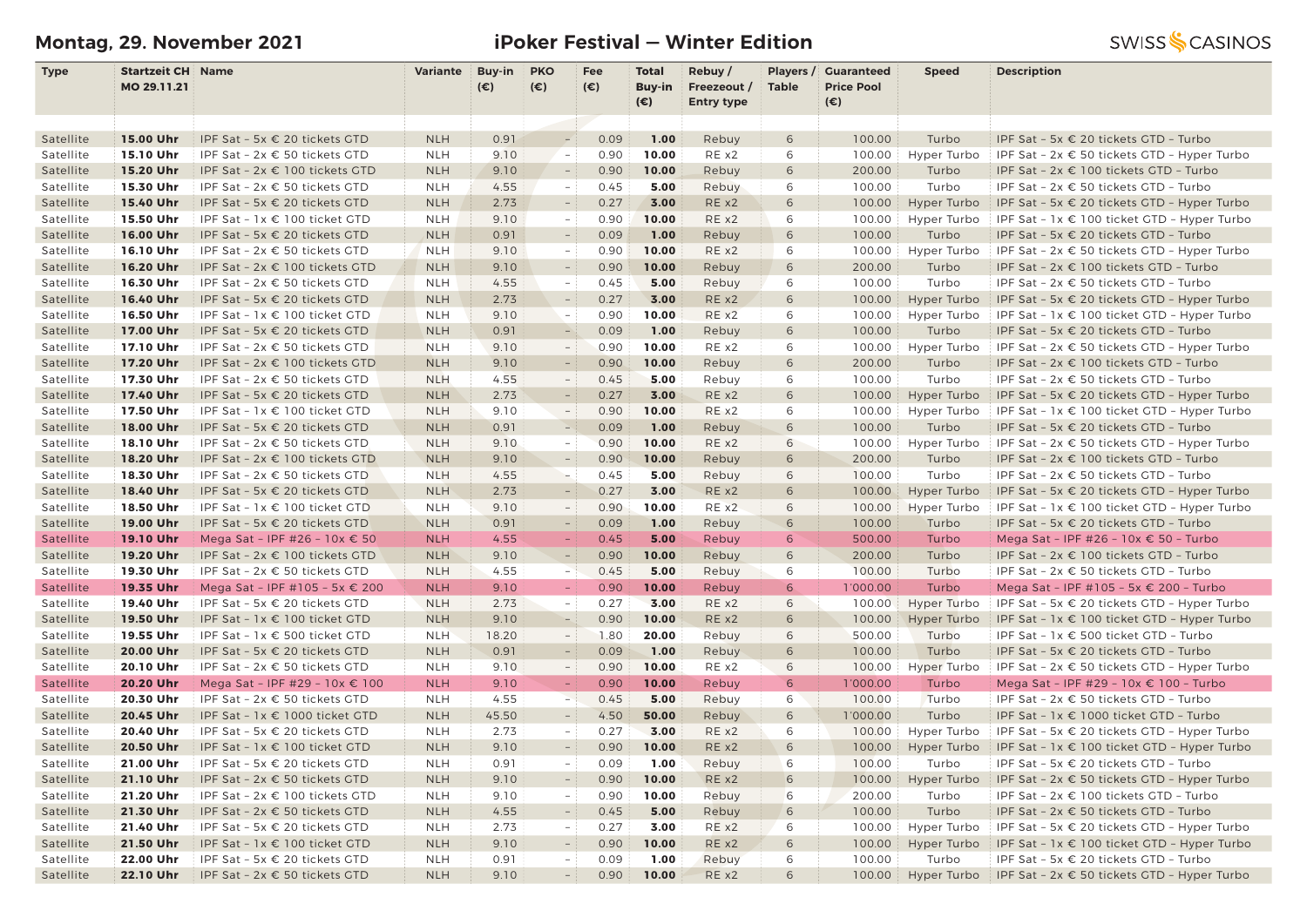**Montag, 29. November 2021**

# **iPoker Festival — Winter Edition**

**SWISS SCASINOS** 

| <b>Type</b> | <b>Startzeit CH Name</b> |                                                    | Variante   | <b>Buv-in</b> | <b>PKO</b>   | Fee          | <b>Total</b> | Rebuy/            |              | <b>Players / Guaranteed</b> | <b>Speed</b> | <b>Description</b>                                             |
|-------------|--------------------------|----------------------------------------------------|------------|---------------|--------------|--------------|--------------|-------------------|--------------|-----------------------------|--------------|----------------------------------------------------------------|
|             | SO 5.12.21               |                                                    |            | $(\epsilon)$  | $(\epsilon)$ | $(\epsilon)$ | Buv-in       | Freezeout /       | <b>Table</b> | <b>Price Pool</b>           |              |                                                                |
|             |                          |                                                    |            |               |              |              | (€)          | <b>Entry type</b> |              | (€)                         |              |                                                                |
|             |                          |                                                    |            |               |              |              |              |                   |              |                             |              |                                                                |
| Satellite   |                          | <b>22.20 Uhr</b> IPF Sat $-2x \in 100$ tickets GTD | NLH        | 9.10          |              | 0.90         | 10.00        | Rebuv             | 6            | 200.00                      | Turbo        | IPF Sat - $2x \in 100$ tickets GTD - Turbo                     |
| Satellite   |                          | <b>22.30 Uhr</b> IPF Sat - $2x \in 50$ tickets GTD | <b>NLH</b> | 4.55          |              | 0.45         | 5.00         | Rebuy             | 6            | 100.00                      | Turbo        | IPF Sat - $2x \in 50$ tickets GTD - Turbo                      |
| Satellite   |                          | <b>22.40 Uhr</b> IPF Sat - 5x $\in$ 20 tickets GTD | <b>NLH</b> | 2.73          | $-1$         | 0.27         | 3.00         | REX2              | 6            |                             |              | 100.00 Hyper Turbo IPF Sat - 5x € 20 tickets GTD - Hyper Turbo |
| Satellite   | 22.50 Uhr                | IPF Sat - $1x \in 100$ ticket GTD                  | <b>NLH</b> | 9.10          |              | 0.90         | 10.00        | REX2              | 6            |                             |              | 100.00 Hyper Turbo IPF Sat - 1x € 100 ticket GTD - Hyper Turbo |
|             |                          |                                                    |            |               |              |              |              |                   |              |                             |              |                                                                |

### **Legende**

 $\bullet$  Mega Sat - IPF #26 und #29

 $I = \{100.000 \text{ GTD} \}$ 

IPF #29 – € 100.000 GTD Day

■ IPF #102 - € 150.000 GTD Day

IPF #105 – € 500.000 GTD Day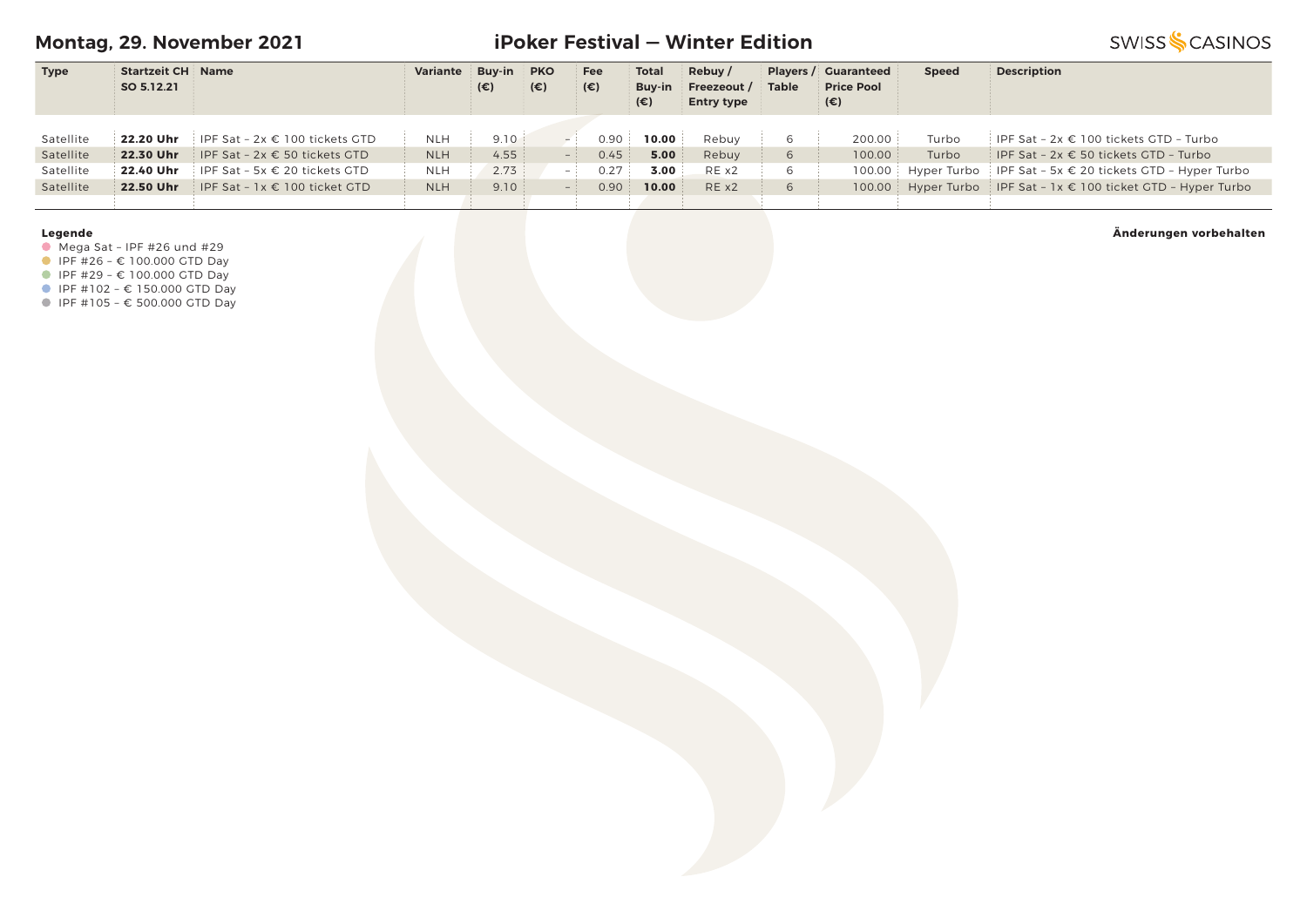# **Dienstag, 30. November 2021 iPoker Festival — Winter Edition**

| <b>Type</b>            | <b>Startzeit CH Name</b> |                                                                 | Variante                 | Buy-in       | <b>PKO</b>               | Fee          | Total         | Rebuy/            | Players /    | <b>Guaranteed</b> | <b>Speed</b>   | <b>Description</b>                                                              |
|------------------------|--------------------------|-----------------------------------------------------------------|--------------------------|--------------|--------------------------|--------------|---------------|-------------------|--------------|-------------------|----------------|---------------------------------------------------------------------------------|
|                        | DI 30.11.21              |                                                                 |                          | $(\epsilon)$ | $(\epsilon)$             | $(\epsilon)$ | <b>Buy-in</b> | Freezeout /       | <b>Table</b> | <b>Price Pool</b> |                |                                                                                 |
|                        |                          |                                                                 |                          |              |                          |              | $(\epsilon)$  | <b>Entry type</b> |              | (€)               |                |                                                                                 |
|                        |                          |                                                                 |                          |              |                          |              |               |                   |              |                   |                |                                                                                 |
| Satellite              | 15.00 Uhr                | IPF Sat - 5x € 20 tickets GTD                                   | <b>NLH</b>               | 0.91         | $\overline{\phantom{a}}$ | 0.09         | 1.00          | Rebuy             | 6            | 100.00            | Turbo          | IPF Sat - 5x € 20 tickets GTD - Turbo                                           |
| Satellite              | 15.10 Uhr                | IPF Sat - 2x € 50 tickets GTD                                   | <b>NLH</b>               | 9.10         | $\sim$                   | 0.90         | 10.00         | RE x2             | 6            | 100.00            | Hyper Turbo    | IPF Sat - $2x \in 50$ tickets GTD - Hyper Turbo                                 |
| Satellite              | 15.20 Uhr                | IPF Sat - 2x € 100 tickets GTD                                  | <b>NLH</b>               | 9.10         | $ \,$                    | 0.90         | 10.00         | Rebuy             | 6            | 200.00            | Turbo          | IPF Sat - 2x € 100 tickets GTD - Turbo                                          |
| Satellite              | 15.30 Uhr                | IPF Sat - 2x € 50 tickets GTD                                   | <b>NLH</b>               | 4.55         | $\sim$                   | 0.45         | 5.00          | Rebuy             | 6            | 100.00            | Turbo          | IPF Sat - 2x € 50 tickets GTD - Turbo                                           |
| Satellite              | 15.40 Uhr                | IPF Sat - 5x € 20 tickets GTD                                   | <b>NLH</b>               | 2.73         | $\overline{\phantom{a}}$ | 0.27         | 3.00          | RE x2             | 6            | 100.00            | Hyper Turbo    | IPF Sat - 5x $\epsilon$ 20 tickets GTD - Hyper Turbo                            |
| Satellite              | 15.50 Uhr                | IPF Sat - 1x € 100 ticket GTD                                   | <b>NLH</b>               | 9.10         | $\overline{\phantom{a}}$ | 0.90         | 10.00         | RE x2             | 6            | 100.00            | Hyper Turbo    | IPF Sat - $1x \in 100$ ticket GTD - Hyper Turbo                                 |
| Satellite              | 16.00 Uhr                | IPF Sat - 5x € 20 tickets GTD                                   | <b>NLH</b>               | 0.91         | $ \,$                    | 0.09         | 1.00          | Rebuy             | 6            | 100.00            | Turbo          | IPF Sat - 5x € 20 tickets GTD - Turbo                                           |
| Satellite              | 16.10 Uhr                | IPF Sat - 2x € 50 tickets GTD                                   | <b>NLH</b>               | 9.10         | $\overline{\phantom{a}}$ | 0.90         | 10.00         | RE x2             | 6            | 100.00            | Hyper Turbo    | IPF Sat - $2x \in 50$ tickets GTD - Hyper Turbo                                 |
| Satellite              | 16.20 Uhr                | IPF Sat - 2x € 100 tickets GTD                                  | <b>NLH</b>               | 9.10         | $\overline{\phantom{a}}$ | 0.90         | 10.00         | Rebuy             | 6            | 200.00            | Turbo          | IPF Sat - 2x € 100 tickets GTD - Turbo                                          |
| Satellite              | 16.30 Uhr                | IPF Sat - 2x € 50 tickets GTD                                   | <b>NLH</b>               | 4.55         | $\overline{\phantom{a}}$ | 0.45         | 5.00          | Rebuy             | 6            | 100.00            | Turbo          | IPF Sat - 2x € 50 tickets GTD - Turbo                                           |
| Satellite              | 16.40 Uhr                | IPF Sat - 5x $\epsilon$ 20 tickets GTD                          | <b>NLH</b>               | 2.73         | $ \,$                    | 0.27         | 3.00          | RE x2             | 6            | 100.00            | Hyper Turbo    | IPF Sat - 5x $\epsilon$ 20 tickets GTD - Hyper Turbo                            |
| Satellite              | 16.50 Uhr                | IPF Sat - 1x € 100 ticket GTD                                   | <b>NLH</b>               | 9.10         | $\overline{\phantom{a}}$ | 0.90         | 10.00         | RE x2             | 6            | 100.00            | Hyper Turbo    | IPF Sat - $1x \in 100$ ticket GTD - Hyper Turbo                                 |
| Satellite              | 17.00 Uhr                | IPF Sat - 5x € 20 tickets GTD                                   | <b>NLH</b>               | 0.91         | $\frac{1}{2}$            | 0.09         | 1.00          | Rebuy             | 6            | 100.00            | Turbo          | IPF Sat - 5x € 20 tickets GTD - Turbo                                           |
| Satellite              | 17.10 Uhr                | IPF Sat - 2x € 50 tickets GTD                                   | <b>NLH</b>               | 9.10         | $\overline{\phantom{a}}$ | 0.90         | 10.00         | RE x2             | 6            | 100.00            | Hyper Turbo    | IPF Sat - $2x \in 50$ tickets GTD - Hyper Turbo                                 |
| Satellite              | 17.20 Uhr                | IPF Sat - 2x € 100 tickets GTD                                  | <b>NLH</b>               | 9.10         | $\sim$                   | 0.90         | 10.00         | Rebuy             | 6            | 200.00            | Turbo          | IPF Sat - 2x € 100 tickets GTD - Turbo                                          |
| Satellite              | 17.30 Uhr                | IPF Sat - $2x \in 50$ tickets GTD                               | <b>NLH</b>               | 4.55         | $-$                      | 0.45         | 5.00          | Rebuy             | 6            | 100.00            | Turbo          | IPF Sat - 2x € 50 tickets GTD - Turbo                                           |
| Satellite              | 17.40 Uhr                | IPF Sat - 5x € 20 tickets GTD                                   | <b>NLH</b>               | 2.73         | $\overline{\phantom{a}}$ | 0.27         | 3.00          | RE x2             | 6            | 100.00            | Hyper Turbo    | IPF Sat - 5x $\epsilon$ 20 tickets GTD - Hyper Turbo                            |
| Satellite              | 17.50 Uhr                | IPF Sat - 1x € 100 ticket GTD                                   | <b>NLH</b>               | 9.10         | $\equiv$                 | 0.90         | 10.00         | RE x2             | 6            | 100.00            | Hyper Turbo    | IPF Sat - $1x \in 100$ ticket GTD - Hyper Turbo                                 |
| Satellite              | 18.00 Uhr                | IPF Sat - 5x € 20 tickets GTD                                   | <b>NLH</b>               | 0.91         | $\overline{\phantom{a}}$ | 0.09         | 1.00          | Rebuy             | 6            | 100.00            | Turbo          | IPF Sat - 5x € 20 tickets GTD - Turbo                                           |
| Satellite              | 18.10 Uhr                | IPF Sat - 2x € 50 tickets GTD                                   | <b>NLH</b>               | 9.10         | $\overline{\phantom{a}}$ | 0.90         | 10.00         | RE x2             | 6            | 100.00            | Hyper Turbo    | IPF Sat - $2x \in 50$ tickets GTD - Hyper Turbo                                 |
| Satellite              | 18.20 Uhr                | IPF Sat - 2x € 100 tickets GTD                                  | <b>NLH</b>               | 9.10         | $\overline{\phantom{a}}$ | 0.90         | 10.00         | Rebuy             | 6            | 200.00            | Turbo          | IPF Sat - 2x € 100 tickets GTD - Turbo                                          |
| Satellite              | 18.30 Uhr                | IPF Sat - $2x \in 50$ tickets GTD                               | <b>NLH</b>               | 4.55         | $\frac{1}{2}$            | 0.45         | 5.00          | Rebuy             | 6            | 100.00            | Turbo          | IPF Sat - 2x € 50 tickets GTD - Turbo                                           |
| Satellite              | 18.40 Uhr                | IPF Sat - 5x € 20 tickets GTD                                   | <b>NLH</b>               | 2.73         | $\equiv$                 | 0.27         | 3.00          | RE x2             | 6            | 100.00            | Hyper Turbo    | IPF Sat - 5x $\epsilon$ 20 tickets GTD - Hyper Turbo                            |
| Satellite              | 18.50 Uhr                | IPF Sat - 1x € 100 ticket GTD                                   | <b>NLH</b>               | 9.10         | $\equiv$                 | 0.90         | 10.00         | RE x2             | 6            | 100.00            | Hyper Turbo    | IPF Sat - $1x \in 100$ ticket GTD - Hyper Turbo                                 |
| Satellite              | 19.00 Uhr                | IPF Sat - 5x € 20 tickets GTD                                   | <b>NLH</b>               | 0.91         | $ \,$                    | 0.09<br>0.45 | 1.00<br>5.00  | Rebuy             | 6<br>6       | 100.00            | Turbo          | IPF Sat - 5x € 20 tickets GTD - Turbo                                           |
| Satellite              | 19.10 Uhr<br>19.20 Uhr   | Mega Sat - IPF #26 - 10x € 50<br>IPF Sat - 2x € 100 tickets GTD | <b>NLH</b><br><b>NLH</b> | 4.55<br>9.10 | $\overline{\phantom{a}}$ | 0.90         | 10.00         | Rebuy             | 6            | 500.00            | Turbo<br>Turbo | Mega Sat - IPF #26 - 10x € 50 - Turbo<br>IPF Sat - 2x € 100 tickets GTD - Turbo |
| Satellite<br>Satellite | 19.30 Uhr                | IPF Sat - 2x € 50 tickets GTD                                   | <b>NLH</b>               | 4.55         | $-$                      | 0.45         | 5.00          | Rebuy<br>Rebuy    | 6            | 200.00<br>100.00  | Turbo          | IPF Sat - 2x € 50 tickets GTD - Turbo                                           |
| Satellite              | 19.35 Uhr                | Mega Sat - IPF #105 - 5x € 200                                  | <b>NLH</b>               | 9.10         | $\equiv$                 | 0.90         | 10.00         | Rebuy             | 6            | 1'000.00          | Turbo          | Mega Sat - IPF #105 - 5x $\epsilon$ 200 - Turbo                                 |
| Satellite              | 19.40 Uhr                | IPF Sat - 5x € 20 tickets GTD                                   | <b>NLH</b>               | 2.73         | $-$                      | 0.27         | 3.00          | RE x2             | 6            | 100.00            | Hyper Turbo    | IPF Sat - 5x $\epsilon$ 20 tickets GTD - Hyper Turbo                            |
| Satellite              | 19.50 Uhr                | IPF Sat - 1x € 100 ticket GTD                                   | <b>NLH</b>               | 9.10         | $-$                      | 0.90         | 10.00         | RE x2             | 6            | 100.00            | Hyper Turbo    | IPF Sat - $1x \in 100$ ticket GTD - Hyper Turbo                                 |
| Satellite              | 19.55 Uhr                | IPF Sat - 1x € 500 ticket GTD                                   | <b>NLH</b>               | 18.20        | $\sim$                   | 1.80         | 20.00         | Rebuy             | 6            | 500.00            | Turbo          | IPF Sat - 1x € 500 ticket GTD - Turbo                                           |
| Satellite              | 20.00 Uhr                | IPF Sat - 5x € 20 tickets GTD                                   | <b>NLH</b>               | 0.91         | $\sim$                   | 0.09         | 1.00          | Rebuy             | 6            | 100.00            | Turbo          | IPF Sat - 5x € 20 tickets GTD - Turbo                                           |
| Satellite              | 20.10 Uhr                | IPF Sat - $2x \in 50$ tickets GTD                               | <b>NLH</b>               | 9.10         | $ \,$                    | 0.90         | 10.00         | RE x2             | 6            | 100.00            | Hyper Turbo    | IPF Sat - $2x \in 50$ tickets GTD - Hyper Turbo                                 |
| Satellite              | 20.20 Uhr                | Mega Sat - IPF #29 - 10x € 100                                  | <b>NLH</b>               | 9.10         | $\sim$                   | 0.90         | 10.00         | Rebuy             | 6            | 1'000.00          | Turbo          | Mega Sat - IPF #29 - 10x € 100 - Turbo                                          |
| Satellite              | 20.30 Uhr                | IPF Sat - 2x € 50 tickets GTD                                   | <b>NLH</b>               | 4.55         | Ξ.                       | 0.45         | 5.00          | Rebuy             | 6            | 100.00            | Turbo          | IPF Sat - 2x € 50 tickets GTD - Turbo                                           |
| Satellite              | 20.45 Uhr                | IPF Sat - 1x € 1000 ticket GTD                                  | <b>NLH</b>               | 45.50        | $ \,$                    | 4.50         | 50.00         | Rebuy             | 6            | 1'000.00          | Turbo          | IPF Sat - $1x \in 1000$ ticket GTD - Turbo                                      |
| Satellite              | 20.40 Uhr                | IPF Sat - 5x € 20 tickets GTD                                   | <b>NLH</b>               | 2.73         | $\overline{\phantom{m}}$ | 0.27         | 3.00          | RE x2             | 6            | 100.00            | Hyper Turbo    | IPF Sat - 5x $\epsilon$ 20 tickets GTD - Hyper Turbo                            |
| Satellite              | 20.50 Uhr                | IPF Sat - 1x € 100 ticket GTD                                   | <b>NLH</b>               | 9.10         | $-1$                     | 0.90         | 10.00         | RE x2             | 6            | 100.00            | Hyper Turbo    | IPF Sat - $1x \in 100$ ticket GTD - Hyper Turbo                                 |
| Satellite              | 21.00 Uhr                | IPF Sat - 5x $\epsilon$ 20 tickets GTD                          | <b>NLH</b>               | 0.91         | $\equiv$                 | 0.09         | 1.00          | Rebuy             | 6            | 100.00            | Turbo          | IPF Sat - 5x $\epsilon$ 20 tickets GTD - Turbo                                  |
| Satellite              | 21.10 Uhr                | IPF Sat - $2x \in 50$ tickets GTD                               | <b>NLH</b>               | 9.10         | $\overline{\phantom{a}}$ | 0.90         | 10.00         | RE x2             | 6            | 100.00            | Hyper Turbo    | IPF Sat - $2x \in 50$ tickets GTD - Hyper Turbo                                 |
| Satellite              | 21.20 Uhr                | IPF Sat - 2x € 100 tickets GTD                                  | <b>NLH</b>               | 9.10         | $\equiv$                 | 0.90         | 10.00         | Rebuy             | 6            | 200.00            | Turbo          | IPF Sat - 2x € 100 tickets GTD - Turbo                                          |
| Satellite              | 21.30 Uhr                | IPF Sat - $2x \in 50$ tickets GTD                               | <b>NLH</b>               | 4.55         | $\overline{\phantom{a}}$ | 0.45         | 5.00          | Rebuy             | 6            | 100.00            | Turbo          | IPF Sat - $2x \in 50$ tickets GTD - Turbo                                       |
| Satellite              | 21.40 Uhr                | IPF Sat - 5x € 20 tickets GTD                                   | <b>NLH</b>               | 2.73         | $\equiv$                 | 0.27         | 3.00          | RE x2             | 6            | 100.00            | Hyper Turbo    | IPF Sat - 5x $\epsilon$ 20 tickets GTD - Hyper Turbo                            |
| Satellite              | 21.50 Uhr                | IPF Sat - 1x € 100 ticket GTD                                   | <b>NLH</b>               | 9.10         | $\overline{\phantom{a}}$ | 0.90         | 10.00         | RE x2             | 6            | 100.00            | Hyper Turbo    | IPF Sat - $1x \in 100$ ticket GTD - Hyper Turbo                                 |
| Satellite              | 22.00 Uhr                | IPF Sat - 5x € 20 tickets GTD                                   | <b>NLH</b>               | 0.91         | $\sim$                   | 0.09         | 1.00          | Rebuy             | 6            | 100.00            | Turbo          | IPF Sat - 5x € 20 tickets GTD - Turbo                                           |
| Satellite              | 22.10 Uhr                | IPF Sat - $2x \in 50$ tickets GTD                               | <b>NLH</b>               | 9.10         | $-$ :                    | 0.90         | 10.00         | RE x2             | 6            | 100.00            |                | Hyper Turbo   IPF Sat - 2x $\epsilon$ 50 tickets GTD - Hyper Turbo              |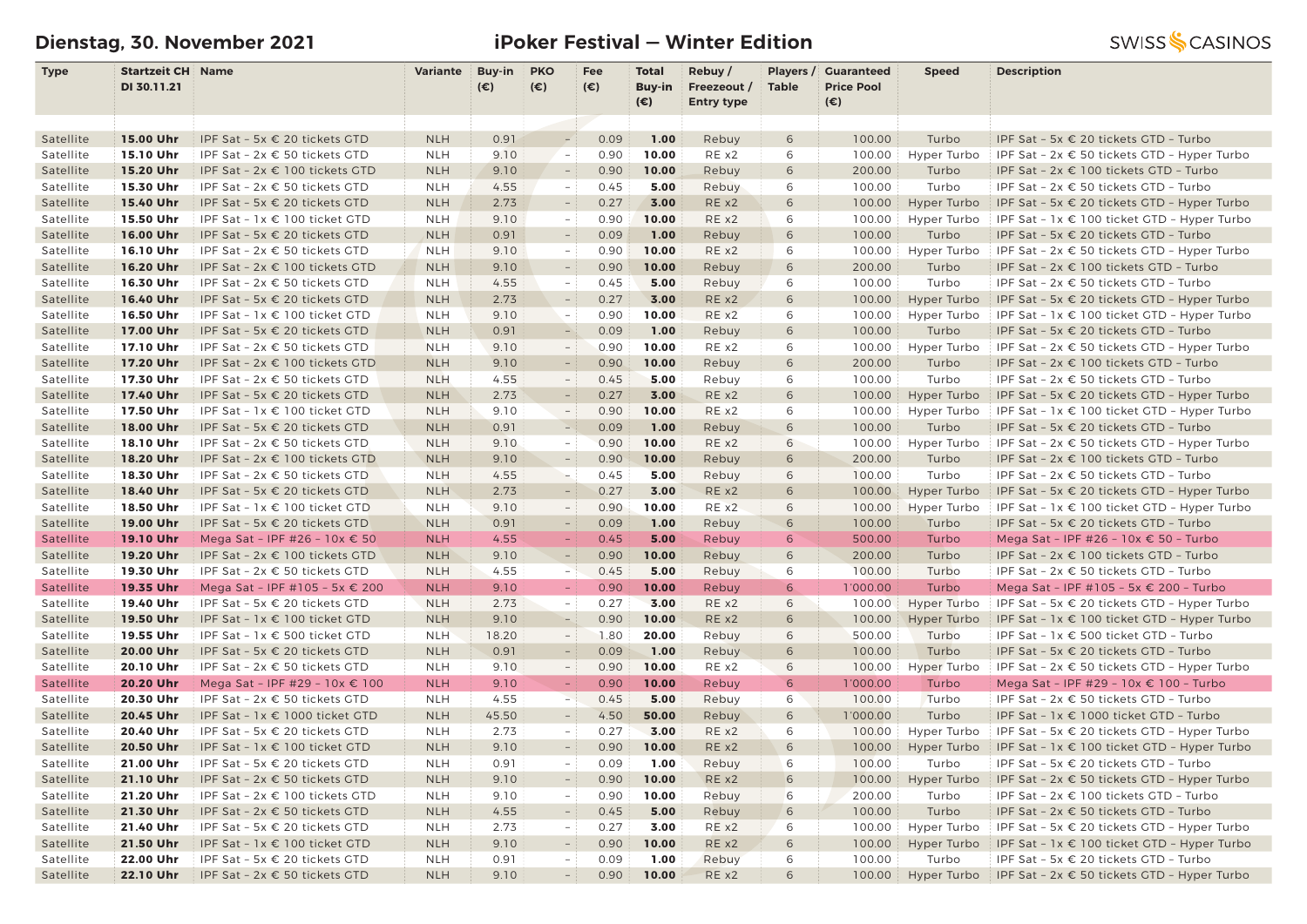**Dienstag, 30. November 2021**

# **iPoker Festival — Winter Edition**

**SWISS SCASINOS** 

| <b>Type</b> | <b>Startzeit CH Name</b> |                                                    | Variante   | <b>Buy-in</b> | <b>PKO</b>   | Fee  | <b>Total</b> | Rebuy/            |              | <b>Players / Guaranteed</b> | <b>Speed</b> | <b>Description</b>                                                 |
|-------------|--------------------------|----------------------------------------------------|------------|---------------|--------------|------|--------------|-------------------|--------------|-----------------------------|--------------|--------------------------------------------------------------------|
|             | SO 5.12.21               |                                                    |            | (€)           | $(\epsilon)$ | (€)  | Buv-in       | Freezeout /       | <b>Table</b> | <b>Price Pool</b>           |              |                                                                    |
|             |                          |                                                    |            |               |              |      | $(\epsilon)$ | <b>Entry type</b> |              | $(\epsilon)$                |              |                                                                    |
|             |                          |                                                    |            |               |              |      |              |                   |              |                             |              |                                                                    |
| Satellite   |                          | <b>22.20 Uhr</b> IPF Sat $-2x \in 100$ tickets GTD | NLH        | 9.10          |              | 0.90 | 10.00        | Rebuy             | 6            | 200.00                      | Turbo        | IPF Sat - $2x \in 100$ tickets GTD - Turbo                         |
| Satellite   | 22.30 Uhr                | IPF Sat - 2x € 50 tickets GTD                      | <b>NLH</b> | 4.55          | $-$ :        | 0.45 | 5.00         | Rebuy             | 6            | 100.00                      | Turbo        | i IPF Sat - 2x € 50 tickets GTD - Turbo                            |
| Satellite   |                          | <b>22.40 Uhr</b> IPF Sat - 5x $\in$ 20 tickets GTD | <b>NLH</b> | 2.73          | - 1          | 0.27 | 3.00         | REX2              | 6            |                             |              | 100.00 Hyper Turbo IPF Sat - 5x € 20 tickets GTD - Hyper Turbo     |
| Satellite   | 22.50 Uhr                | IPF Sat - $1x \in 100$ ticket GTD                  | <b>NLH</b> | 9.10          |              | 0.90 | 10.00        | RE x2             | $\sigma$     |                             |              | 100.00 Hyper Turbo IPF Sat - $1x \in 100$ ticket GTD - Hyper Turbo |
|             |                          |                                                    |            |               |              |      |              |                   |              |                             |              |                                                                    |

#### **Legende**

 $\bullet$  Mega Sat - IPF #26 und #29

 $I = \{100.000 \text{ GTD} \}$ 

■ IPF #29 - € 100.000 GTD Day

■ IPF #102 - € 150.000 GTD Day

IPF #105 – € 500.000 GTD Day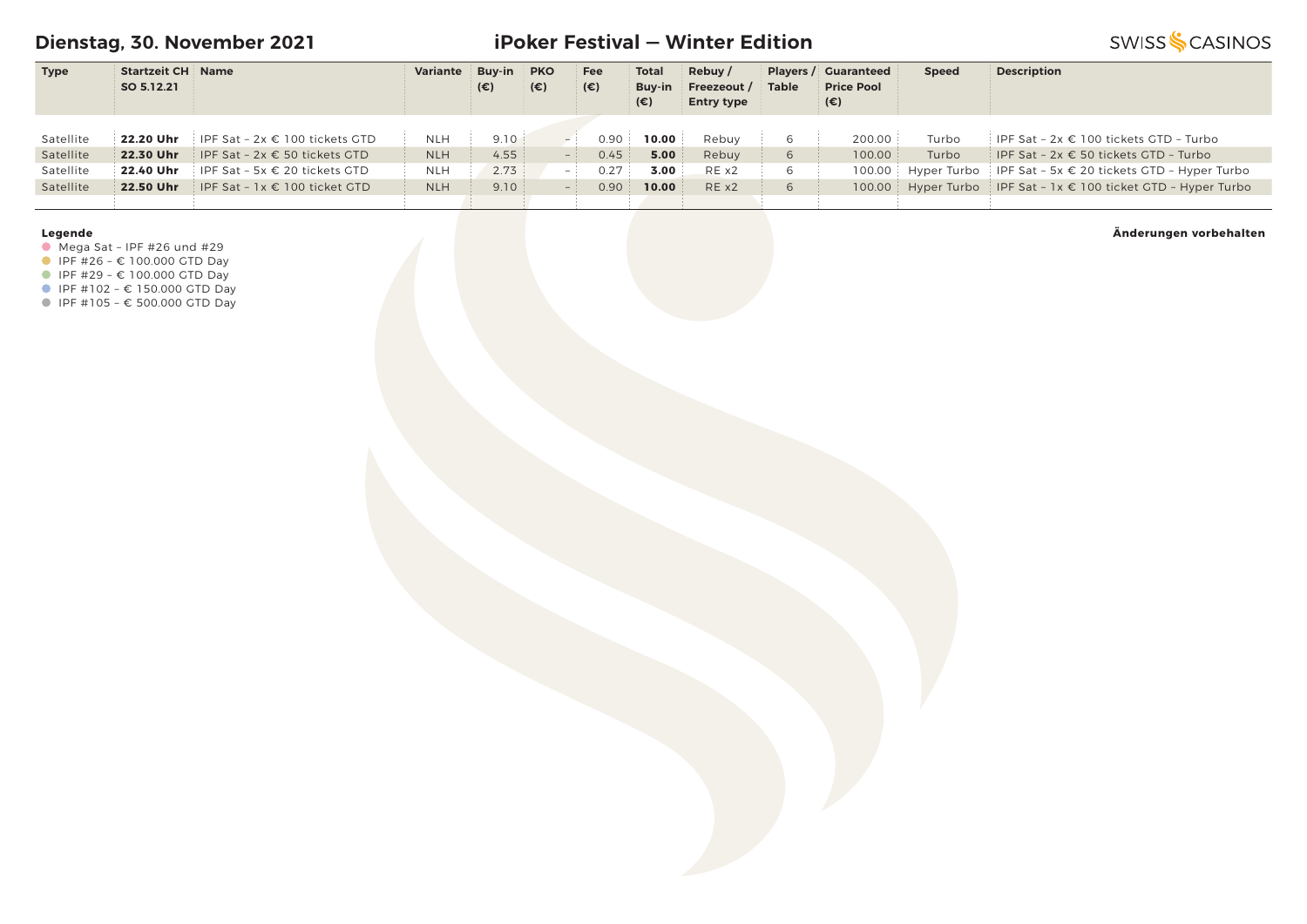# **Mittwoch, 1. Dezember 2021 iPoker Festival — Winter Edition**

| <b>Type</b> | <b>Startzeit CH Name</b> |                                        | Variante   | Buy-in       | <b>PKO</b>                                           | Fee          | <b>Total</b> | Rebuy/            | Players /    | <b>Guaranteed</b> | <b>Speed</b>       | <b>Description</b>                                                                       |
|-------------|--------------------------|----------------------------------------|------------|--------------|------------------------------------------------------|--------------|--------------|-------------------|--------------|-------------------|--------------------|------------------------------------------------------------------------------------------|
|             | MI 1.12.21               |                                        |            | $(\epsilon)$ | $(\epsilon)$                                         | $(\epsilon)$ | Buy-in       | Freezeout /       | <b>Table</b> | <b>Price Pool</b> |                    |                                                                                          |
|             |                          |                                        |            |              |                                                      |              | $(\epsilon)$ | <b>Entry type</b> |              | $(\epsilon)$      |                    |                                                                                          |
| Satellite   | 15.00 Uhr                | IPF Sat - 5x € 20 tickets GTD          | <b>NLH</b> | 0.91         | $\overline{\phantom{a}}$                             | 0.09         | 1.00         | Rebuy             | 6            | 100.00            | Turbo              | IPF Sat - 5x € 20 tickets GTD - Turbo                                                    |
| Satellite   | 15.10 Uhr                | IPF Sat - 2x € 50 tickets GTD          | <b>NLH</b> | 9.10         | $\sim$                                               | 0.90         | 10.00        | RE x2             | 6            | 100.00            | Hyper Turbo        | IPF Sat - $2x \in 50$ tickets GTD - Hyper Turbo                                          |
| Satellite   | 15.20 Uhr                | IPF Sat - 2x € 100 tickets GTD         | <b>NLH</b> | 9.10         | $\overline{\phantom{a}}$                             | 0.90         | 10.00        | Rebuy             | 6            | 200.00            | Turbo              | IPF Sat - 2x € 100 tickets GTD - Turbo                                                   |
| Satellite   | 15.30 Uhr                | IPF Sat - 2x € 50 tickets GTD          | <b>NLH</b> | 4.55         | $\overline{\phantom{a}}$                             | 0.45         | 5.00         | Rebuy             | 6            | 100.00            | Turbo              | IPF Sat - 2x € 50 tickets GTD - Turbo                                                    |
| Satellite   | 15.40 Uhr                | IPF Sat - 5x € 20 tickets GTD          | <b>NLH</b> | 2.73         | $\overline{\phantom{a}}$                             | 0.27         | 3.00         | RE x2             | 6            | 100.00            | Hyper Turbo        | IPF Sat - 5x $\epsilon$ 20 tickets GTD - Hyper Turbo                                     |
|             |                          |                                        |            |              |                                                      | 0.90         | 10.00        | RE x2             | 6            |                   | Hyper Turbo        |                                                                                          |
| Satellite   | 15.50 Uhr                | IPF Sat - 1x € 100 ticket GTD          | <b>NLH</b> | 9.10<br>0.91 | $\overline{\phantom{a}}$<br>$\overline{\phantom{a}}$ | 0.09         | 1.00         |                   |              | 100.00            |                    | IPF Sat - $1x \in 100$ ticket GTD - Hyper Turbo<br>IPF Sat - 5x € 20 tickets GTD - Turbo |
| Satellite   | 16.00 Uhr                | IPF Sat - 5x € 20 tickets GTD          | <b>NLH</b> |              |                                                      |              |              | Rebuy             | 6            | 100.00            | Turbo              |                                                                                          |
| Satellite   | 16.10 Uhr                | IPF Sat - 2x € 50 tickets GTD          | <b>NLH</b> | 9.10         | $\equiv$                                             | 0.90         | 10.00        | RE x2             | 6            | 100.00            | Hyper Turbo        | IPF Sat - $2x \in 50$ tickets GTD - Hyper Turbo                                          |
| Satellite   | 16.20 Uhr                | IPF Sat - 2x € 100 tickets GTD         | <b>NLH</b> | 9.10         | $\overline{\phantom{a}}$                             | 0.90         | 10.00        | Rebuy             | 6            | 200.00            | Turbo              | IPF Sat – $2x \in 100$ tickets GTD – Turbo                                               |
| Satellite   | 16.30 Uhr                | IPF Sat - 2x € 50 tickets GTD          | <b>NLH</b> | 4.55         | $\overline{\phantom{a}}$                             | 0.45         | 5.00         | Rebuy             | 6            | 100.00            | Turbo              | IPF Sat - 2x € 50 tickets GTD - Turbo                                                    |
| Satellite   | 16.40 Uhr                | IPF Sat - 5x € 20 tickets GTD          | <b>NLH</b> | 2.73         | $\overline{\phantom{a}}$                             | 0.27         | 3.00         | RE x2             | 6            | 100.00            | Hyper Turbo        | IPF Sat - 5x $\epsilon$ 20 tickets GTD - Hyper Turbo                                     |
| Satellite   | 16.50 Uhr                | IPF Sat - 1x € 100 ticket GTD          | <b>NLH</b> | 9.10         | $\overline{\phantom{a}}$                             | 0.90         | 10.00        | RE x2             | 6            | 100.00            | Hyper Turbo        | IPF Sat - $1x \in 100$ ticket GTD - Hyper Turbo                                          |
| Satellite   | 17.00 Uhr                | IPF Sat - 5x € 20 tickets GTD          | <b>NLH</b> | 0.91         | $-$                                                  | 0.09         | 1.00         | Rebuy             | 6            | 100.00            | Turbo              | IPF Sat - 5x € 20 tickets GTD - Turbo                                                    |
| Satellite   | 17.10 Uhr                | IPF Sat - 2x € 50 tickets GTD          | <b>NLH</b> | 9.10         | $\overline{\phantom{a}}$                             | 0.90         | 10.00        | RE x2             | 6            | 100.00            | Hyper Turbo        | IPF Sat - $2x \in 50$ tickets GTD - Hyper Turbo                                          |
| Satellite   | 17.20 Uhr                | IPF Sat - 2x € 100 tickets GTD         | <b>NLH</b> | 9.10         | $\sim$                                               | 0.90         | 10.00        | Rebuy             | 6            | 200.00            | Turbo              | IPF Sat - 2x € 100 tickets GTD - Turbo                                                   |
| Satellite   | 17.30 Uhr                | IPF Sat - $2x \in 50$ tickets GTD      | <b>NLH</b> | 4.55         | $\overline{\phantom{a}}$                             | 0.45         | 5.00         | Rebuy             | 6            | 100.00            | Turbo              | IPF Sat - 2x € 50 tickets GTD - Turbo                                                    |
| Satellite   | 17.40 Uhr                | IPF Sat - 5x € 20 tickets GTD          | <b>NLH</b> | 2.73         | $\overline{\phantom{a}}$                             | 0.27         | 3.00         | RE x2             | 6            | 100.00            | Hyper Turbo        | IPF Sat - 5x € 20 tickets GTD - Hyper Turbo                                              |
| Satellite   | 17.50 Uhr                | IPF Sat - 1x € 100 ticket GTD          | <b>NLH</b> | 9.10         | $\overline{\phantom{a}}$                             | 0.90         | 10.00        | RE x2             | 6            | 100.00            | Hyper Turbo        | IPF Sat - $1x \in 100$ ticket GTD - Hyper Turbo                                          |
| Satellite   | 18.00 Uhr                | IPF Sat - 5x € 20 tickets GTD          | <b>NLH</b> | 0.91         | $\overline{\phantom{a}}$                             | 0.09         | 1.00         | Rebuy             | 6            | 100.00            | Turbo              | IPF Sat - 5x € 20 tickets GTD - Turbo                                                    |
| Satellite   | 18.10 Uhr                | IPF Sat - $2x \in 50$ tickets GTD      | <b>NLH</b> | 9.10         | $\equiv$                                             | 0.90         | 10.00        | RE x2             | 6            | 100.00            | Hyper Turbo        | IPF Sat - $2x \in 50$ tickets GTD - Hyper Turbo                                          |
| Satellite   | 18.20 Uhr                | IPF Sat - 2x € 100 tickets GTD         | <b>NLH</b> | 9.10         | $\overline{\phantom{a}}$                             | 0.90         | 10.00        | Rebuy             | 6            | 200.00            | Turbo              | IPF Sat - 2x € 100 tickets GTD - Turbo                                                   |
| Satellite   | 18.30 Uhr                | IPF Sat - 2x € 50 tickets GTD          | <b>NLH</b> | 4.55         | $\frac{1}{2}$                                        | 0.45         | 5.00         | Rebuy             | 6            | 100.00            | Turbo              | IPF Sat - 2x € 50 tickets GTD - Turbo                                                    |
| Satellite   | 18.40 Uhr                | IPF Sat - 5x € 20 tickets GTD          | <b>NLH</b> | 2.73         | $\overline{\phantom{a}}$                             | 0.27         | 3.00         | RE x2             | 6            | 100.00            | Hyper Turbo        | IPF Sat - 5x $\epsilon$ 20 tickets GTD - Hyper Turbo                                     |
| Satellite   | 18.50 Uhr                | IPF Sat - 1x € 100 ticket GTD          | <b>NLH</b> | 9.10         | $\overline{\phantom{a}}$                             | 0.90         | 10.00        | RE x2             | 6            | 100.00            | <b>Hyper Turbo</b> | IPF Sat - $1x \in 100$ ticket GTD - Hyper Turbo                                          |
| Satellite   | 19.00 Uhr                | IPF Sat - 5x € 20 tickets GTD          | <b>NLH</b> | 0.91         | $ \,$                                                | 0.09         | 1.00         | Rebuy             | 6            | 100.00            | Turbo              | IPF Sat - 5x € 20 tickets GTD - Turbo                                                    |
| Satellite   | 19.10 Uhr                | Mega Sat - IPF #26 - 10x € 50          | <b>NLH</b> | 4.55         |                                                      | 0.45         | 5.00         | Rebuy             | 6            | 500.00            | Turbo              | Mega Sat - IPF #26 - 10x € 50 - Turbo                                                    |
| Satellite   | 19.20 Uhr                | IPF Sat - 2x € 100 tickets GTD         | <b>NLH</b> | 9.10         | $\overline{\phantom{a}}$                             | 0.90         | 10.00        | Rebuy             | 6            | 200.00            | Turbo              | IPF Sat - 2x € 100 tickets GTD - Turbo                                                   |
| Satellite   | 19.30 Uhr                | IPF Sat - 2x € 50 tickets GTD          | <b>NLH</b> | 4.55         | $\rightarrow$                                        | 0.45         | 5.00         | Rebuy             | 6            | 100.00            | Turbo              | IPF Sat - 2x € 50 tickets GTD - Turbo                                                    |
| Satellite   | 19.35 Uhr                | Mega Sat - IPF #105 - 5x € 200         | <b>NLH</b> | 9.10         | $\equiv$                                             | 0.90         | 10.00        | Rebuy             | 6            | 1'000.00          | Turbo              | Mega Sat - IPF #105 - 5x € 200 - Turbo                                                   |
| Satellite   | 19.40 Uhr                | IPF Sat - 5x € 20 tickets GTD          | <b>NLH</b> | 2.73         | $\sim$ .                                             | 0.27         | 3.00         | RE x2             | 6            | 100.00            | Hyper Turbo        | IPF Sat - 5x € 20 tickets GTD - Hyper Turbo                                              |
| Satellite   | 19.50 Uhr                | IPF Sat - 1x € 100 ticket GTD          | <b>NLH</b> | 9.10         | $\frac{1}{2}$                                        | 0.90         | 10.00        | RE x2             | 6            | 100.00            | Hyper Turbo        | IPF Sat - $1x \in 100$ ticket GTD - Hyper Turbo                                          |
| Satellite   | 19.55 Uhr                | IPF Sat - 1x € 500 ticket GTD          | <b>NLH</b> | 18.20        | $\sim$                                               | 1.80         | 20.00        | Rebuy             | 6            | 500.00            | Turbo              | IPF Sat - 1x € 500 ticket GTD - Turbo                                                    |
| Satellite   | 20.00 Uhr                | IPF Sat - 5x € 20 tickets GTD          | <b>NLH</b> | 0.91         | $\overline{\phantom{a}}$                             | 0.09         | 1.00         | Rebuy             | 6            | 100.00            | Turbo              | IPF Sat - 5x € 20 tickets GTD - Turbo                                                    |
| Satellite   | 20.10 Uhr                | IPF Sat - $2x \in 50$ tickets GTD      | <b>NLH</b> | 9.10         | $\overline{\phantom{a}}$                             | 0.90         | 10.00        | RE x2             | 6            | 100.00            | Hyper Turbo        | IPF Sat - 2x € 50 tickets GTD - Hyper Turbo                                              |
| Satellite   | 20.20 Uhr                | Mega Sat - IPF #29 - 10x € 100         | <b>NLH</b> | 9.10         | $\equiv$                                             | 0.90         | 10.00        | Rebuy             | 6            | 1'000.00          | Turbo              | Mega Sat - IPF #29 - 10x € 100 - Turbo                                                   |
| Satellite   | 20.30 Uhr                | IPF Sat - 2x € 50 tickets GTD          | <b>NLH</b> | 4.55         | $\geq$                                               | 0.45         | 5.00         | Rebuy             | 6            | 100.00            | Turbo              | IPF Sat - 2x € 50 tickets GTD - Turbo                                                    |
| Satellite   | 20.45 Uhr                | IPF Sat - 1x € 1000 ticket GTD         | <b>NLH</b> | 45.50        | $\overline{\phantom{a}}$                             | 4.50         | 50.00        | Rebuy             | 6            | 1'000.00          | Turbo              | IPF Sat - $1x \in 1000$ ticket GTD - Turbo                                               |
| Satellite   | 20.40 Uhr                | IPF Sat - 5x € 20 tickets GTD          | <b>NLH</b> | 2.73         | $\overline{\phantom{m}}$                             | 0.27         | 3.00         | RE x2             | 6            | 100.00            | Hyper Turbo        | IPF Sat - 5x $\epsilon$ 20 tickets GTD - Hyper Turbo                                     |
| Satellite   | 20.50 Uhr                | IPF Sat - 1x € 100 ticket GTD          | <b>NLH</b> | 9.10         | $-1$                                                 | 0.90         | 10.00        | RE x2             | 6            | 100.00            | Hyper Turbo        | IPF Sat - $1x \in 100$ ticket GTD - Hyper Turbo                                          |
| Satellite   | 21.00 Uhr                | IPF Sat - 5x $\epsilon$ 20 tickets GTD | <b>NLH</b> | 0.91         | $=$ :                                                | 0.09         | 1.00         | Rebuy             | 6            | 100.00            | Turbo              | IPF Sat – 5x $\epsilon$ 20 tickets GTD – Turbo                                           |
| Satellite   | 21.10 Uhr                | IPF Sat - 2x € 50 tickets GTD          | <b>NLH</b> | 9.10         | $\overline{\phantom{a}}$                             | 0.90         | 10.00        | RE x2             | 6            | 100.00            | Hyper Turbo        | IPF Sat - $2x \in 50$ tickets GTD - Hyper Turbo                                          |
| Satellite   | 21.20 Uhr                | IPF Sat - 2x € 100 tickets GTD         | <b>NLH</b> | 9.10         | $\overline{\phantom{a}}$                             | 0.90         | 10.00        | Rebuy             | 6            | 200.00            | Turbo              | IPF Sat - 2x € 100 tickets GTD - Turbo                                                   |
| Satellite   | 21.30 Uhr                | IPF Sat - 2x € 50 tickets GTD          | <b>NLH</b> | 4.55         | $\overline{\phantom{a}}$                             | 0.45         | 5.00         | Rebuy             | 6            | 100.00            | Turbo              | IPF Sat - 2x € 50 tickets GTD - Turbo                                                    |
| Satellite   | 21.40 Uhr                | IPF Sat - 5x € 20 tickets GTD          | <b>NLH</b> | 2.73         | $\sim$ 1                                             | 0.27         | 3.00         | RE x2             | 6            | 100.00            | Hyper Turbo        | IPF Sat - 5x € 20 tickets GTD - Hyper Turbo                                              |
| Satellite   | 21.50 Uhr                | IPF Sat - $1x \in 100$ ticket GTD      | <b>NLH</b> | 9.10         | $\overline{\phantom{a}}$                             | 0.90         | 10.00        | RE x2             | 6            | 100.00            | Hyper Turbo        | IPF Sat - $1x \in 100$ ticket GTD - Hyper Turbo                                          |
| Satellite   | 22.00 Uhr                | IPF Sat - 5x € 20 tickets GTD          | <b>NLH</b> | 0.91         | $-$ :                                                | 0.09         | 1.00         | Rebuy             | 6            | 100.00            | Turbo              | IPF Sat - 5x € 20 tickets GTD - Turbo                                                    |
| Satellite   | 22.10 Uhr                | IPF Sat - $2x \in 50$ tickets GTD      | <b>NLH</b> | 9.10         | $-1$                                                 | 0.90         | 10.00        | RE x2             | 6            | 100.00            |                    | Hyper Turbo   IPF Sat - $2x \in 50$ tickets GTD - Hyper Turbo                            |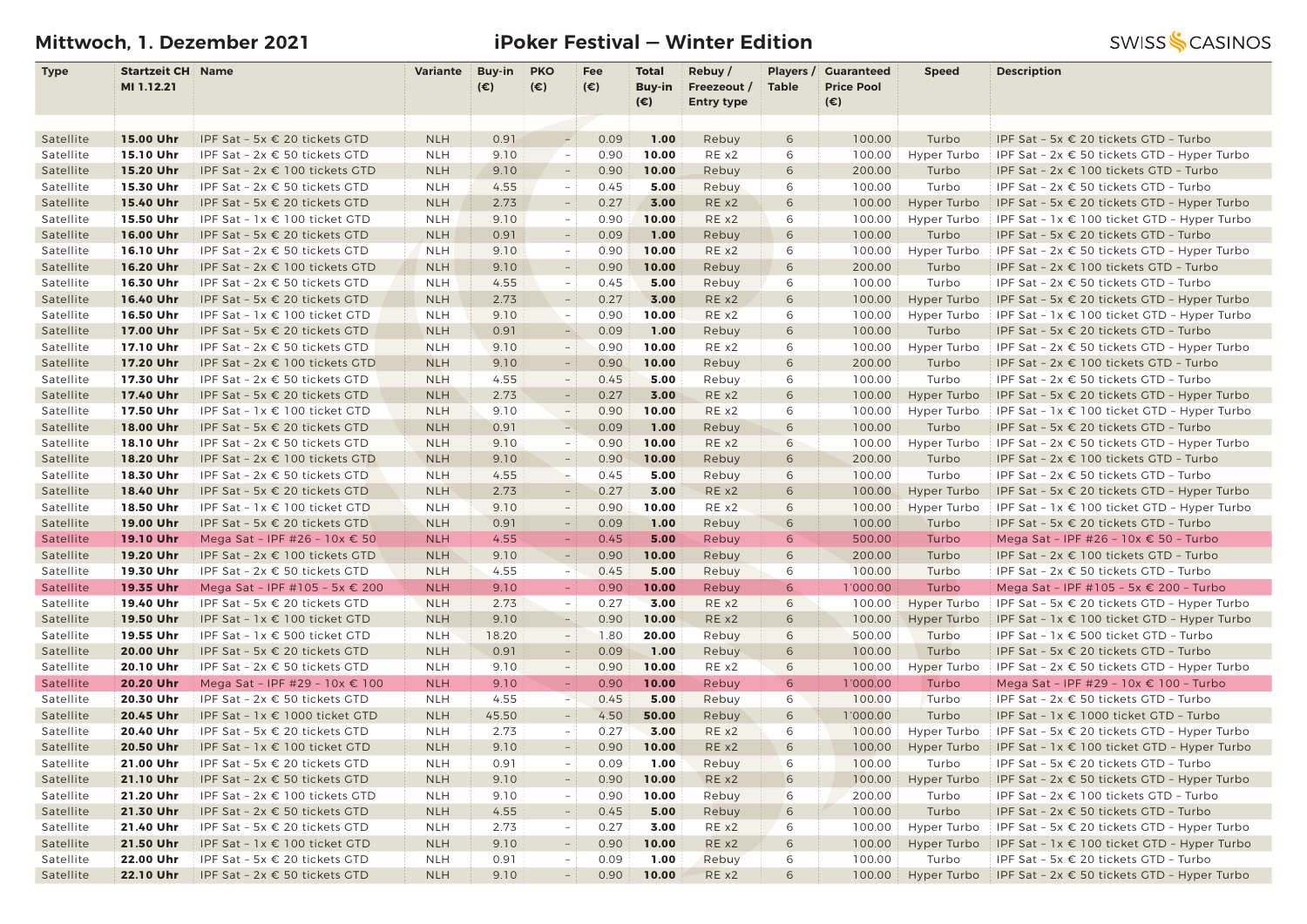**Mittwoch, 1. Dezember 2021**

# **iPoker Festival — Winter Edition**

**SWISS SCASINOS** 

| <b>Type</b> | <b>Startzeit CH Name</b> |                                                    | Variante   | <b>Buy-in</b> | <b>PKO</b>   | Fee          | <b>Total</b> | Rebuy/            |          | <b>Players / Guaranteed</b> | <b>Speed</b> | <b>Description</b>                                                 |
|-------------|--------------------------|----------------------------------------------------|------------|---------------|--------------|--------------|--------------|-------------------|----------|-----------------------------|--------------|--------------------------------------------------------------------|
|             | SO 5.12.21               |                                                    |            | $(\epsilon)$  | $(\epsilon)$ | $(\epsilon)$ | Buv-in       | Freezeout /       | Table    | <b>Price Pool</b>           |              |                                                                    |
|             |                          |                                                    |            |               |              |              | (€)          | <b>Entry type</b> |          | (€)                         |              |                                                                    |
|             |                          |                                                    |            |               |              |              |              |                   |          |                             |              |                                                                    |
| Satellite   |                          | <b>22.20 Uhr</b> IPF Sat $-2x \in 100$ tickets GTD | <b>NLH</b> | 9.10          |              | 0.90         | 10.00        | Rebuy             | 6        | 200.00                      | Turbo        | IPF Sat - $2x \in 100$ tickets GTD - Turbo                         |
| Satellite   | 22.30 Uhr                | IPF Sat - $2x \in 50$ tickets GTD                  | <b>NLH</b> | 4.55          |              | 0.45         | 5.00         | Rebuy             | 6        | 100.00                      | Turbo        | IPF Sat - $2x \in 50$ tickets GTD - Turbo                          |
| Satellite   |                          | <b>22.40 Uhr</b> IPF Sat - 5x $\in$ 20 tickets GTD | <b>NLH</b> | 2.73          | $-1$         | 0.27         | 3.00         | REX2              | 6        |                             |              | 100.00 Hyper Turbo IPF Sat - 5x € 20 tickets GTD - Hyper Turbo     |
| Satellite   | 22.50 Uhr                | IPF Sat - $1x \in 100$ ticket GTD                  | <b>NLH</b> | 9.10          |              | 0.90         | 10.00        | REX2              | $\sigma$ |                             |              | 100.00 Hyper Turbo IPF Sat - $1x \in 100$ ticket GTD - Hyper Turbo |
|             |                          |                                                    |            |               |              |              |              |                   |          |                             |              |                                                                    |

#### **Legende**

 $\bullet$  Mega Sat - IPF #26 und #29

 $I = \{100.000 \text{ GTD} \}$ 

■ IPF #29 - € 100.000 GTD Day

■ IPF #102 - € 150.000 GTD Day

IPF #105 – € 500.000 GTD Day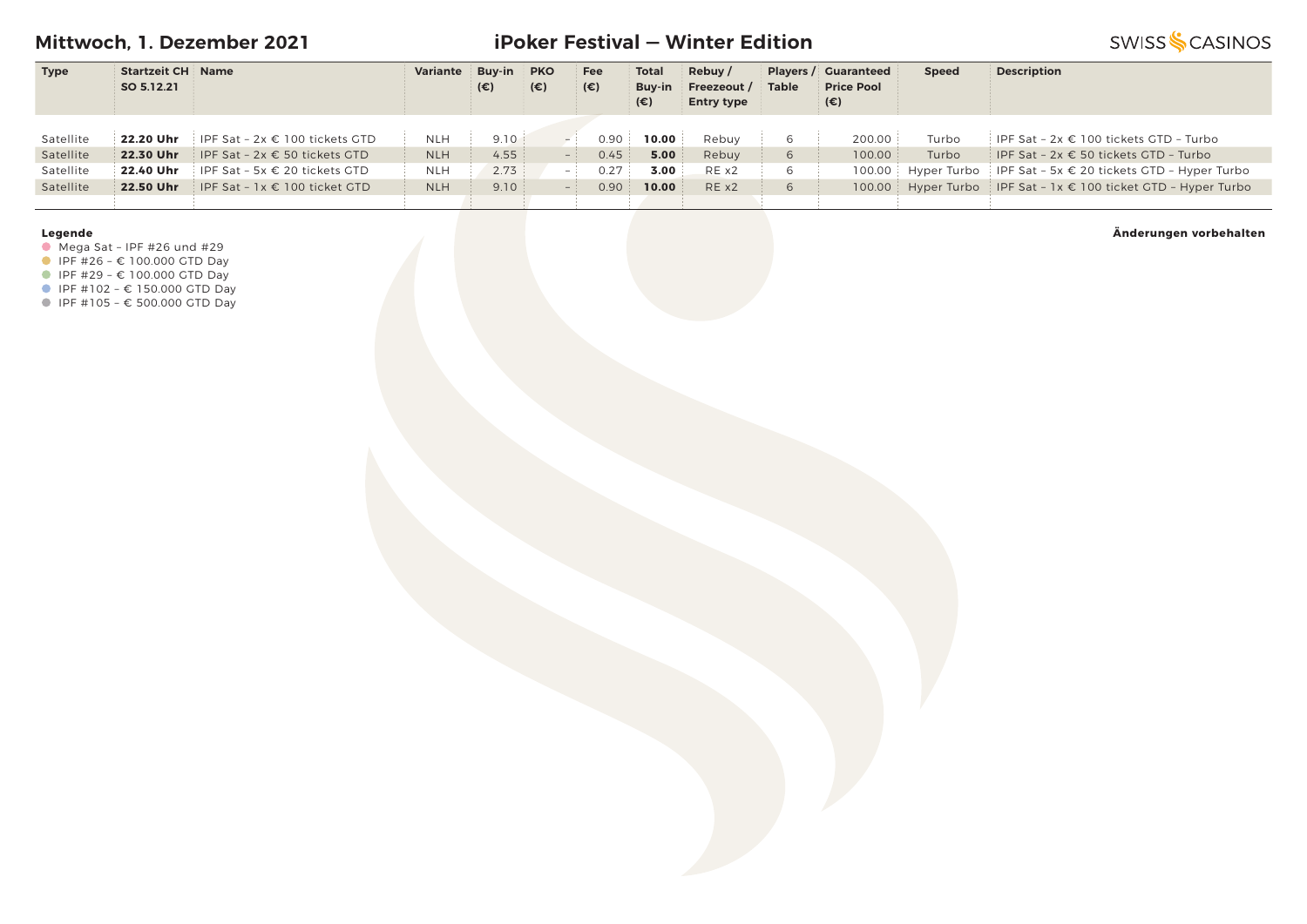# **Donnerstag, 2. Dezember 2021 iPoker Festival — Winter Edition**

| <b>Type</b> | <b>Startzeit CH Name</b> |                                        | Variante   | Buy-in | <b>PKO</b>               | Fee          | <b>Total</b>           | Rebuy/                           |              | Players / Guaranteed<br><b>Price Pool</b> | <b>Speed</b>       | <b>Description</b>                                            |
|-------------|--------------------------|----------------------------------------|------------|--------|--------------------------|--------------|------------------------|----------------------------------|--------------|-------------------------------------------|--------------------|---------------------------------------------------------------|
|             | DO 2.12.21               |                                        |            | (€)    | $(\epsilon)$             | $(\epsilon)$ | Buy-in<br>$(\epsilon)$ | Freezeout /<br><b>Entry type</b> | <b>Table</b> | $(\epsilon)$                              |                    |                                                               |
|             |                          |                                        |            |        |                          |              |                        |                                  |              |                                           |                    |                                                               |
| Satellite   | 15.00 Uhr                | IPF Sat - 5x € 20 tickets GTD          | <b>NLH</b> | 0.91   | $\sim$                   | 0.09         | 1.00                   | Rebuy                            | 6            | 100.00                                    | Turbo              | IPF Sat - 5x € 20 tickets GTD - Turbo                         |
| Satellite   | 15.10 Uhr                | IPF Sat - 2x € 50 tickets GTD          | <b>NLH</b> | 9.10   | $\sim$                   | 0.90         | 10.00                  | RE x2                            | 6            | 100.00                                    | Hyper Turbo        | IPF Sat - 2x € 50 tickets GTD - Hyper Turbo                   |
| Satellite   | 15.20 Uhr                | IPF Sat - 2x € 100 tickets GTD         | <b>NLH</b> | 9.10   | $\overline{\phantom{a}}$ | 0.90         | 10.00                  | Rebuy                            | 6            | 200.00                                    | Turbo              | IPF Sat - 2x € 100 tickets GTD - Turbo                        |
| Satellite   | 15.30 Uhr                | IPF Sat - $2x \in 50$ tickets GTD      | <b>NLH</b> | 4.55   | $\equiv$                 | 0.45         | 5.00                   | Rebuy                            | 6            | 100.00                                    | Turbo              | IPF Sat - 2x € 50 tickets GTD - Turbo                         |
| Satellite   | 15.40 Uhr                | IPF Sat - 5x € 20 tickets GTD          | <b>NLH</b> | 2.73   | $\overline{\phantom{a}}$ | 0.27         | 3.00                   | RE x2                            | 6            | 100.00                                    | Hyper Turbo        | IPF Sat - 5x $\epsilon$ 20 tickets GTD - Hyper Turbo          |
| Satellite   | 15.50 Uhr                | IPF Sat - 1x € 100 ticket GTD          | <b>NLH</b> | 9.10   | $\equiv$                 | 0.90         | 10.00                  | RE x2                            | 6            | 100.00                                    | Hyper Turbo        | IPF Sat - $1x \in 100$ ticket GTD - Hyper Turbo               |
| Satellite   | 16.00 Uhr                | IPF Sat - 5x € 20 tickets GTD          | <b>NLH</b> | 0.91   | $ \,$                    | 0.09         | 1.00                   | Rebuy                            | 6            | 100.00                                    | Turbo              | IPF Sat - 5x € 20 tickets GTD - Turbo                         |
| Satellite   | 16.10 Uhr                | IPF Sat - 2x € 50 tickets GTD          | <b>NLH</b> | 9.10   | $ \,$                    | 0.90         | 10.00                  | RE x2                            | 6            | 100.00                                    | Hyper Turbo        | IPF Sat - 2x € 50 tickets GTD - Hyper Turbo                   |
| Satellite   | 16.20 Uhr                | IPF Sat - 2x € 100 tickets GTD         | <b>NLH</b> | 9.10   | $\overline{\phantom{a}}$ | 0.90         | 10.00                  | Rebuy                            | 6            | 200.00                                    | Turbo              | IPF Sat - 2x € 100 tickets GTD - Turbo                        |
| Satellite   | 16.30 Uhr                | IPF Sat - 2x € 50 tickets GTD          | <b>NLH</b> | 4.55   | $\overline{\phantom{a}}$ | 0.45         | 5.00                   | Rebuy                            | 6            | 100.00                                    | Turbo              | IPF Sat - 2x € 50 tickets GTD - Turbo                         |
| Satellite   | 16.40 Uhr                | IPF Sat - 5x € 20 tickets GTD          | <b>NLH</b> | 2.73   | $\overline{\phantom{a}}$ | 0.27         | 3.00                   | RE x2                            | 6            | 100.00                                    | Hyper Turbo        | IPF Sat - 5x $\epsilon$ 20 tickets GTD - Hyper Turbo          |
| Satellite   | 16.50 Uhr                | IPF Sat - 1x € 100 ticket GTD          | <b>NLH</b> | 9.10   | $ \,$                    | 0.90         | 10.00                  | RE x2                            | 6            | 100.00                                    | Hyper Turbo        | IPF Sat - $1x \in 100$ ticket GTD - Hyper Turbo               |
| Satellite   | 17.00 Uhr                | IPF Sat - 5x € 20 tickets GTD          | <b>NLH</b> | 0.91   | $-$                      | 0.09         | 1.00                   | Rebuy                            | 6            | 100.00                                    | Turbo              | IPF Sat - 5x € 20 tickets GTD - Turbo                         |
| Satellite   | 17.10 Uhr                | IPF Sat - 2x € 50 tickets GTD          | <b>NLH</b> | 9.10   | $\overline{\phantom{a}}$ | 0.90         | 10.00                  | RE x2                            | 6            | 100.00                                    | Hyper Turbo        | IPF Sat - $2x \in 50$ tickets GTD - Hyper Turbo               |
| Satellite   | 17.20 Uhr                | IPF Sat - 2x € 100 tickets GTD         | <b>NLH</b> | 9.10   | $\sim$                   | 0.90         | 10.00                  | Rebuy                            | 6            | 200.00                                    | Turbo              | IPF Sat - 2x € 100 tickets GTD - Turbo                        |
| Satellite   | 17.30 Uhr                | IPF Sat - 2x € 50 tickets GTD          | <b>NLH</b> | 4.55   | $\overline{\phantom{a}}$ | 0.45         | 5.00                   | Rebuy                            | 6            | 100.00                                    | Turbo              | IPF Sat - 2x € 50 tickets GTD - Turbo                         |
| Satellite   | 17.40 Uhr                | IPF Sat - 5x € 20 tickets GTD          | <b>NLH</b> | 2.73   | $\overline{\phantom{m}}$ | 0.27         | 3.00                   | RE x2                            | 6            | 100.00                                    | Hyper Turbo        | IPF Sat - 5x € 20 tickets GTD - Hyper Turbo                   |
| Satellite   | 17.50 Uhr                | IPF Sat - 1x € 100 ticket GTD          | <b>NLH</b> | 9.10   | $\sim$                   | 0.90         | 10.00                  | RE x2                            | 6            | 100.00                                    | Hyper Turbo        | IPF Sat - 1x € 100 ticket GTD - Hyper Turbo                   |
| Satellite   | 18.00 Uhr                | IPF Sat - 5x € 20 tickets GTD          | <b>NLH</b> | 0.91   | $\overline{\phantom{a}}$ | 0.09         | 1.00                   | Rebuy                            | 6            | 100.00                                    | Turbo              | IPF Sat - 5x € 20 tickets GTD - Turbo                         |
| Satellite   | 18.10 Uhr                | IPF Sat - 2x € 50 tickets GTD          | <b>NLH</b> | 9.10   | $\overline{\phantom{a}}$ | 0.90         | 10.00                  | RE x2                            | 6            | 100.00                                    | Hyper Turbo        | IPF Sat - $2x \in 50$ tickets GTD - Hyper Turbo               |
| Satellite   | 18.20 Uhr                | IPF Sat - 2x € 100 tickets GTD         | <b>NLH</b> | 9.10   | $\overline{\phantom{a}}$ | 0.90         | 10.00                  | Rebuy                            | 6            | 200.00                                    | Turbo              | IPF Sat - 2x € 100 tickets GTD - Turbo                        |
| Satellite   | 18.30 Uhr                | IPF Sat - 2x € 50 tickets GTD          | <b>NLH</b> | 4.55   | $-$                      | 0.45         | 5.00                   | Rebuy                            | 6            | 100.00                                    | Turbo              | IPF Sat - 2x € 50 tickets GTD - Turbo                         |
| Satellite   | 18.40 Uhr                | IPF Sat - 5x € 20 tickets GTD          | <b>NLH</b> | 2.73   | $ \,$                    | 0.27         | 3.00                   | RE x2                            | 6            | 100.00                                    | Hyper Turbo        | IPF Sat - 5x $\epsilon$ 20 tickets GTD - Hyper Turbo          |
| Satellite   | 18.50 Uhr                | IPF Sat - 1x € 100 ticket GTD          | <b>NLH</b> | 9.10   | $\overline{\phantom{a}}$ | 0.90         | 10.00                  | RE x2                            | 6            | 100.00                                    | <b>Hyper Turbo</b> | IPF Sat - 1x € 100 ticket GTD - Hyper Turbo                   |
| Satellite   | 19.00 Uhr                | IPF Sat - 5x € 20 tickets GTD          | <b>NLH</b> | 0.91   | $\overline{\phantom{0}}$ | 0.09         | 1.00                   | Rebuy                            | 6            | 100.00                                    | Turbo              | IPF Sat - 5x € 20 tickets GTD - Turbo                         |
| Satellite   | 19.10 Uhr                | Mega Sat - IPF #26 - 10x € 50          | <b>NLH</b> | 4.55   |                          | 0.45         | 5.00                   | Rebuy                            | 6            | 500.00                                    | Turbo              | Mega Sat - IPF #26 - 10x € 50 - Turbo                         |
| Satellite   | 19.20 Uhr                | IPF Sat - 2x € 100 tickets GTD         | <b>NLH</b> | 9.10   | $\overline{\phantom{a}}$ | 0.90         | 10.00                  | Rebuy                            | 6            | 200.00                                    | Turbo              | IPF Sat - $2x \in 100$ tickets GTD - Turbo                    |
| Satellite   | 19.30 Uhr                | IPF Sat - 2x € 50 tickets GTD          | <b>NLH</b> | 4.55   | $\sim$                   | 0.45         | 5.00                   | Rebuy                            | 6            | 100.00                                    | Turbo              | IPF Sat - 2x € 50 tickets GTD - Turbo                         |
| Satellite   | 19.35 Uhr                | Mega Sat - IPF #105 - 5x € 200         | <b>NLH</b> | 9.10   | $\sim$ 1                 | 0.90         | 10.00                  | Rebuy                            | 6            | 1'000.00                                  | Turbo              | Mega Sat - IPF #105 - 5x $\epsilon$ 200 - Turbo               |
| Satellite   | 19.40 Uhr                | IPF Sat - 5x € 20 tickets GTD          | <b>NLH</b> | 2.73   | $\overline{\phantom{a}}$ | 0.27         | 3.00                   | RE x2                            | 6            | 100.00                                    | Hyper Turbo        | IPF Sat - 5x $\epsilon$ 20 tickets GTD - Hyper Turbo          |
| Satellite   | 19.50 Uhr                | IPF Sat - 1x € 100 ticket GTD          | <b>NLH</b> | 9.10   | $\frac{1}{2}$            | 0.90         | 10.00                  | RE x2                            | 6            | 100.00                                    | Hyper Turbo        | IPF Sat - 1x € 100 ticket GTD - Hyper Turbo                   |
| Satellite   | 19.55 Uhr                | IPF Sat - 1x € 500 ticket GTD          | <b>NLH</b> | 18.20  | $\sim$                   | 1.80         | 20.00                  | Rebuy                            | 6            | 500.00                                    | Turbo              | IPF Sat - 1x € 500 ticket GTD - Turbo                         |
| Satellite   | 20.00 Uhr                | IPF Sat - 5x € 20 tickets GTD          | <b>NLH</b> | 0.91   | $\overline{\phantom{a}}$ | 0.09         | 1.00                   | Rebuy                            | 6            | 100.00                                    | Turbo              | IPF Sat - 5x € 20 tickets GTD - Turbo                         |
| Satellite   | 20.10 Uhr                | IPF Sat - 2x € 50 tickets GTD          | <b>NLH</b> | 9.10   | $\overline{\phantom{a}}$ | 0.90         | 10.00                  | RE x2                            | 6            | 100.00                                    | Hyper Turbo        | IPF Sat - $2x \in 50$ tickets GTD - Hyper Turbo               |
| Satellite   | 20.20 Uhr                | Mega Sat - IPF #29 - 10x € 100         | <b>NLH</b> | 9.10   | ٠                        | 0.90         | 10.00                  | Rebuy                            | 6            | 1'000.00                                  | Turbo              | Mega Sat - IPF #29 - 10x € 100 - Turbo                        |
| Satellite   | 20.30 Uhr                | IPF Sat - 2x € 50 tickets GTD          | <b>NLH</b> | 4.55   | ÷.                       | 0.45         | 5.00                   | Rebuy                            | 6            | 100.00                                    | Turbo              | IPF Sat - 2x € 50 tickets GTD - Turbo                         |
| Satellite   | 20.45 Uhr                | IPF Sat - 1x € 1000 ticket GTD         | <b>NLH</b> | 45.50  | $\overline{\phantom{a}}$ | 4.50         | 50.00                  | Rebuy                            | 6            | 1'000.00                                  | Turbo              | IPF Sat - $1x \in 1000$ ticket GTD - Turbo                    |
| Satellite   | 20.40 Uhr                | IPF Sat - 5x $\epsilon$ 20 tickets GTD | <b>NLH</b> | 2.73   | $\overline{\phantom{a}}$ | 0.27         | 3.00                   | RE x2                            | 6            | 100.00                                    | Hyper Turbo        | IPF Sat - 5x € 20 tickets GTD - Hyper Turbo                   |
| Satellite   | 20.50 Uhr                | IPF Sat - 1x € 100 ticket GTD          | <b>NLH</b> | 9.10   | $-$                      | 0.90         | 10.00                  | RE x2                            | 6            | 100.00                                    | Hyper Turbo        | IPF Sat - $1x \in 100$ ticket GTD - Hyper Turbo               |
| Satellite   | 21.00 Uhr                | IPF Sat − 5x $∈$ 20 tickets GTD        | <b>NLH</b> | 0.91   | $-$ :                    | 0.09         | 1.00                   | Rebuy                            | 6            | 100.00                                    | Turbo              | IPF Sat – 5x $\epsilon$ 20 tickets GTD – Turbo                |
| Satellite   | 21.10 Uhr                | IPF Sat - $2x \in 50$ tickets GTD      | <b>NLH</b> | 9.10   | $\overline{\phantom{a}}$ | 0.90         | 10.00                  | RE x2                            | 6            | 100.00                                    | Hyper Turbo        | IPF Sat - $2x \in 50$ tickets GTD - Hyper Turbo               |
| Satellite   | 21.20 Uhr                | IPF Sat - 2x € 100 tickets GTD         | <b>NLH</b> | 9.10   | $ \,$                    | 0.90         | 10.00                  | Rebuy                            | 6            | 200.00                                    | Turbo              | IPF Sat - 2x € 100 tickets GTD - Turbo                        |
| Satellite   | 21.30 Uhr                | IPF Sat - $2x \in 50$ tickets GTD      | <b>NLH</b> | 4.55   | $\overline{\phantom{a}}$ | 0.45         | 5.00                   | Rebuy                            | 6            | 100.00                                    | Turbo              | IPF Sat - $2x \in 50$ tickets GTD - Turbo                     |
| Satellite   | 21.40 Uhr                | IPF Sat - 5x € 20 tickets GTD          | <b>NLH</b> | 2.73   | $-$ :                    | 0.27         | 3.00                   | RE x2                            | 6            | 100.00                                    | Hyper Turbo        | IPF Sat - 5x $\epsilon$ 20 tickets GTD - Hyper Turbo          |
| Satellite   | 21.50 Uhr                | IPF Sat - 1x € 100 ticket GTD          | <b>NLH</b> | 9.10   | ◆                        | 0.90         | 10.00                  | RE x2                            | 6            | 100.00                                    | Hyper Turbo        | IPF Sat - $1x \in 100$ ticket GTD - Hyper Turbo               |
| Satellite   | 22.00 Uhr                | IPF Sat - 5x € 20 tickets GTD          | <b>NLH</b> | 0.91   | $-1$                     | 0.09         | 1.00                   | Rebuy                            | 6            | 100.00                                    | Turbo              | IPF Sat - 5x € 20 tickets GTD - Turbo                         |
| Satellite   | 22.10 Uhr                | IPF Sat - $2x \in 50$ tickets GTD      | <b>NLH</b> | 9.10   | $-$ 1                    | 0.90         | 10.00                  | RE x2                            | 6            | 100.00                                    |                    | Hyper Turbo   IPF Sat - $2x \in 50$ tickets GTD - Hyper Turbo |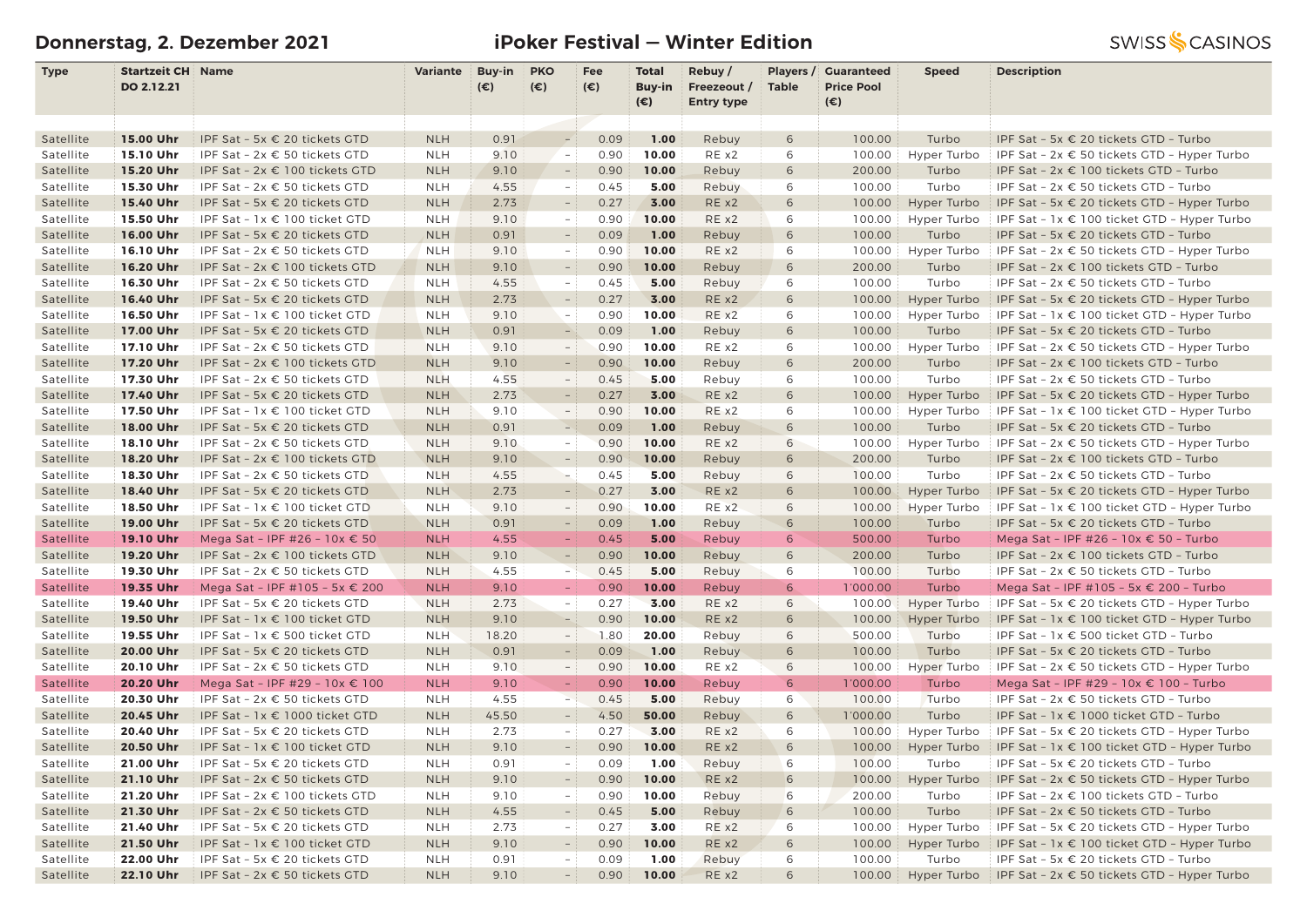**Donnerstag, 2. Dezember 2021**

# **iPoker Festival — Winter Edition**

**SWISS SCASINOS** 

| <b>Type</b> | <b>Startzeit CH Name</b> |                                                    | Variante   | <b>Buv-in</b> | <b>PKO</b>   | Fee          | <b>Total</b> | Rebuy/            |              | <b>Players / Guaranteed</b> | <b>Speed</b> | <b>Description</b>                                                 |
|-------------|--------------------------|----------------------------------------------------|------------|---------------|--------------|--------------|--------------|-------------------|--------------|-----------------------------|--------------|--------------------------------------------------------------------|
|             | SO 5.12.21               |                                                    |            | (€)           | $(\epsilon)$ | $(\epsilon)$ | Buv-in       | Freezeout /       | <b>Table</b> | <b>Price Pool</b>           |              |                                                                    |
|             |                          |                                                    |            |               |              |              | (€)          | <b>Entry type</b> |              | (€)                         |              |                                                                    |
|             |                          |                                                    |            |               |              |              |              |                   |              |                             |              |                                                                    |
| Satellite   |                          | <b>22.20 Uhr</b> IPF Sat $-2x \in 100$ tickets GTD | <b>NLH</b> | 9.10          |              | 0.90         | 10.00        | Rebuv             |              | 200.00                      | Turbo        | IPF Sat - $2x \in 100$ tickets GTD - Turbo                         |
| Satellite   | 22.30 Uhr                | IPF Sat - 2x € 50 tickets GTD                      | <b>NLH</b> | 4.55          | $-1$         | 0.45         | 5.00         | Rebuy             | 6<br>- 11    | 100.00                      | Turbo        | IPF Sat - $2x \in 50$ tickets GTD - Turbo                          |
| Satellite   |                          | <b>22.40 Uhr</b> IPF Sat - 5x $\in$ 20 tickets GTD | <b>NLH</b> | 2.73          | $-1$         | 0.27         | 3.00         | REX2              | 6            |                             |              | 100.00 Hyper Turbo IPF Sat - 5x € 20 tickets GTD - Hyper Turbo     |
| Satellite   | 22.50 Uhr                | IPF Sat - $1x \in 100$ ticket GTD                  | <b>NLH</b> | 9.10          |              | 0.90         | 10.00        | RE x2             | 6            |                             |              | 100.00 Hyper Turbo IPF Sat - $1x \in 100$ ticket GTD - Hyper Turbo |
|             |                          |                                                    |            |               |              |              |              |                   |              |                             |              |                                                                    |

### **Legende**

 $\bullet$  Mega Sat - IPF #26 und #29

 $I = \{100.000 \text{ GTD} \}$ 

■ IPF #29 - € 100.000 GTD Day

■ IPF #102 - € 150.000 GTD Day

IPF #105 – € 500.000 GTD Day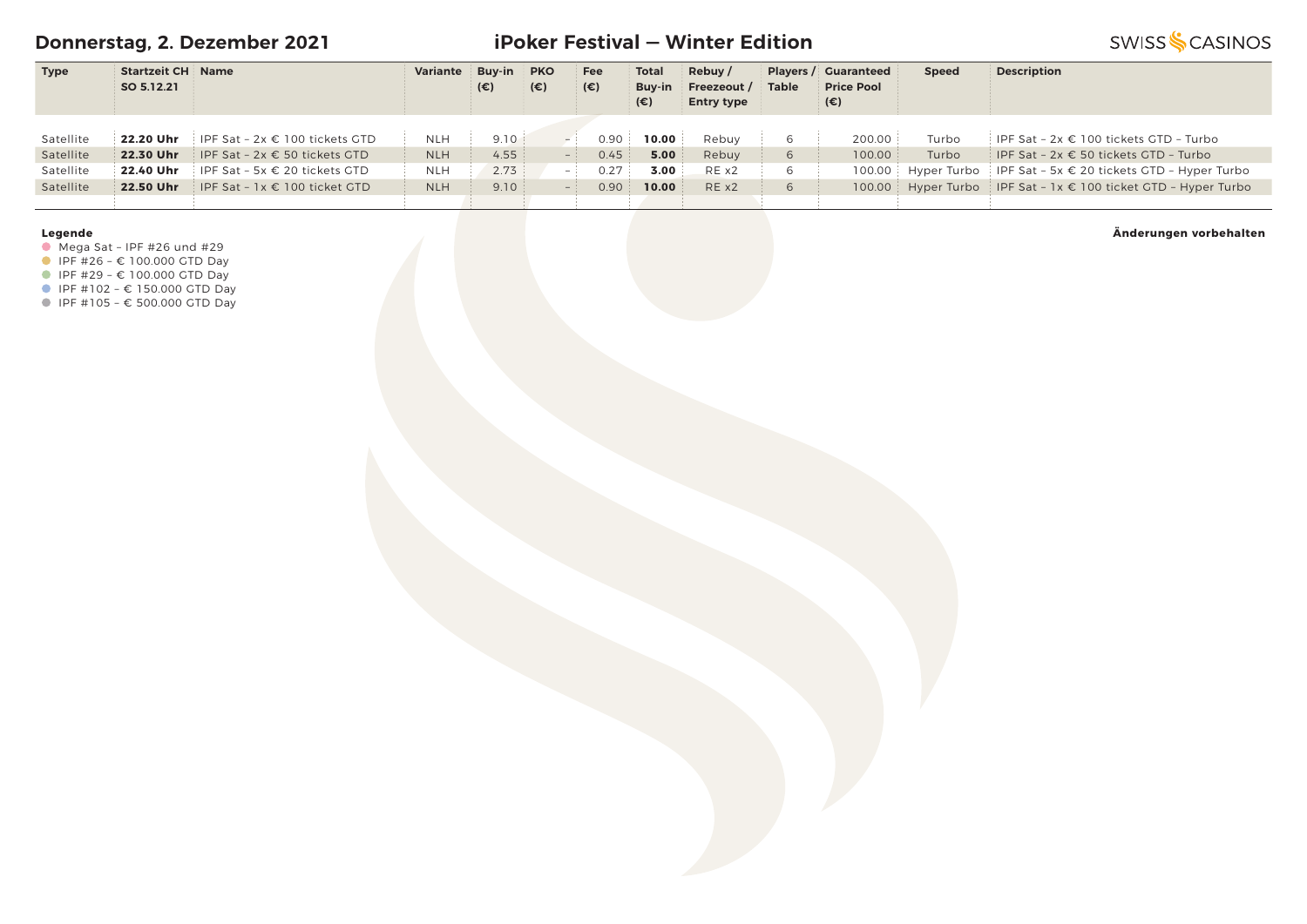# **Freitag, 3. Dezember 2021 iPoker Festival — Winter Edition**

| <b>Type</b>            | <b>Startzeit CH Name</b> |                                                    | Variante   | <b>Buy-in</b> | <b>PKO</b>                                           | Fee          | <b>Total</b>   | Rebuy/            | Players /             | <b>Guaranteed</b>  | <b>Speed</b> | <b>Description</b>                                                                 |
|------------------------|--------------------------|----------------------------------------------------|------------|---------------|------------------------------------------------------|--------------|----------------|-------------------|-----------------------|--------------------|--------------|------------------------------------------------------------------------------------|
|                        | FR 3.12.21               |                                                    |            | $(\epsilon)$  | $(\epsilon)$                                         | $(\epsilon)$ | Buy-in         | Freezeout /       | <b>Table</b>          | <b>Price Pool</b>  |              |                                                                                    |
|                        |                          |                                                    |            |               |                                                      |              | (€)            | <b>Entry type</b> |                       | $(\epsilon)$       |              |                                                                                    |
|                        |                          |                                                    |            |               |                                                      |              |                |                   |                       |                    |              |                                                                                    |
| Satellite              | 15.00 Uhr                | IPF Sat - 5x € 20 tickets GTD                      | <b>NLH</b> | 0.91          |                                                      | 0.09         | 1.00           | Rebuy             | 6                     | 100.00             | Turbo        | IPF Sat - 5x $\epsilon$ 20 tickets GTD - Turbo                                     |
| Satellite              | 15.10 Uhr                | IPF Sat - 2x € 50 tickets GTD                      | <b>NLH</b> | 9.10          | $\sim$                                               | 0.90         | 10.00          | RE x2             | 6                     | 100.00             | Hyper Turbo  | IPF Sat - $2x \in 50$ tickets GTD - Hyper Turbo                                    |
| Satellite              | 15.20 Uhr                | IPF Sat - 2x € 100 tickets GTD                     | <b>NLH</b> | 9.10          | $\overline{\phantom{a}}$                             | 0.90         | 10.00          | Rebuy             | 6                     | 200.00             | Turbo        | IPF Sat - 2x € 100 tickets GTD - Turbo                                             |
| Satellite              | 15.30 Uhr                | Mega Sat - IPF #26 - 20x € 50                      | <b>NLH</b> | 4.55          | $\overline{\phantom{m}}$                             | 0.45         | 5.00           | Rebuy             | 6                     | 1'000.00           | Turbo        | Mega Sat - IPF #26 - 20x € 50 - Turbo                                              |
| Satellite              | 15.40 Uhr                | IPF Sat - 5x € 20 tickets GTD                      | <b>NLH</b> | 2.73          | $\overline{\phantom{m}}$                             | 0.27         | 3.00           | RE x2             | 6                     | 100.00             | Hyper Turbo  | IPF Sat - 5x $\epsilon$ 20 tickets GTD - Hyper Turbo                               |
| Satellite              | 15.50 Uhr                | IPF Sat - 1x € 100 ticket GTD                      | <b>NLH</b> | 9.10          | $\overline{\phantom{a}}$                             | 0.90         | 10.00          | RE x2             | 6                     | 100.00             | Hyper Turbo  | IPF Sat - $1x \in 100$ ticket GTD - Hyper Turbo                                    |
| Satellite              | 16.00 Uhr                | IPF Sat - 5x € 20 tickets GTD                      | <b>NLH</b> | 0.91          | $\overline{\phantom{a}}$                             | 0.09         | 1.00           | Rebuy             | 6                     | 100.00             | Turbo        | IPF Sat - 5x € 20 tickets GTD - Turbo                                              |
| Satellite              | 16.10 Uhr                | IPF Sat - $2x \in 50$ tickets GTD                  | <b>NLH</b> | 9.10          | $\overline{\phantom{a}}$                             | 0.90         | 10.00          | RE x2             | 6                     | 100.00             | Hyper Turbo  | IPF Sat - $2x \in 50$ tickets GTD - Hyper Turbo                                    |
| Satellite              | 16.20 Uhr                | Mega Sat - IPF #29 - 20x € 100                     | <b>NLH</b> | 9.10          | $\equiv$                                             | 0.90         | 10.00          | Rebuy             | 6                     | 2'000.00           | Turbo        | Mega Sat - IPF #29 - 20x € 100 - Turbo                                             |
| Satellite              | 16.30 Uhr                | Mega Sat - IPF #26 - 20x € 50                      | <b>NLH</b> | 4.55          |                                                      | 0.45         | 5.00           | Rebuy             | 6                     | 1'000.00           | Turbo        | Mega Sat - IPF #26 - 20x € 50 - Turbo                                              |
| Satellite              | 16.40 Uhr                | IPF Sat - 5x € 20 tickets GTD                      | <b>NLH</b> | 2.73          | $\overline{\phantom{a}}$                             | 0.27         | 3.00           | RE x2             | 6                     | 100.00             | Hyper Turbo  | IPF Sat - 5x $\epsilon$ 20 tickets GTD - Hyper Turbo                               |
| Satellite              | 16.50 Uhr                | IPF Sat - 1x € 100 ticket GTD                      | <b>NLH</b> | 9.10          | $-$                                                  | 0.90         | 10.00          | RE x2             | 6                     | 100.00             | Hyper Turbo  | IPF Sat - $1x \in 100$ ticket GTD - Hyper Turbo                                    |
| Main Event             | 17.00 Uhr                | IPF #1 – € 10.000 GTD                              | <b>NLH</b> | 9.10          | 9.10                                                 | 1.80         | 10.90          | RE x3             | 8                     | 10'000.00          |              | Series IPF #1 - € 10.000 GTD                                                       |
| Satellite              | 17.00 Uhr                | IPF Sat - 5x € 20 tickets GTD                      | <b>NLH</b> | 0.91          | $\overline{\phantom{a}}$                             | 0.09         | 1.00           | Rebuy             | 6                     | 100.00             | Turbo        | IPF Sat - 5x € 20 tickets GTD - Turbo                                              |
| Satellite              | 17.10 Uhr                | IPF Sat - $2x \in 50$ tickets GTD                  | <b>NLH</b> | 9.10          | $\equiv$                                             | 0.90         | 10.00          | RE x2             | 6                     | 100.00             | Hyper Turbo  | IPF Sat - $2x \in 50$ tickets GTD - Hyper Turbo                                    |
| Satellite              | 17.20 Uhr                | Mega Sat - IPF #29 - 20x € 100                     | <b>NLH</b> | 9.10          | $\equiv$                                             | 0.90         | 10.00          | Rebuy             | 6                     | 2'000.00           | Turbo        | Mega Sat - IPF #29 - 20x € 100 - Turbo                                             |
| Main Event             | 17.30 Uhr                | IPF #26 - € 100.000 GTD Day 1A                     | <b>NLH</b> | 45.50         | $\equiv$                                             | 4.50         | 50.00          | RE x3             | 6                     |                    |              | Series IPF #26 - € 100.000 GTD Day 1A -                                            |
|                        |                          |                                                    |            |               |                                                      |              |                |                   |                       |                    |              | Day 2 will start on Dec 5th @19:15h MEZ                                            |
| Satellite              | 17.30 Uhr                | IPF Sat - $2x \in 50$ tickets GTD                  | <b>NLH</b> | 4.55          | $-1$                                                 | 0.45         | 5.00           | Rebuy             | 6                     | 100.00             | Turbo        | IPF Sat - 2x € 50 tickets GTD - Turbo                                              |
| Satellite              | 17.40 Uhr                | IPF Sat - 5x € 20 tickets GTD                      | <b>NLH</b> | 2.73          | $\sim$                                               | 0.27         | 3.00           | RE x2             | 6                     | 100.00             | Hyper Turbo  | IPF Sat - 5x € 20 tickets GTD - Hyper Turbo                                        |
| Satellite              | 17.50 Uhr                | IPF Sat - 1x € 100 ticket GTD                      | <b>NLH</b> | 9.10          | $\overline{\phantom{a}}$                             | 0.90         | 10.00          | RE x2             | 6                     | 100.00             | Hyper Turbo  | IPF Sat - $1x \in 100$ ticket GTD - Hyper Turbo                                    |
| Satellite              | 18.00 Uhr                | IPF Sat - 5x € 20 tickets GTD                      | <b>NLH</b> | 0.91          | $\overline{a}$                                       | 0.09         | 1.00           | Rebuy             | 6                     | 100.00             | Turbo        | IPF Sat - 5x € 20 tickets GTD - Turbo                                              |
| Main Event             | 18.00 Uhr                | IPF #2 - € 12.500 GTD                              | <b>NLH</b> | 9.10          | 9.10                                                 | 1.80         | 10.90          | RE x3             | 8                     | 12'500.00          |              | Series IPF #2 - € 12.500 GTD                                                       |
| Satellite              | 18.10 Uhr                | IPF Sat - 2x € 50 tickets GTD                      | <b>NLH</b> | 9.10          | $\overline{\phantom{a}}$<br>$\overline{\phantom{a}}$ | 0.90<br>0.90 | 10.00<br>10.00 | RE x2             | 6                     | 100.00             | Hyper Turbo  | IPF Sat - $2x \in 50$ tickets GTD - Hyper Turbo                                    |
| Satellite              | 18.20 Uhr                | IPF Sat - 2x € 100 tickets GTD                     | <b>NLH</b> | 9.10          | $\sim$                                               |              | 100.00         | Rebuy<br>RE x3    | 6<br>$6 \overline{6}$ | 200.00<br>$\equiv$ | Turbo        | IPF Sat - 2x € 100 tickets GTD - Turbo                                             |
| Main Event 18.30 Uhr   |                          | IPF #29 - € 100.000 GTD Day 1A                     | <b>NLH</b> | 91.00         |                                                      | 9.00         |                |                   |                       |                    |              | Series IPF #29 - € 100.000 GTD Day 1A -<br>Day 2 will start on Dec 5th @20:15h MEZ |
| Satellite              | 18.30 Uhr                | IPF Sat - 2x € 50 tickets GTD                      | <b>NLH</b> | 4.55          | $-1$                                                 | 0.45         | 5.00           | Rebuy             | 6                     | 100.00             | Turbo        | IPF Sat - $2x \in 50$ tickets GTD - Turbo                                          |
| Satellite              | 18.40 Uhr                | IPF Sat - 5x € 20 tickets GTD                      | <b>NLH</b> | 2.73          |                                                      | 0.27         | 3.00           | RE x2             | 6                     | 100.00             | Hyper Turbo  | IPF Sat - 5x $\epsilon$ 20 tickets GTD - Hyper Turbo                               |
| Satellite              | 18.50 Uhr                | IPF Sat - 1x € 100 ticket GTD                      | <b>NLH</b> | 9.10          | $\sim$                                               | 0.90         | 10.00          | RE x2             | 6                     | 100.00             | Hyper Turbo  | IPF Sat - $1x \in 100$ ticket GTD - Hyper Turbo                                    |
| Main Event             | 19.00 Uhr                | IPF #3 - € 15.000 GTD                              | <b>NLH</b> | 22.75         | 22.75                                                | 4.50         | 27.25          | RE x3             | 6                     | 15'000.00          |              | Series IPF #3 - € 15.000 GTD                                                       |
| Satellite              | 19.00 Uhr                | IPF Sat - 5x € 20 tickets GTD                      | <b>NLH</b> | 0.91          | - 1                                                  | 0.09         | 1.00           | Rebuy             | 6                     | 100.00             | Turbo        | IPF Sat - 5x € 20 tickets GTD - Turbo                                              |
| Satellite              | 19.20 Uhr                | IPF Sat - 2x € 100 tickets GTD                     | <b>NLH</b> | 9.10          | $\equiv$                                             | 0.90         | 10.00          | Rebuy             | 6                     | 200.00             | Turbo        | IPF Sat - 2x € 100 tickets GTD - Turbo                                             |
| Satellite              | 19.30 Uhr                | IPF Sat - 2x € 50 tickets GTD                      | <b>NLH</b> | 4.55          | $\overline{\phantom{a}}$                             | 0.45         | 5.00           | Rebuy             | 6                     | 100.00             | Turbo        | IPF Sat - 2x € 50 tickets GTD - Turbo                                              |
| Main Event             | 19.30 Uhr                | IPF #4 - € 20.000 GTD                              | <b>NLH</b> | 91.00         | $\equiv$                                             | 9.00         | 100.00         | RE x3             | 6                     | 20'000.00          |              | Series IPF #4 - € 20.000 GTD                                                       |
| Satellite              | 19.35 Uhr                | Mega Sat - IPF #105 - 5x € 200                     | <b>NLH</b> | 9.10          | $-$                                                  | 0.90         | 10.00          | Rebuy             | 6                     | 1'000.00           | Turbo        | Mega Sat - IPF #105 - 5x $\epsilon$ 200 - Turbo                                    |
| Satellite              | 19.40 Uhr                | IPF Sat - 5x € 20 tickets GTD                      | <b>NLH</b> | 2.73          |                                                      | 0.27         | 3.00           | RE x2             | 6                     | 100.00             | Hyper Turbo  | IPF Sat - 5x € 20 tickets GTD - Hyper Turbo                                        |
| Satellite              | 19.45 Uhr                | IPF Sat - 2x € 200 tickets GTD                     | <b>NLH</b> | 9.10          | $\overline{\phantom{a}}$                             | 0.90         | 10.00          | Rebuy             | 6                     | 400.00             | Turbo        | IPF Sat - 2x € 200 tickets GTD - Turbo                                             |
| Satellite              | 19.50 Uhr                | IPF Sat - 1x € 100 ticket GTD                      | <b>NLH</b> | 9.10          | $-$                                                  | 0.90         | 10.00          | REX2              | 6                     | 100.00             |              | Hyper Turbo   IPF Sat - $1x \in 100$ ticket GTD - Hyper Turbo                      |
| Satellite              |                          | <b>19.55 Uhr</b> IPF Sat - $1x \in 500$ ticket GTD | <b>NLH</b> | 18.20         |                                                      | 1.80         | 20.00          | Rebuy             | 6                     | 500.00             | Turbo        | IPF Sat - 1x € 500 ticket GTD - Turbo                                              |
| Satellite              | 20.00 Uhr                | IPF Sat - 5x € 20 tickets GTD                      | <b>NLH</b> | 0.91          | $\overline{\phantom{a}}$                             | 0.09         | 1.00           | Rebuy             | 6                     | 100.00             | Turbo        | IPF Sat - 5x € 20 tickets GTD - Turbo                                              |
| Main Event             | 20.00 Uhr                | IPF #5 - € 25.000 GTD                              | <b>NLH</b> | 22.75         | 22.75                                                | 4.50         | 27.25          | RE x3             | 8                     | 25'000.00          |              | Series IPF #5 - € 25.000 GTD                                                       |
| Satellite              | 20.10 Uhr                | IPF Sat - $2x \in 50$ tickets GTD                  | <b>NLH</b> | 9.10          | $\sim$                                               | 0.90         | 10.00          | RE x2             | 6                     | 100.00             | Hyper Turbo  | IPF Sat - $2x \in 50$ tickets GTD - Hyper Turbo                                    |
| Main Event   20.15 Uhr |                          | IPF #26 - € 100.000 GTD Day 1B                     | <b>NLH</b> | 45.50         | $\overline{\phantom{a}}$                             | 4.50         | 50.00          | RE x3             | 6                     |                    |              | Series IPF #26 - € 100.000 GTD Day 1B -                                            |
|                        |                          |                                                    |            |               |                                                      |              |                |                   |                       |                    |              | Day 2 will start on Dec 5th @19:15h MEZ                                            |
| Satellite              | 20.15 Uhr                | IPF Sat - 2x € 200 tickets GTD                     | <b>NLH</b> | 9.10          | $-1$                                                 | 0.90         | 10.00          | Rebuy             | 6                     | 400.00             | Turbo        | IPF Sat - 2x € 200 tickets GTD - Turbo                                             |
| Main Event             | 20.30 Uhr                | IPF #6 - € 15.000 GTD                              | <b>NLH</b> | 182.00        | $-1$                                                 |              | 18.00 200.00   | RE x3             | 6                     | 15'000.00          |              | Series IPF #6 - € 15.000 GTD                                                       |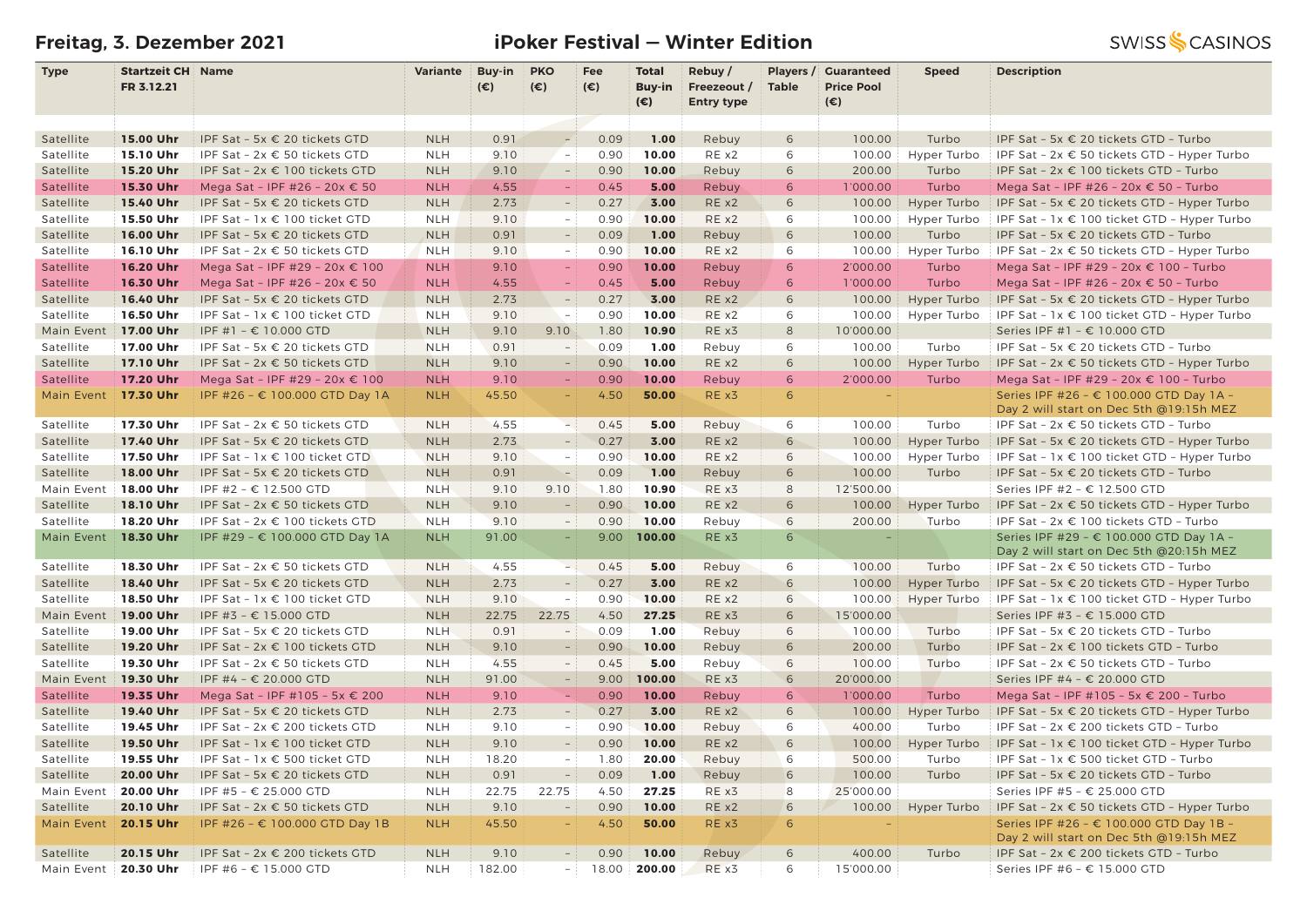**Freitag, 3. Dezember 2021**

### **iPoker Festival — Winter Edition**

**SWISS SCASINOS** 

| <b>Type</b> | <b>Startzeit CH   Name</b> |                                        | <b>Variante</b> | <b>Buy-in</b> | <b>PKO</b>               | <b>Fee</b>   | <b>Total</b> | Rebuy/            | Players /    | <b>Cuaranteed</b> | <b>Speed</b> | <b>Description</b>                                   |
|-------------|----------------------------|----------------------------------------|-----------------|---------------|--------------------------|--------------|--------------|-------------------|--------------|-------------------|--------------|------------------------------------------------------|
|             | SO 5.12.21                 |                                        |                 | $(\epsilon)$  | $(\epsilon)$             | $(\epsilon)$ | Buy-in       | Freezeout /       | <b>Table</b> | <b>Price Pool</b> |              |                                                      |
|             |                            |                                        |                 |               |                          |              | $(\epsilon)$ | <b>Entry type</b> |              | (€)               |              |                                                      |
|             |                            |                                        |                 |               |                          |              |              |                   |              |                   |              |                                                      |
| Satellite   | 20.30 Uhr                  | IPF Sat - 2x € 50 tickets GTD          | <b>NLH</b>      | 4.55          | $\sim$                   | 0.45         | 5.00         | Rebuy             | 6            | 100.00            | Turbo        | IPF Sat - 2x € 50 tickets GTD - Turbo                |
| Satellite   | 20.40 Uhr                  | IPF Sat - 5x $\epsilon$ 20 tickets GTD | <b>NLH</b>      | 2.73          | $-$ :                    | 0.27         | 3.00         | RE x2             | 6            | 100.00            | Hyper Turbo  | IPF Sat - 5x $\epsilon$ 20 tickets GTD - Hyper Turbo |
| Main Event  | 20.45 Uhr                  | IPF #29 - € 100.000 GTD Day 1B         | <b>NLH</b>      | 91.00         | $-1$                     | 9.00         | 100.00       | RE x3             | 6            |                   |              | Series IPF #29 - € 100.000 GTD Day 1B -              |
|             |                            |                                        |                 |               |                          |              |              |                   |              |                   |              | Day 2 will start on Dec 5th @20:15h MEZ              |
| Satellite   | 20.45 Uhr                  | IPF Sat - $1x \in 1000$ ticket GTD     | <b>NLH</b>      | 45.50         | - 1                      | 4.50         | 50.00        | Rebuy             | 6            | 1'000.00          | Turbo        | IPF Sat - $1x \in 1000$ ticket GTD - Turbo           |
| Satellite   | 20.50 Uhr                  | IPF Sat - 1x € 100 ticket GTD          | <b>NLH</b>      | 9.10          | $-$ 1                    | 0.90         | 10.00        | RE x2             | 6            | 100.00            | Hyper Turbo  | IPF Sat - $1x \in 100$ ticket GTD - Hyper Turbo      |
| Satellite   | 21.00 Uhr                  | IPF Sat - 5x € 20 tickets GTD          | <b>NLH</b>      | 0.91          | $-1$                     | 0.09         | 1.00         | Rebuy             | 6            | 100.00            | Turbo        | IPF Sat - 5x € 20 tickets GTD - Turbo                |
| Main Event  | 21.00 Uhr                  | IPF #7 - € 12.500 GTD                  | <b>NLH</b>      | 45.50         | $-$ :                    | 4.50         | 50.00        | Rebuy             | 6            | 12'500.00         |              | Series IPF #7 - € 12.500 GTD                         |
| Satellite   | 21.10 Uhr                  | IPF Sat - $2x \in 50$ tickets GTD      | <b>NLH</b>      | 9.10          | $-$ :                    | 0.90         | 10.00        | REX2              | 6            | 100.00            | Hyper Turbo  | IPF Sat - $2x \in 50$ tickets GTD - Hyper Turbo      |
| Satellite   | 21.20 Uhr                  | IPF Sat - 2x € 100 tickets GTD         | <b>NLH</b>      | 9.10          | $\sim$                   | 0.90         | 10.00        | Rebuy             | 6            | 200.00            | Turbo        | IPF Sat - 2x € 100 tickets GTD - Turbo               |
| Satellite   | 21.30 Uhr                  | IPF Sat - $2x \in 50$ tickets GTD      | <b>NLH</b>      | 4.55          | $-$ :                    | 0.45         | 5.00         | Rebuy             | 6            | 100.00            | Turbo        | IPF Sat - 2x € 50 tickets GTD - Turbo                |
| Main Event  | 21.30 Uhr                  | IPF #8 – € 10.000 GTD                  | <b>NLH</b>      | 9.10          | 9.10                     | 1.80         | 10.90        | RE x3             | 8            | 10'000.00         | Turbo        | Series IPF #8 - € 10.000 GTD                         |
| Satellite   | 21.40 Uhr                  | IPF Sat - 5x € 20 tickets GTD          | <b>NLH</b>      | 2.73          | $\rightarrow$            | 0.27         | 3.00         | RE x2             | 6            | 100.00            | Hyper Turbo  | IPF Sat - 5x € 20 tickets GTD - Hyper Turbo          |
| Satellite   | 21.50 Uhr                  | IPF Sat - 1x € 100 ticket GTD          | <b>NLH</b>      | 9.10          | $\overline{\phantom{a}}$ | 0.90         | 10.00        | RE x2             | 6            | 100.00            | Hyper Turbo  | IPF Sat - $1x \in 100$ ticket GTD - Hyper Turbo      |
| Main Event  | 22.00 Uhr                  | IPF #9 - € 7.500 GTD                   | <b>NLH</b>      | 22.75         | 22.75                    | 4.50         | 27.25        | RE x3             | 6            | 7'500.00          | Turbo        | Series IPF #9 - $\epsilon$ 7.500 GTD                 |
| Satellite   | 22.00 Uhr                  | IPF Sat - 5x € 20 tickets GTD          | <b>NLH</b>      | 0.91          | $\equiv$                 | 0.09         | 1.00         | Rebuy             | 6            | 100.00            | Turbo        | IPF Sat - 5x € 20 tickets GTD - Turbo                |
| Satellite   | 22.10 Uhr                  | IPF Sat - 2x € 50 tickets GTD          | <b>NLH</b>      | 9.10          | $-$ :                    | 0.90         | 10.00        | RE x2             | 6            | 100.00            | Hyper Turbo  | IPF Sat - $2x \in 50$ tickets GTD - Hyper Turbo      |
| Satellite   | 22.20 Uhr                  | IPF Sat - 2x € 100 tickets GTD         | <b>NLH</b>      | 9.10          | $ \,$                    | 0.90         | 10.00        | Rebuy             | 6            | 200.00            | Turbo        | IPF Sat - 2x € 100 tickets GTD - Turbo               |
| Satellite   | 22.30 Uhr                  | IPF Sat - $2x \in 50$ tickets GTD      | <b>NLH</b>      | 4.55          | — i                      | 0.45         | 5.00         | Rebuy             | 6            | 100.00            | Turbo        | IPF Sat - $2x \in 50$ tickets GTD - Turbo            |
| Main Event  | 22.30 Uhr                  | IPF #10 - € 5.000 GTD                  | <b>NLH</b>      | 9.10          | 9.10                     | 1.80         | 10.90        | RE x3             | 8            | 5'000.00          | Turbo        | Series IPF #10 - € 5.000 GTD                         |
| Satellite   | 22.40 Uhr                  | IPF Sat - 5x $\epsilon$ 20 tickets GTD | <b>NLH</b>      | 2.73          | $ \,$                    | 0.27         | 3.00         | RE x2             | 6            | 100.00            | Hyper Turbo  | IPF Sat - 5x $\epsilon$ 20 tickets GTD - Hyper Turbo |
| Satellite   | 22.50 Uhr                  | IPF Sat - 1x € 100 ticket GTD          | <b>NLH</b>      | 9.10          | $-$                      | 0.90         | 10.00        | RE x2             | 6            | 100.00            | Hyper Turbo  | IPF Sat - 1x € 100 ticket GTD - Hyper Turbo          |
|             |                            |                                        |                 |               |                          |              |              |                   |              |                   |              |                                                      |

### **Legende**

- $\bullet$  Mega Sat IPF #26 und #29
- $I$  IPF #26  $\epsilon$  100.000 GTD Day
- IPF #29 € 100.000 GTD Day
- $I$  IPF #102 € 150.000 GTD Day
- IPF #105 € 500.000 GTD Day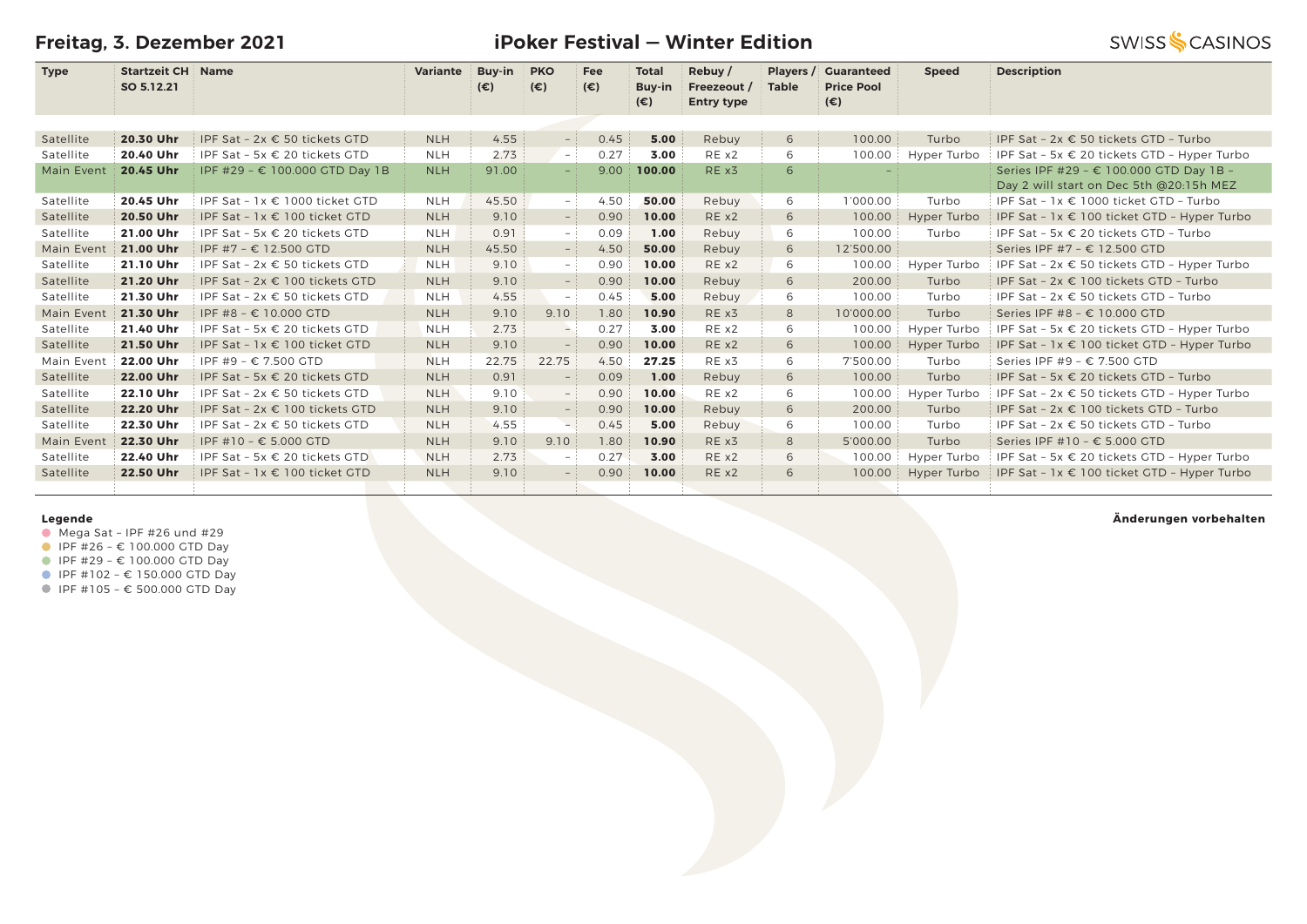# **Samstag, 4. Dezember 2021 iPoker Festival — Winter Edition**

| <b>Type</b>            | <b>Startzeit CH Name</b> |                                                                                         | Variante                 | Buy-in       | <b>PKO</b>                               | Fee                    | <b>Total</b>    | Rebuy/            |                  | <b>Players / Guaranteed</b> | <b>Speed</b>         | <b>Description</b>                                                                                                |
|------------------------|--------------------------|-----------------------------------------------------------------------------------------|--------------------------|--------------|------------------------------------------|------------------------|-----------------|-------------------|------------------|-----------------------------|----------------------|-------------------------------------------------------------------------------------------------------------------|
|                        | SA 4.12.21               |                                                                                         |                          | $(\epsilon)$ | $(\epsilon)$                             | $(\epsilon)$           | <b>Buy-in</b>   | Freezeout /       | <b>Table</b>     | <b>Price Pool</b>           |                      |                                                                                                                   |
|                        |                          |                                                                                         |                          |              |                                          |                        | $(\epsilon)$    | <b>Entry type</b> |                  | $(\epsilon)$                |                      |                                                                                                                   |
|                        |                          |                                                                                         |                          |              |                                          |                        |                 |                   |                  |                             |                      |                                                                                                                   |
| Satellite              | 15.00 Uhr                | IPF Sat - 5x € 20 tickets GTD                                                           | <b>NLH</b>               | 0.91         | $\overline{\phantom{a}}$                 | 0.09                   | 1.00            | Rebuy             | 6                | 100.00                      | Turbo                | IPF Sat - 5x € 20 tickets GTD - Turbo                                                                             |
| Satellite              | 15.10 Uhr                | IPF Sat - 2x € 50 tickets GTD                                                           | <b>NLH</b>               | 9.10         | $\sim$                                   | 0.90                   | 10.00           | RE x2             | 6                | 100.00                      | Hyper Turbo          | IPF Sat - $2x \in 50$ tickets GTD - Hyper Turbo                                                                   |
| Satellite              | 15.20 Uhr                | IPF Sat - 2x € 100 tickets GTD                                                          | <b>NLH</b>               | 9.10         | $\overline{\phantom{a}}$                 | 0.90                   | 10.00           | Rebuy             | 6                | 200.00                      | Turbo                | IPF Sat - 2x € 100 tickets GTD - Turbo                                                                            |
| Satellite              | 15.30 Uhr                | Mega Sat - IPF #26 - 20x € 50                                                           | <b>NLH</b>               | 4.55         | $\overline{\phantom{a}}$                 | 0.45                   | 5.00            | Rebuy             | 6                | 1'000.00                    | Turbo                | Mega Sat - IPF #26 - 20x € 50 - Turbo                                                                             |
| Satellite              | 15.40 Uhr                | IPF Sat - 5x € 20 tickets GTD                                                           | <b>NLH</b>               | 2.73         | $\overline{\phantom{a}}$                 | 0.27                   | 3.00            | RE x2             | 6                | 100.00                      | Hyper Turbo          | IPF Sat - 5x € 20 tickets GTD - Hyper Turbo                                                                       |
| Satellite              | 15.50 Uhr                | IPF Sat - 1x € 100 ticket GTD                                                           | <b>NLH</b>               | 9.10         | $\overline{\phantom{a}}$                 | 0.90                   | 10.00           | RE x2             | 6                | 100.00                      | Hyper Turbo          | IPF Sat - 1x € 100 ticket GTD - Hyper Turbo                                                                       |
| Satellite              | 16.00 Uhr                | IPF Sat - 5x € 20 tickets GTD                                                           | <b>NLH</b>               | 0.91         | $\overline{\phantom{a}}$                 | 0.09                   | 1.00            | Rebuy             | 6                | 100.00                      | Turbo                | IPF Sat - 5x € 20 tickets GTD - Turbo                                                                             |
| Satellite              | 16.10 Uhr                | IPF Sat - 2x € 50 tickets GTD                                                           | <b>NLH</b>               | 9.10         | $\overline{\phantom{a}}$                 | 0.90                   | 10.00           | RE x2             | 6                | 100.00                      | Hyper Turbo          | IPF Sat - $2x \in 50$ tickets GTD - Hyper Turbo                                                                   |
| Satellite              | 16.20 Uhr                | Mega Sat - IPF #29 - 20x € 100                                                          | <b>NLH</b>               | 9.10         | $\equiv$                                 | 0.90                   | 10.00           | Rebuy             | 6                | 2'000.00                    | Turbo                | Mega Sat - IPF #29 - 20x € 100 - Turbo                                                                            |
| Satellite              | 16.30 Uhr                | Mega Sat - IPF #26 - 20x € 50                                                           | <b>NLH</b>               | 4.55         | $\equiv$                                 | 0.45                   | 5.00            | Rebuy             | 6                | 1'000.00                    | Turbo                | Mega Sat - IPF #26 - 20x € 50 - Turbo                                                                             |
| Satellite              | 16.40 Uhr                | IPF Sat - 5x € 20 tickets GTD                                                           | <b>NLH</b>               | 2.73         | $\overline{\phantom{a}}$                 | 0.27                   | 3.00            | RE x2             | 6                | 100.00                      | Hyper Turbo          | IPF Sat - 5x $\epsilon$ 20 tickets GTD - Hyper Turbo                                                              |
| Satellite              | 16.50 Uhr                | IPF Sat - 1x € 100 ticket GTD                                                           | <b>NLH</b>               | 9.10         | $\overline{a}$                           | 0.90                   | 10.00           | RE x2             | 6                | 100.00                      | Hyper Turbo          | IPF Sat - $1x \in 100$ ticket GTD - Hyper Turbo                                                                   |
| Main Event             | 17.00 Uhr                | $IPF$ #11 – € 10.000 GTD                                                                | <b>NLH</b>               | 9.10         | 9.10                                     | 1.80                   | 10.90           | RE x3             | 8                | 10'000.00                   |                      | Series IPF #11 - € 10.000 GTD                                                                                     |
| Satellite              | 17.00 Uhr                | IPF Sat - 5x € 20 tickets GTD                                                           | <b>NLH</b>               | 0.91         | $\overline{\phantom{a}}$                 | 0.09                   | 1.00            | Rebuy             | 6                | 100.00                      | Turbo                | IPF Sat - 5x € 20 tickets GTD - Turbo                                                                             |
| Satellite              | 17.10 Uhr                | IPF Sat - $2x \in 50$ tickets GTD                                                       | <b>NLH</b>               | 9.10         | $\overline{\phantom{a}}$                 | 0.90                   | 10.00           | RE x2             | 6                | 100.00                      | Hyper Turbo          | IPF Sat - $2x \in 50$ tickets GTD - Hyper Turbo                                                                   |
| <b>Satellite</b>       | 17.20 Uhr                | Mega Sat - IPF #29 - 20x € 100                                                          | <b>NLH</b>               | 9.10         |                                          | 0.90                   | 10.00           | Rebuy             | 6                | 2'000.00                    | Turbo                | Mega Sat - IPF #29 - 20x € 100 - Turbo                                                                            |
| Main Event             | 17.30 Uhr                | IPF #26 - € 100.000 GTD Day 1C                                                          | <b>NLH</b>               | 45.50        | $\equiv$                                 | 4.50                   | 50.00           | RE x3             | 6                |                             |                      | Series IPF #26 - € 100.000 GTD Day 1C -                                                                           |
|                        |                          |                                                                                         |                          |              |                                          |                        |                 |                   |                  |                             |                      | Day 2 will start on Dec 5th @19:15h MEZ                                                                           |
| Satellite              | 17.30 Uhr                | IPF Sat - 2x € 50 tickets GTD                                                           | <b>NLH</b>               | 4.55         | $-1$                                     | 0.45                   | 5.00            | Rebuy             | 6                | 100.00                      | Turbo                | IPF Sat - 2x € 50 tickets GTD - Turbo                                                                             |
| Satellite              | 17.40 Uhr                | IPF Sat - 5x € 20 tickets GTD                                                           | <b>NLH</b>               | 2.73         | $\overline{\phantom{a}}$                 | 0.27                   | 3.00            | RE x2             | 6                | 100.00                      | Hyper Turbo          | IPF Sat - 5x $\epsilon$ 20 tickets GTD - Hyper Turbo                                                              |
| Satellite              | 17.50 Uhr                | IPF Sat - 1x € 100 ticket GTD                                                           | <b>NLH</b>               | 9.10         | $\overline{\phantom{a}}$                 | 0.90                   | 10.00           | RE x2             | 6                | 100.00                      | Hyper Turbo          | IPF Sat - $1x \in 100$ ticket GTD - Hyper Turbo                                                                   |
| Satellite              | 18.00 Uhr                | IPF Sat - 5x € 20 tickets GTD                                                           | <b>NLH</b>               | 0.91         | $\overline{\phantom{a}}$                 | 0.09                   | 1.00            | Rebuy             | 6                | 100.00                      | Turbo                | IPF Sat - 5x € 20 tickets GTD - Turbo                                                                             |
| Main Event             | 18.00 Uhr                | IPF #12 - € 12.500 GTD                                                                  | <b>NLH</b>               | 9.10         | 9.10                                     | 1.80                   | 10.90           | RE x3             | 8                | 12'500.00                   |                      | Series IPF #12 - € 12.500 GTD                                                                                     |
| Satellite              | 18.10 Uhr                | IPF Sat - 2x € 50 tickets GTD                                                           | <b>NLH</b>               | 9.10         | $\overline{\phantom{a}}$                 | 0.90                   | 10.00           | RE x2             | 6                | 100.00                      | Hyper Turbo          | IPF Sat - $2x \in 50$ tickets GTD - Hyper Turbo                                                                   |
| Satellite              | 18.20 Uhr                | IPF Sat - 2x € 100 tickets GTD                                                          | <b>NLH</b>               | 9.10         | $\overline{\phantom{a}}$                 | 0.90                   | 10.00           | Rebuy             | 6                | 200.00                      | Turbo                | IPF Sat - 2x € 100 tickets GTD - Turbo                                                                            |
| Main Event 18.30 Uhr   |                          | IPF #29 - € 100.000 GTD Day 1C                                                          | <b>NLH</b>               | 91.00        | $\overline{\phantom{a}}$                 | 9.00                   | 100.00          | RE x3             | $6 \overline{6}$ | $\overline{\phantom{a}}$    |                      | Series IPF #29 - € 100.000 GTD Day 1C -                                                                           |
|                        |                          |                                                                                         |                          |              |                                          |                        |                 |                   |                  |                             |                      | Day 2 will start on Dec 5th @20:15h MEZ                                                                           |
| Satellite              | 18.30 Uhr                | IPF Sat - 2x € 50 tickets GTD                                                           | <b>NLH</b>               | 4.55         | $-1$                                     | 0.45                   | 5.00            | Rebuy             | 6                | 100.00                      | Turbo                | IPF Sat - 2x € 50 tickets GTD - Turbo                                                                             |
| Satellite              | 18.40 Uhr                | IPF Sat - 5x € 20 tickets GTD                                                           | <b>NLH</b>               | 2.73         | $\overline{\phantom{a}}$                 | 0.27                   | 3.00            | RE x2             | 6                | 100.00                      | Hyper Turbo          | IPF Sat - 5x $\epsilon$ 20 tickets GTD - Hyper Turbo                                                              |
| Satellite              | 18.50 Uhr                | IPF Sat - 1x € 100 ticket GTD                                                           | <b>NLH</b>               | 9.10         | $\overline{\phantom{a}}$                 | 0.90                   | 10.00           | RE x2             | 6                | 100.00                      | Hyper Turbo          | IPF Sat - $1x \in 100$ ticket GTD - Hyper Turbo                                                                   |
| Main Event             | 19.00 Uhr                | IPF #13 - € 15.000 GTD                                                                  | <b>NLH</b>               | 22.75        | 22.75                                    | 4.50                   | 27.25           | RE x3             | 6                | 15'000.00                   |                      | Series IPF #13 - € 15.000 GTD                                                                                     |
| Satellite              | 19.00 Uhr                | IPF Sat - 5x € 20 tickets GTD                                                           | <b>NLH</b>               | 0.91         | $\overline{\phantom{a}}$                 | 0.09                   | 1.00            | Rebuy             | 6                | 100.00                      | Turbo                | IPF Sat - 5x € 20 tickets GTD - Turbo                                                                             |
| Satellite              | 19.20 Uhr                | IPF Sat - 2x € 100 tickets GTD                                                          | <b>NLH</b>               | 9.10         | $\overline{\phantom{a}}$<br>$\leftarrow$ | 0.90                   | 10.00           | Rebuy             | 6                | 200.00                      | Turbo                | IPF Sat - 2x € 100 tickets GTD - Turbo                                                                            |
| Satellite              | 19.30 Uhr                | IPF Sat - 2x € 50 tickets GTD                                                           | <b>NLH</b>               | 4.55         |                                          | 0.45                   | 5.00            | Rebuy             | 6                | 100.00                      | Turbo                | IPF Sat - $2x \in 50$ tickets GTD - Turbo                                                                         |
| Main Event             | 19.30 Uhr                | IPF #14 - € 20.000 GTD                                                                  | <b>NLH</b>               | 91.00        | $\overline{\phantom{a}}$<br>$\equiv$     | 9.00<br>0.90           | 100.00<br>10.00 | RE x3             | 6<br>6           | 20'000.00                   |                      | Series IPF #14 - € 20.000 GTD                                                                                     |
| Satellite              | 19.35 Uhr                | Mega Sat - IPF #105 - 5x € 200                                                          | <b>NLH</b>               | 9.10         | $\overline{\phantom{a}}$                 |                        | 3.00            | Rebuy             |                  | 1'000.00                    | Turbo                | Mega Sat - IPF #105 - 5x $\epsilon$ 200 - Turbo<br>IPF Sat - 5x € 20 tickets GTD - Hyper Turbo                    |
| Satellite<br>Satellite | 19.40 Uhr<br>19.45 Uhr   | IPF Sat - 5x € 20 tickets GTD                                                           | <b>NLH</b>               | 2.73<br>9.10 | $\overline{\phantom{a}}$                 | 0.27<br>0.90           | 10.00           | RE x2             | 6<br>6           | 100.00<br>400.00            | Hyper Turbo<br>Turbo | IPF Sat - 2x € 200 tickets GTD - Turbo                                                                            |
|                        |                          | IPF Sat - $2x \in 200$ tickets GTD                                                      | <b>NLH</b><br><b>NLH</b> | 9.10         | $ \,$                                    | 0.90                   | 10.00           | Rebuy<br>RE x2    | 6                |                             |                      |                                                                                                                   |
| Satellite<br>Satellite | 19.50 Uhr                | IPF Sat - $1x \in 100$ ticket GTD<br>19.55 Uhr   IPF Sat - 1x $\epsilon$ 500 ticket GTD | <b>NLH</b>               | 18.20        |                                          | 1.80                   | 20.00           | Rebuy             | $6\overline{6}$  | 100.00<br>500.00            |                      | Hyper Turbo   IPF Sat - 1x $\epsilon$ 100 ticket GTD - Hyper Turbo<br>Turbo IPF Sat - 1x € 500 ticket GTD - Turbo |
| Satellite              | 20.00 Uhr                | IPF Sat - 5x € 20 tickets GTD                                                           | <b>NLH</b>               | 0.91         | $\overline{\phantom{a}}$                 | 0.09                   | 1.00            |                   | 6                |                             | Turbo                | IPF Sat - 5x € 20 tickets GTD - Turbo                                                                             |
| Main Event             | 20.00 Uhr                | IPF #15 - € 25.000 GTD                                                                  | <b>NLH</b>               | 22.75        | 22.75                                    | 4.50                   | 27.25           | Rebuy<br>RE x3    | 8                | 100.00<br>25'000.00         |                      | Series IPF #15 - € 25.000 GTD                                                                                     |
| Satellite              | 20.10 Uhr                | IPF Sat - 2x € 50 tickets GTD                                                           | <b>NLH</b>               | 9.10         | $\sim$                                   | 0.90                   | 10.00           | RE x2             | 6                | 100.00                      | Hyper Turbo          | IPF Sat - $2x \in 50$ tickets GTD - Hyper Turbo                                                                   |
| Main Event 20.15 Uhr   |                          | IPF #26 - € 100.000 GTD Day 1D                                                          | <b>NLH</b>               | 45.50        | $\overline{\phantom{a}}$                 | 4.50                   | 50.00           | RE x3             | 6                |                             |                      | Series IPF #26 - € 100.000 GTD Day 1D -                                                                           |
|                        |                          |                                                                                         |                          |              |                                          |                        |                 |                   |                  |                             |                      | Day 2 will start on Dec 5th @19:15h MEZ                                                                           |
| Satellite              | 20.15 Uhr                | IPF Sat - $2x \in 200$ tickets GTD                                                      | <b>NLH</b>               | 9.10         | $-$ 1                                    | 0.90                   | 10.00           | Rebuy             | 6                | 400.00                      | Turbo                | IPF Sat - 2x € 200 tickets GTD - Turbo                                                                            |
| Main Event             | 20.30 Uhr                | IPF #16 - € 15.000 GTD                                                                  | <b>NLH</b>               | 182.00       |                                          | $-18.00$ <b>200.00</b> |                 | RE x3             | 6                | 15'000.00                   |                      | Series IPF #16 - € 15.000 GTD                                                                                     |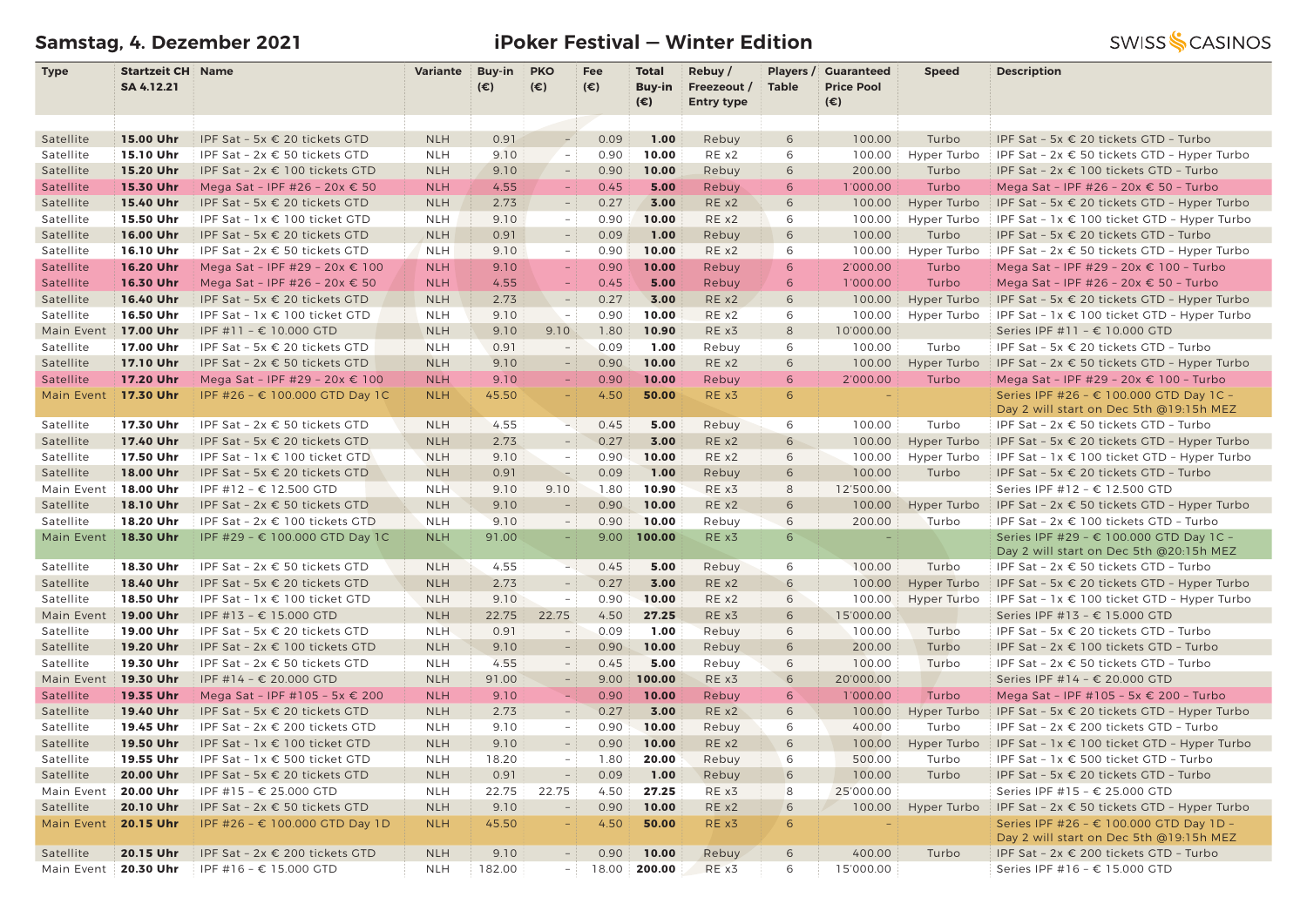**Samstag, 4. Dezember 2021**

**iPoker Festival — Winter Edition**

**SWISS SCASINOS** 

| <b>Type</b> | <b>Startzeit CH Name</b> |                                        | <b>Variante</b> | <b>Buy-in</b> | <b>PKO</b>               | Fee          | <b>Total</b>           | Rebuy /                          | Players /    | <b>Guaranteed</b>                 | <b>Speed</b> | <b>Description</b>                                                                 |
|-------------|--------------------------|----------------------------------------|-----------------|---------------|--------------------------|--------------|------------------------|----------------------------------|--------------|-----------------------------------|--------------|------------------------------------------------------------------------------------|
|             | SO 5.12.21               |                                        |                 | $(\epsilon)$  | $(\epsilon)$             | $(\epsilon)$ | Buy-in<br>$(\epsilon)$ | Freezeout /<br><b>Entry type</b> | <b>Table</b> | <b>Price Pool</b><br>$(\epsilon)$ |              |                                                                                    |
|             |                          |                                        |                 |               |                          |              |                        |                                  |              |                                   |              |                                                                                    |
| Satellite   | 20.30 Uhr                | IPF Sat - 2x € 50 tickets GTD          | <b>NLH</b>      | 4.55          | $-$                      | 0.45         | 5.00                   | Rebuy                            | 6            | 100.00                            | Turbo        | IPF Sat - 2x € 50 tickets GTD - Turbo                                              |
| Satellite   | 20.40 Uhr                | IPF Sat - 5x € 20 tickets GTD          | <b>NLH</b>      | 2.73          | $\overline{\phantom{a}}$ | 0.27         | 3.00                   | RE x2                            | 6            | 100.00                            | Hyper Turbo  | IPF Sat - 5x € 20 tickets GTD - Hyper Turbo                                        |
| Main Event  | 20.45 Uhr                | IPF #29 - € 100.000 GTD Day 1D         | <b>NLH</b>      | 91.00         | ш.                       | 9.00         | 100.00                 | RE x3                            | 6            |                                   |              | Series IPF #29 - € 100.000 GTD Day 1D -<br>Day 2 will start on Dec 5th @20:15h MEZ |
| Satellite   | 20.45 Uhr                | IPF Sat - 1x € 1000 ticket GTD         | <b>NLH</b>      | 45.50         | $-$ :                    | 4.50         | 50.00                  | Rebuy                            | 6            | 1'000.00                          | Turbo        | IPF Sat - 1x € 1000 ticket GTD - Turbo                                             |
| Satellite   | 20.50 Uhr                | IPF Sat - $1x \in 100$ ticket GTD      | <b>NLH</b>      | 9.10          | $-$ :                    | 0.90         | 10.00                  | REX2                             | 6            | 100.00                            | Hyper Turbo  | IPF Sat - $1x \in 100$ ticket GTD - Hyper Turbo                                    |
| Satellite   | 21.00 Uhr                | IPF Sat - 5x € 20 tickets GTD          | <b>NLH</b>      | 0.91          | $-$ :                    | 0.09         | 1.00                   | Rebuy                            | 6            | 100.00                            | Turbo        | IPF Sat - 5x € 20 tickets GTD - Turbo                                              |
| Main Event  | 21.00 Uhr                | IPF #17 - € 12.500 GTD                 | <b>NLH</b>      | 45.50         | $ \,$                    | 4.50         | 50.00                  | Rebuy                            | 6            | 12'500.00                         |              | Series IPF #17 - € 12.500 GTD                                                      |
| Satellite   | 21.10 Uhr                | IPF Sat - $2x \in 50$ tickets GTD      | <b>NLH</b>      | 9.10          | $\sim$                   | 0.90         | 10.00                  | REX2                             | 6            | 100.00                            | Hyper Turbo  | IPF Sat - $2x \in 50$ tickets GTD - Hyper Turbo                                    |
| Satellite   | 21.20 Uhr                | IPF Sat - 2x € 100 tickets GTD         | <b>NLH</b>      | 9.10          | $ \,$                    | 0.90         | 10.00                  | Rebuy                            | 6            | 200.00                            | Turbo        | IPF Sat - 2x € 100 tickets GTD - Turbo                                             |
| Satellite   | 21.30 Uhr                | IPF Sat - $2x \in 50$ tickets GTD      | <b>NLH</b>      | 4.55          | $\overline{\phantom{a}}$ | 0.45         | 5.00                   | Rebuy                            | 6            | 100.00                            | Turbo        | IPF Sat - $2x \in 50$ tickets GTD - Turbo                                          |
| Main Event  | 21.30 Uhr                | IPF #18 - € 10.000 GTD                 | <b>NLH</b>      | 9.10          | 9.10                     | 1.80         | 10.90                  | RE x3                            | 8            | 10'000.00                         | Turbo        | Series IPF #18 - € 10.000 GTD                                                      |
| Satellite   | 21.40 Uhr                | IPF Sat - 5x € 20 tickets GTD          | <b>NLH</b>      | 2.73          | $-$                      | 0.27         | 3.00                   | RE x2                            | 6            | 100.00                            | Hyper Turbo  | IPF Sat - 5x € 20 tickets GTD - Hyper Turbo                                        |
| Satellite   | 21.50 Uhr                | IPF Sat - 1x € 100 ticket GTD          | <b>NLH</b>      | 9.10          |                          | 0.90         | 10.00                  | REX2                             | 6            | 100.00                            | Hyper Turbo  | IPF Sat - $1x \in 100$ ticket GTD - Hyper Turbo                                    |
| Main Event  | 22.00 Uhr                | IPF #19 - € 7.500 GTD                  | <b>NLH</b>      | 22.75         | 22.75                    | 4.50         | 27.25                  | RE x3                            | 6            | 7'500.00                          | Turbo        | Series IPF #19 - € 7.500 GTD                                                       |
| Satellite   | 22.00 Uhr                | IPF Sat - 5x $\epsilon$ 20 tickets GTD | <b>NLH</b>      | 0.91          |                          | 0.09         | 1.00                   | Rebuy                            | 6            | 100.00                            | Turbo        | IPF Sat - 5x $\epsilon$ 20 tickets GTD - Turbo                                     |
| Satellite   | 22.10 Uhr                | IPF Sat - 2x € 50 tickets GTD          | <b>NLH</b>      | 9.10          |                          | 0.90         | 10.00                  | RE x2                            | 6            | 100.00                            | Hyper Turbo  | IPF Sat - 2x € 50 tickets GTD - Hyper Turbo                                        |
| Satellite   | 22.20 Uhr                | IPF Sat - 2x € 100 tickets GTD         | <b>NLH</b>      | 9.10          | $ \,$                    | 0.90         | 10.00                  | Rebuy                            | 6            | 200.00                            | Turbo        | IPF Sat - 2x € 100 tickets GTD - Turbo                                             |
| Satellite   | 22.30 Uhr                | IPF Sat - $2x \in 50$ tickets GTD      | <b>NLH</b>      | 4.55          |                          | 0.45         | 5.00                   | Rebuy                            | 6            | 100.00                            | Turbo        | IPF Sat - $2x \in 50$ tickets GTD - Turbo                                          |
| Main Event  | 22.30 Uhr                | IPF #20 - € 5.000 GTD                  | <b>NLH</b>      | 9.10          | 9.10                     | 1.80         | 10.90                  | RE x3                            | 8            | 5'000.00                          | Turbo        | Series IPF #20 - € 5.000 GTD                                                       |
| Satellite   | 22.40 Uhr                | IPF Sat - 5x $\epsilon$ 20 tickets GTD | <b>NLH</b>      | 2.73          | $\overline{\phantom{a}}$ | 0.27         | 3.00                   | REX2                             | 6            | 100.00                            | Hyper Turbo  | IPF Sat - 5x € 20 tickets GTD - Hyper Turbo                                        |
| Satellite   | 22.50 Uhr                | IPF Sat - 1x € 100 ticket GTD          | <b>NLH</b>      | 9.10          |                          | 0.90         | 10.00                  | RE x2                            | 6            | 100.00                            | Hyper Turbo  | IPF Sat - 1x € 100 ticket GTD - Hyper Turbo                                        |
|             |                          |                                        |                 |               |                          |              |                        |                                  |              |                                   |              |                                                                                    |

### **Legende**

- $\bullet$  Mega Sat IPF #26 und #29
- $I$  IPF #26  $\epsilon$  100.000 GTD Day
- IPF #29 € 100.000 GTD Day
- $I$  IPF #102 € 150.000 GTD Day
- IPF #105 € 500.000 GTD Day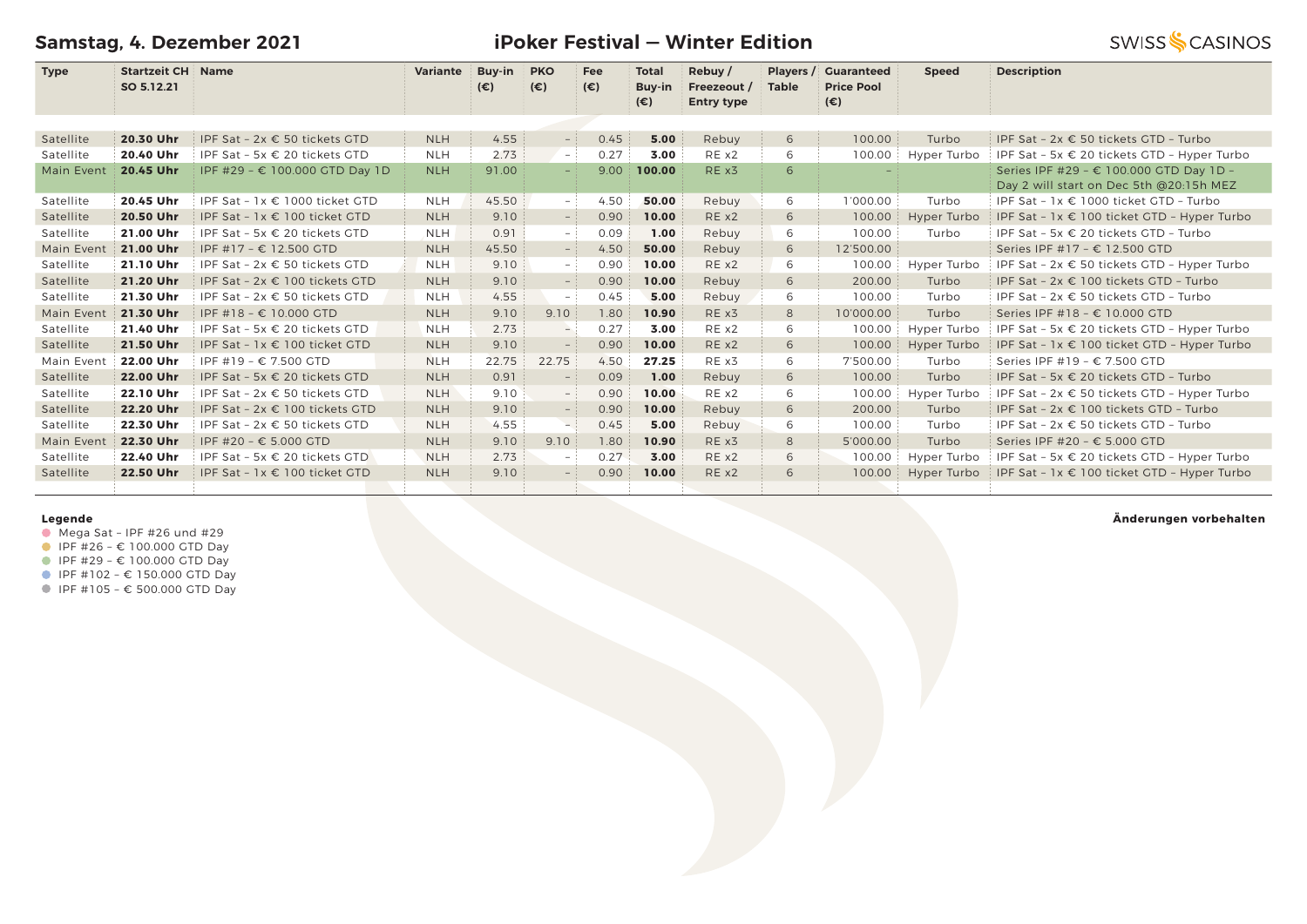# **Sonntag, 5. Dezember 2021 iPoker Festival — Winter Edition**

| <b>Type</b>          | <b>Startzeit CH Name</b> |                                        | Variante   | Buy-in       | <b>PKO</b>               | Fee          | <b>Total</b>                  | Rebuy/                           | Players /    | <b>Guaranteed</b>                 | <b>Speed</b> | <b>Description</b>                                                                 |
|----------------------|--------------------------|----------------------------------------|------------|--------------|--------------------------|--------------|-------------------------------|----------------------------------|--------------|-----------------------------------|--------------|------------------------------------------------------------------------------------|
|                      | SO 5.12.21               |                                        |            | $(\epsilon)$ | $(\epsilon)$             | $(\epsilon)$ | <b>Buy-in</b><br>$(\epsilon)$ | Freezeout /<br><b>Entry type</b> | <b>Table</b> | <b>Price Pool</b><br>$(\epsilon)$ |              |                                                                                    |
|                      |                          |                                        |            |              |                          |              |                               |                                  |              |                                   |              |                                                                                    |
| Satellite            | 13.35 Uhr                | Mega Sat - IPF #26 - 20x € 50          | <b>NLH</b> | 4.55         | $\equiv$                 | 0.45         | 5.00                          | Rebuy                            | 6            | 1'000.00                          | Turbo        | Mega Sat - IPF #26 - 20x € 50 - Turbo                                              |
| Satellite            | 14.25 Uhr                | Mega Sat - IPF #29 - 20x € 100         | <b>NLH</b> | 9.10         | $\equiv$                 | 0.90         | 10.00                         | Rebuy                            | 6            | 2'000.00                          | Turbo        | Mega Sat - IPF #29 - 20x € 100 - Turbo                                             |
| Satellite            | 14.35 Uhr                | Mega Sat - IPF #26 - 20x € 50          | <b>NLH</b> | 4.55         | $\overline{\phantom{m}}$ | 0.45         | 5.00                          | Rebuy                            | 6            | 1'000.00                          | Turbo        | Mega Sat - IPF #26 - 20x € 50 - Turbo                                              |
| Satellite            | 15.00 Uhr                | IPF Sat - 5x € 20 tickets GTD          | <b>NLH</b> | 0.91         | $\sim$                   | 0.09         | 1.00                          | Rebuy                            | 6            | 100.00                            | Turbo        | IPF Sat - 5x € 20 tickets GTD - Turbo                                              |
| Satellite            | 15.10 Uhr                | IPF Sat - $2x \in 50$ tickets GTD      | <b>NLH</b> | 9.10         | $\overline{\phantom{a}}$ | 0.90         | 10.00                         | RE x2                            | 6            | 100.00                            | Hyper Turbo  | IPF Sat - $2x \in 50$ tickets GTD - Hyper Turbo                                    |
| Satellite            | 15.20 Uhr                | IPF Sat - 2x € 100 tickets GTD         | <b>NLH</b> | 9.10         | $\overline{\phantom{a}}$ | 0.90         | 10.00                         | Rebuy                            | 6            | 200.00                            | Turbo        | IPF Sat - 2x € 100 tickets GTD - Turbo                                             |
| Satellite            | 15.25 Uhr                | Mega Sat - IPF #29 - 20x € 100         | <b>NLH</b> | 9.10         | $\equiv$                 | 0.90         | 10.00                         | Rebuy                            | 6            | 2'000.00                          | Turbo        | Mega Sat - IPF #29 - 20x € 100 - Turbo                                             |
| Main Event           | 15.30 Uhr                | IPF #26 - € 100.000 GTD Day 1E         | <b>NLH</b> | 45.50        |                          | 4.50         | 50.00                         | RE x3                            | 6            |                                   |              | Series IPF #26 - € 100.000 GTD Day 1E -                                            |
|                      |                          |                                        |            |              |                          |              |                               |                                  |              |                                   |              | Day 2 will start on Dec 5th @19:15h MEZ                                            |
| Satellite            | 15.40 Uhr                | IPF Sat - 5x $\epsilon$ 20 tickets GTD | <b>NLH</b> | 2.73         | $-$ :                    | 0.27         | 3.00                          | RE x2                            | 6            | 100.00                            | Hyper Turbo  | IPF Sat - 5x $\epsilon$ 20 tickets GTD - Hyper Turbo                               |
| Satellite            | 15.50 Uhr                | IPF Sat - 1x € 100 ticket GTD          | <b>NLH</b> | 9.10         | $-$ :                    | 0.90         | 10.00                         | RE x2                            | 6            | 100.00                            | Hyper Turbo  | IPF Sat - $1x \in 100$ ticket GTD - Hyper Turbo                                    |
| Satellite            | 16.00 Uhr                | IPF Sat - 5x € 20 tickets GTD          | <b>NLH</b> | 0.91         | $ \,$                    | 0.09         | 1.00                          | Rebuy                            | 6            | 100.00                            | Turbo        | IPF Sat - 5x € 20 tickets GTD - Turbo                                              |
| Satellite            | 16.10 Uhr                | IPF Sat - 2x € 50 tickets GTD          | <b>NLH</b> | 9.10         | $\rightarrow$            | 0.90         | 10.00                         | RE x2                            | 6            | 100.00                            | Hyper Turbo  | IPF Sat - 2x € 50 tickets GTD - Hyper Turbo                                        |
| Main Event           | 16.30 Uhr                | IPF #29 - € 100.000 GTD Day 1E         | <b>NLH</b> | 91.00        | $\equiv$                 | 9.00         | 100.00                        | RE x3                            | 6            | $\equiv$                          |              | Series IPF #29 - € 100.000 GTD Day 1E -<br>Day 2 will start on Dec 5th @20:15h MEZ |
| Satellite            | 16.40 Uhr                | IPF Sat - 5x € 20 tickets GTD          | <b>NLH</b> | 2.73         | $\sim$ .                 | 0.27         | 3.00                          | RE x2                            | 6            | 100.00                            | Hyper Turbo  | IPF Sat - 5x $\epsilon$ 20 tickets GTD - Hyper Turbo                               |
| Satellite            | 16.50 Uhr                | IPF Sat - 1x € 100 ticket GTD          | <b>NLH</b> | 9.10         | $\overline{\phantom{a}}$ | 0.90         | 10.00                         | RE x2                            | 6            | 100.00                            | Hyper Turbo  | IPF Sat - 1x € 100 ticket GTD - Hyper Turbo                                        |
| Main Event 17.00 Uhr |                          | IPF #21 - € 15.000 GTD                 | <b>NLH</b> | 9.10         | 9.10                     | 1.80         | 20.00                         | RE x3                            | 8            | 15'000.00                         |              | Series IPF #21 - € 15.000 GTD                                                      |
| Satellite            | 17.00 Uhr                | IPF Sat - 5x € 20 tickets GTD          | <b>NLH</b> | 0.91         | $\overline{\phantom{a}}$ | 0.09         | 1.00                          | Rebuy                            | 6            | 100.00                            | Turbo        | IPF Sat - 5x € 20 tickets GTD - Turbo                                              |
| Satellite            | 17.10 Uhr                | IPF Sat - 2x € 50 tickets GTD          | <b>NLH</b> | 9.10         | $\overline{\phantom{a}}$ | 0.90         | 10.00                         | RE x2                            | 6            | 100.00                            | Hyper Turbo  | IPF Sat - 2x € 50 tickets GTD - Hyper Turbo                                        |
| Main Event           | 17.30 Uhr                | IPF #22 - € 10.000 GTD                 | PLO        | 22.75        | 22.75                    | 4.50         | 50.00                         | RE x3                            | 6            | 10'000.00                         |              | Series IPF #22 - € 10.000 GTD                                                      |
| Satellite            | 17.30 Uhr                | IPF Sat - $2x \in 50$ tickets GTD      | <b>NLH</b> | 4.55         | $\sim$                   | 0.45         | 5.00                          | Rebuy                            | 6            | 100.00                            | Turbo        | IPF Sat - 2x € 50 tickets GTD - Turbo                                              |
| Satellite            | 17.40 Uhr                | IPF Sat - 5x € 20 tickets GTD          | <b>NLH</b> | 2.73         | $ \,$                    | 0.27         | 3.00                          | RE x2                            | 6            | 100.00                            | Hyper Turbo  | IPF Sat - 5x € 20 tickets GTD - Hyper Turbo                                        |
| Satellite            | 17.50 Uhr                | IPF Sat - 1x € 100 ticket GTD          | <b>NLH</b> | 9.10         | $\overline{\phantom{a}}$ | 0.90         | 10.00                         | RE x2                            | 6            | 100.00                            | Hyper Turbo  | IPF Sat - $1x \in 100$ ticket GTD - Hyper Turbo                                    |
| Satellite            | 18.00 Uhr                | IPF Sat - 5x € 20 tickets GTD          | <b>NLH</b> | 0.91         | $\overline{\phantom{a}}$ | 0.09         | 1.00                          | Rebuy                            | 6            | 100.00                            | Turbo        | IPF Sat - 5x € 20 tickets GTD - Turbo                                              |
| Main Event           | 18.00 Uhr                | IPF #23 - € 15.000 GTD                 | <b>NLH</b> | 9.10         | 9.10                     | 1.80         | 20.00                         | RE x3                            | 8            | 15'000.00                         |              | Series IPF #23 - € 15.000 GTD                                                      |
| Satellite            | 18.10 Uhr                | IPF Sat - $2x \in 50$ tickets GTD      | <b>NLH</b> | 9.10         | $\overline{\phantom{a}}$ | 0.90         | 10.00                         | RE x2                            | 6            | 100.00                            | Hyper Turbo  | IPF Sat - $2x \in 50$ tickets GTD - Hyper Turbo                                    |
| Satellite            | 18.15 Uhr                | Mega Sat - IPF #31 - 5x € 500          | <b>NLH</b> | 18.20        | ÷.                       | 1.80         | 20.00                         | Rebuy                            | 6            | 2'500.00                          | Turbo        | Mega Sat - IPF #31 - 5x € 500 - Turbo                                              |
| Satellite            | 18.20 Uhr                | IPF Sat - 2x € 100 tickets GTD         | <b>NLH</b> | 9.10         | $\overline{\phantom{a}}$ | 0.90         | 10.00                         | Rebuy                            | 6            | 200.00                            | Turbo        | IPF Sat - $2x \in 100$ tickets GTD - Turbo                                         |
| Main Event           | 18.30 Uhr                | IPF #24 - € 10.000 GTD                 | <b>NLH</b> | 45.50        | $-1$                     | 4.50         | 50.00                         | RE x3                            | 8            | 10'000.00                         |              | Series IPF #24 - € 10.000 GTD                                                      |
| Satellite            | 18.30 Uhr                | IPF Sat - 2x € 50 tickets GTD          | <b>NLH</b> | 4.55         | $\overline{a}$           | 0.45         | 5.00                          | Rebuy                            | 6            | 100.00                            | Turbo        | IPF Sat - $2x \in 50$ tickets GTD - Turbo                                          |
| Satellite            | 18.40 Uhr                | IPF Sat - 5x € 20 tickets GTD          | <b>NLH</b> | 2.73         | $-$ :                    | 0.27         | 3.00                          | RE x2                            | 6            | 100.00                            | Hyper Turbo  | IPF Sat - 5x $\epsilon$ 20 tickets GTD - Hyper Turbo                               |
| Satellite            | 18.50 Uhr                | IPF Sat - 1x € 100 ticket GTD          | <b>NLH</b> | 9.10         | $\overline{\phantom{a}}$ | 0.90         | 10.00                         | RE x2                            | 6            | 100.00                            | Hyper Turbo  | IPF Sat - $1x \in 100$ ticket GTD - Hyper Turbo                                    |
| Main Event           | 19.00 Uhr                | IPF #25 - € 25.000 GTD                 | <b>NLH</b> | 22.75        | 22.75                    | 4.50         | 50.00                         | RE x3                            | 6            | 25'000.00                         |              | Series IPF #25 - € 25.000 GTD                                                      |
| Satellite            | 19.00 Uhr                | IPF Sat - 5x € 20 tickets GTD          | <b>NLH</b> | 0.91         | $\overline{\phantom{a}}$ | 0.09         | 1.00                          | Rebuy                            | 6            | 100.00                            | Turbo        | IPF Sat - 5x € 20 tickets GTD - Turbo                                              |
| Main Event           | <b>19.15 Uhr</b>         | IPF #26 - € 100.000 GTD Day 2          | <b>NLH</b> |              | ÷,                       | $\equiv$     | $\sim$                        | Flighted                         | 6            | 100'000.00                        |              | Series IPF #26 - € 100.000 GTD Day 2                                               |
| Satellite            | 19.15 Uhr                | Mega Sat - IPF #31 - 5x € 500          | <b>NLH</b> | 18.20        | $\equiv$                 | 1.80         | 20.00                         | Rebuy                            | 6            | 2'500.00                          | Turbo        | Mega Sat - IPF #31 - 5x € 500 - Turbo                                              |
| Satellite            | 19.20 Uhr                | IPF Sat - 2x € 100 tickets GTD         | <b>NLH</b> | 9.10         | $\sim$                   | 0.90         | 10.00                         | Rebuy                            | 6            | 200.00                            | Turbo        | IPF Sat - 2x € 100 tickets GTD - Turbo                                             |
| Satellite            | 19.30 Uhr                | IPF Sat - $2x \in 50$ tickets GTD      | <b>NLH</b> | 4.55         | $-$ 1                    | 0.45         | 5.00                          | Rebuy                            | 6            | 100.00                            | Turbo        | IPF Sat - $2x \in 50$ tickets GTD - Turbo                                          |
| Main Event 19.30 Uhr |                          | $I$ IPF #27 - € 30.000 GTD             | <b>NLH</b> | 91.00        |                          |              | $9.00$ 100.00                 | RE x3                            | 6            | 30'000.00                         |              | Series IPF #27 - € 30.000 GTD                                                      |
| Satellite            | 19.35 Uhr                | Mega Sat - IPF #105 - 5x € 200         | <b>NLH</b> | 9.10         | $-$ :                    | 0.90         | 10.00                         | Rebuy                            | 6            | 1'000.00                          | Turbo        | Mega Sat - IPF #105 - 5x € 200 - Turbo                                             |
| Satellite            | 19.40 Uhr                | IPF Sat - 5x € 20 tickets GTD          | <b>NLH</b> | 2.73         | $-$ :                    | 0.27         | 3.00                          | RE x2                            | 6            | 100.00                            | Hyper Turbo  | IPF Sat - 5x $\epsilon$ 20 tickets GTD - Hyper Turbo                               |
| Satellite            | 19.45 Uhr                | IPF Sat - 2x € 200 tickets GTD         | <b>NLH</b> | 9.10         | $\overline{\phantom{a}}$ | 0.90         | 10.00                         | Rebuy                            | 6            | 400.00                            | Turbo        | IPF Sat - 2x € 200 tickets GTD - Turbo                                             |
| Satellite            | 19.50 Uhr                | IPF Sat - 1x € 100 ticket GTD          | <b>NLH</b> | 9.10         | $\equiv$                 | 0.90         | 10.00                         | RE x2                            | 6            | 100.00                            | Hyper Turbo  | IPF Sat - $1x \in 100$ ticket GTD - Hyper Turbo                                    |
| Satellite            | 20.00 Uhr                | IPF Sat - 5x $\epsilon$ 20 tickets GTD | <b>NLH</b> | 0.91         | $\overline{\phantom{a}}$ | 0.09         | 1.00                          | Rebuy                            | 6            | 100.00                            | Turbo        | IPF Sat - 5x € 20 tickets GTD - Turbo                                              |
| Main Event           | 20.00 Uhr                | IPF #28 - € 100.000 GTD                | <b>NLH</b> | 45.50        | 45.50                    | 9.00         | 100.00                        | RE x3                            | 8            | 100'000.00                        |              | Series IPF #28 - € 100.000 GTD                                                     |
| Satellite            | 20.10 Uhr                | IPF Sat - $2x \in 50$ tickets GTD      | <b>NLH</b> | 9.10         | $\sim$ 1                 | 0.90         | 10.00                         | RE x2                            | 6            | 100.00                            |              | Hyper Turbo   IPF Sat - $2x \in 50$ tickets GTD - Hyper Turbo                      |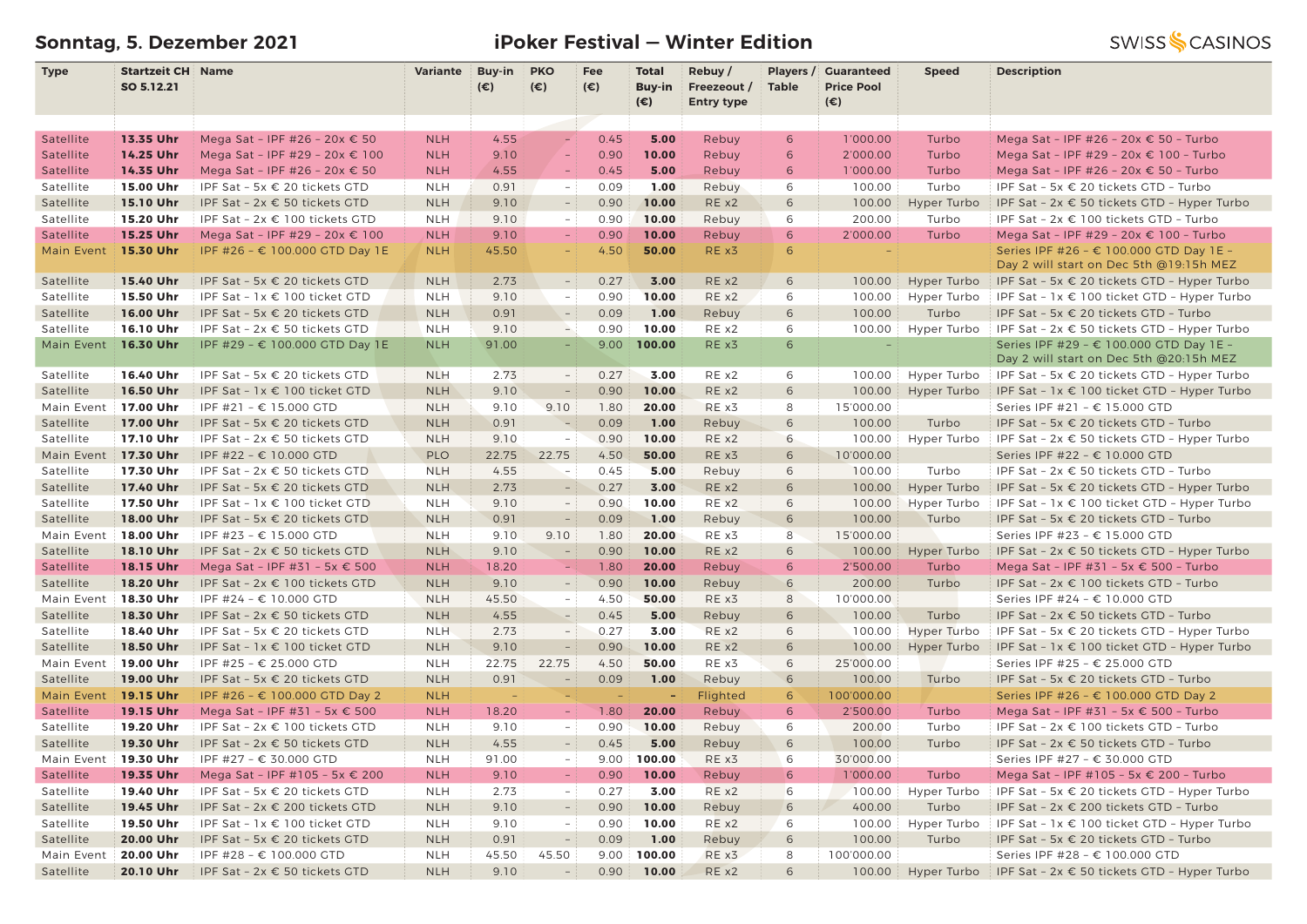**Sonntag, 5. Dezember 2021**

### **iPoker Festival — Winter Edition**

**SWISS SCASINOS** 

| <b>Type</b> | <b>Startzeit CH Name</b><br>SO 5.12.21 |                                    | <b>Variante</b> | Buy-in<br>$(\epsilon)$ | <b>PKO</b><br>$(\epsilon)$ | Fee<br>$(\epsilon)$ | <b>Total</b><br>Buy-in | Rebuy/<br>Freezeout / | Players /<br><b>Table</b> | <b>Guaranteed</b><br><b>Price Pool</b> | <b>Speed</b> | <b>Description</b>                              |
|-------------|----------------------------------------|------------------------------------|-----------------|------------------------|----------------------------|---------------------|------------------------|-----------------------|---------------------------|----------------------------------------|--------------|-------------------------------------------------|
|             |                                        |                                    |                 |                        |                            |                     | (€)                    | <b>Entry type</b>     |                           | $(\epsilon)$                           |              |                                                 |
|             |                                        |                                    |                 |                        |                            |                     |                        |                       |                           |                                        |              |                                                 |
| Main Event  | 20.15 Uhr                              | IPF #29 - € 100.000 GTD Day 2      | <b>NLH</b>      | $\sim$                 | $\sim$                     | $\sim$              | ٠                      | Flighted              | 6                         | 100'000.00                             |              | Series IPF #29 - € 100.000 GTD Day 2            |
| Satellite   | 20.15 Uhr                              | IPF Sat - 2x € 200 tickets GTD     | <b>NLH</b>      | 9.10                   | $-$ :                      | 0.90                | 10.00                  | Rebuy                 | 6                         | 400.00                                 | Turbo        | IPF Sat - 2x € 200 tickets GTD - Turbo          |
| Main Event  | 20.30 Uhr                              | IPF #30 - € 20.000 GTD             | <b>NLH</b>      | 182.00                 | $-1$                       | 18.00               | 200.00                 | RE x3                 | 6                         | 20'000.00                              |              | Series IPF #30 - € 20.000 GTD                   |
| Satellite   | 20.30 Uhr                              | IPF Sat - 2x € 50 tickets GTD      | <b>NLH</b>      | 4.55                   | $-$ :                      | 0.45                | 5.00                   | Rebuy                 | 6                         | 100.00                                 | Turbo        | IPF Sat - 2x € 50 tickets GTD - Turbo           |
| Satellite   | 20.40 Uhr                              | IPF Sat - 5x € 20 tickets GTD      | <b>NLH</b>      | 2.73                   | $-$ :                      | 0.27                | 3.00                   | REX2                  | 6                         | 100.00                                 | Hyper Turbo  | IPF Sat - 5x € 20 tickets GTD - Hyper Turbo     |
| Main Event  | 20.45 Uhr                              | IPF #31 - € 75.000 GTD             | <b>NLH</b>      | 240.00                 | 240.00                     | 20.00               | 500.00                 | RE x3                 | 6                         | 75'000.00                              |              | Series IPF #31 - € 75.000 GTD                   |
| Satellite   | 20.45 Uhr                              | IPF Sat - $1x \in 1000$ ticket GTD | <b>NLH</b>      | 45.50                  | $-$ :                      | 4.50                | 50.00                  | Rebuy                 | 6                         | 1'000.00                               | Turbo        | IPF Sat - $1x \in 1000$ ticket GTD - Turbo      |
| Satellite   | 20.50 Uhr                              | IPF Sat - 1x € 100 ticket GTD      | <b>NLH</b>      | 9.10                   | $ \,$                      | 0.90                | 10.00                  | RE x2                 | 6                         | 100.00                                 | Hyper Turbo  | IPF Sat - 1x € 100 ticket GTD - Hyper Turbo     |
| Satellite   | 21.00 Uhr                              | IPF Sat - 5x € 20 tickets GTD      | <b>NLH</b>      | 0.91                   | $ \,$                      | 0.09                | 1.00                   | Rebuy                 | 6                         | 100.00                                 | Turbo        | IPF Sat - 5x € 20 tickets GTD - Turbo           |
| Main Event  | 21.00 Uhr                              | IPF #32 - € 20.000 GTD             | <b>NLH</b>      | 45.50                  | $-1$                       | 4.50                | 50.00                  | Rebuy                 | 6                         | 20'000.00                              |              | Series IPF #32 - € 20.000 GTD                   |
| Satellite   | 21.10 Uhr                              | IPF Sat - $2x \in 50$ tickets GTD  | <b>NLH</b>      | 9.10                   | $-$ :                      | 0.90                | 10.00                  | REX2                  | 6                         | 100.00                                 | Hyper Turbo  | IPF Sat - $2x \in 50$ tickets GTD - Hyper Turbo |
| Satellite   | 21.20 Uhr                              | IPF Sat - 2x € 100 tickets GTD     | <b>NLH</b>      | 9.10                   | $\sim$                     | 0.90                | 10.00                  | Rebuy                 | 6                         | 200.00                                 | Turbo        | IPF Sat - 2x € 100 tickets GTD - Turbo          |
| Satellite   | 21.30 Uhr                              | IPF Sat - 2x € 50 tickets GTD      | <b>NLH</b>      | 4.55                   | $ \overline{\phantom{a}}$  | 0.45                | 5.00                   | Rebuy                 | 6                         | 100.00                                 | Turbo        | IPF Sat - $2x \in 50$ tickets GTD - Turbo       |
| Main Event  | 21.30 Uhr                              | IPF #33 - € 15.000 GTD             | <b>NLH</b>      | 9.10                   | 9.10                       | 1.80                | 20.00                  | RE x3                 | 8                         | 15'000.00                              | Turbo        | Series IPF #33 - € 15.000 GTD                   |
| Satellite   | 21.40 Uhr                              | IPF Sat - 5x € 20 tickets GTD      | <b>NLH</b>      | 2.73                   |                            | 0.27                | 3.00                   | RE x2                 | 6                         | 100.00                                 | Hyper Turbo  | IPF Sat - 5x € 20 tickets GTD - Hyper Turbo     |
| Satellite   | 21.50 Uhr                              | IPF Sat - $1x \in 100$ ticket GTD  | <b>NLH</b>      | 9.10                   |                            | 0.90                | 10.00                  | RE x2                 | 6                         | 100.00                                 | Hyper Turbo  | IPF Sat - 1x € 100 ticket GTD - Hyper Turbo     |
| Main Event  | 22.00 Uhr                              | IPF #34 - € 10.000 GTD             | <b>NLH</b>      | 22.75                  | 22.75                      | 4.50                | 50.00                  | RE x3                 | 6                         | 10'000.00                              | Turbo        | Series IPF #34 - € 10.000 GTD                   |
| Satellite   | 22.00 Uhr                              | IPF Sat - 5x € 20 tickets GTD      | <b>NLH</b>      | 0.91                   |                            | 0.09                | 1.00                   | Rebuy                 | 6                         | 100.00                                 | Turbo        | IPF Sat - 5x € 20 tickets GTD - Turbo           |
| Satellite   | 22.10 Uhr                              | IPF Sat - $2x \in 50$ tickets GTD  | <b>NLH</b>      | 9.10                   | $\sim$                     | 0.90                | 10.00                  | RE x2                 | 6                         | 100.00                                 | Hyper Turbo  | IPF Sat - 2x € 50 tickets GTD - Hyper Turbo     |
| Satellite   | 22.20 Uhr                              | IPF Sat - 2x € 100 tickets GTD     | <b>NLH</b>      | 9.10                   | $-$ 1                      | 0.90                | 10.00                  | Rebuy                 | 6                         | 200.00                                 | Turbo        | IPF Sat - 2x € 100 tickets GTD - Turbo          |
| Satellite   | 22.30 Uhr                              | IPF Sat - $2x \in 50$ tickets GTD  | <b>NLH</b>      | 4.55                   | $-$                        | 0.45                | 5.00                   | Rebuy                 | 6                         | 100.00                                 | Turbo        | IPF Sat - $2x \in 50$ tickets GTD - Turbo       |
| Main Event  | 22.30 Uhr                              | IPF #35 - € 5.000 GTD              | <b>NLH</b>      | 9.10                   | 9.10                       | 1.80                | 20.00                  | RE x3                 | 8                         | 5'000.00                               | Turbo        | Series IPF #35 - € 5.000 GTD                    |
| Satellite   | 22.40 Uhr                              | IPF Sat - 5x € 20 tickets GTD      | <b>NLH</b>      | 2.73                   |                            | 0.27                | 3.00                   | RE x2                 | 6                         | 100.00                                 | Hyper Turbo  | IPF Sat - 5x € 20 tickets GTD - Hyper Turbo     |
| Satellite   | 22.50 Uhr                              | IPF Sat - 1x € 100 ticket GTD      | <b>NLH</b>      | 9.10                   |                            | 0.90                | 10.00                  | RE x2                 | 6                         | 100.00                                 | Hyper Turbo  | IPF Sat - 1x € 100 ticket GTD - Hyper Turbo     |
|             |                                        |                                    |                 |                        |                            |                     |                        |                       |                           |                                        |              |                                                 |

#### **Legende**

 $\bullet$  Mega Sat - IPF #26 und #29

- $I$  IPF #26 € 100.000 GTD Day 1+2
- IPF #29 € 100.000 GTD Day 1+2
- $I$  IPF #102 € 150.000 GTD Day
- IPF #105 € 500.000 GTD Day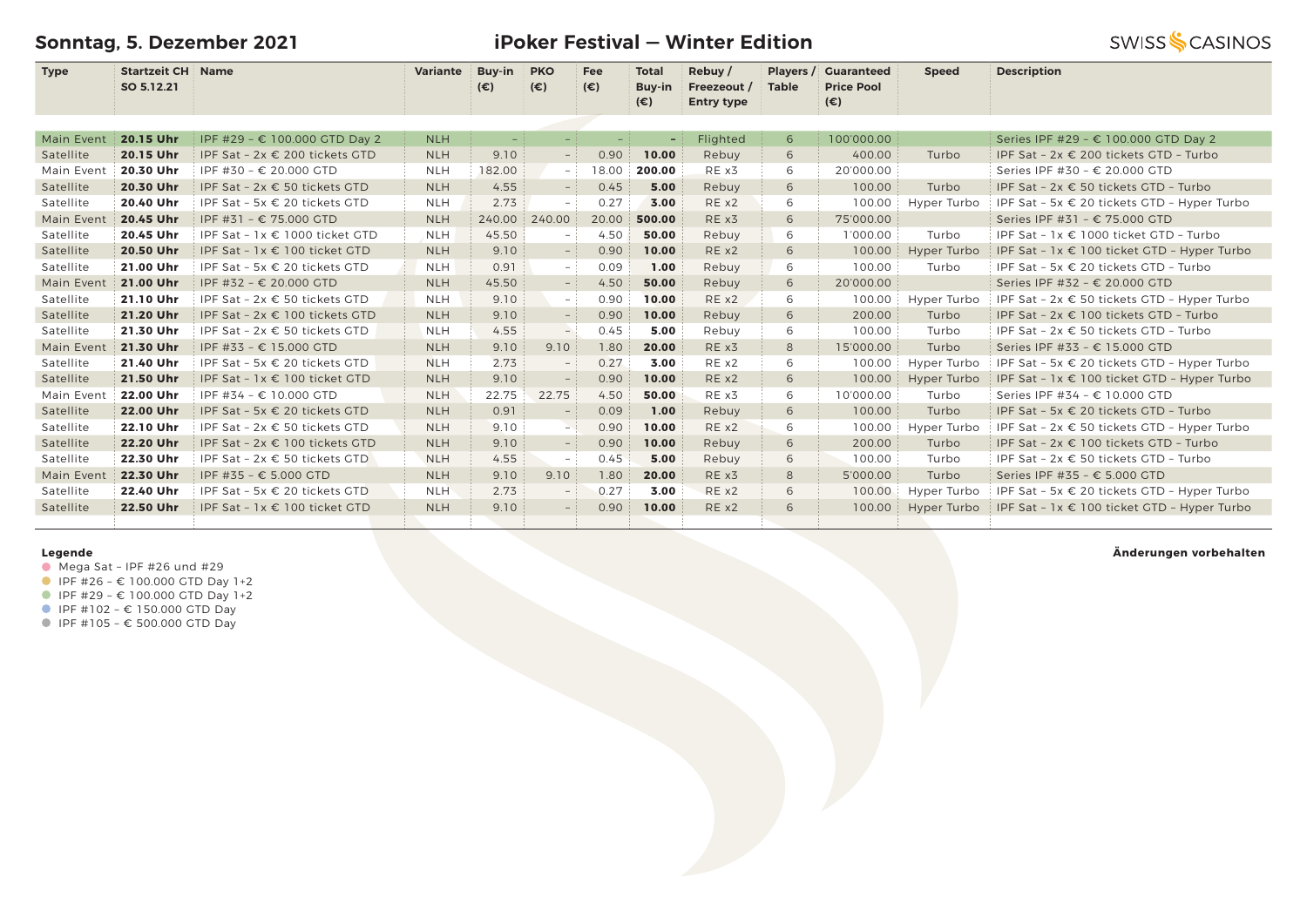# **Montag, 6. Dezember 2021 iPoker Festival — Winter Edition**

| <b>Type</b> | <b>Startzeit CH Name</b> |                                   | <b>Variante</b> | <b>Buy-in</b> | <b>PKO</b>               | Fee          | <b>Total</b> | Rebuy /           | Players /    | <b>Guaranteed</b> | <b>Speed</b> | <b>Description</b>                                   |
|-------------|--------------------------|-----------------------------------|-----------------|---------------|--------------------------|--------------|--------------|-------------------|--------------|-------------------|--------------|------------------------------------------------------|
|             | MO 6.12.21               |                                   |                 | $(\epsilon)$  | $(\epsilon)$             | $(\epsilon)$ | Buy-in       | Freezeout /       | <b>Table</b> | <b>Price Pool</b> |              |                                                      |
|             |                          |                                   |                 |               |                          |              | $(\epsilon)$ | <b>Entry type</b> |              | $(\epsilon)$      |              |                                                      |
|             |                          |                                   |                 |               |                          |              |              |                   |              |                   |              |                                                      |
| Satellite   | 15.00 Uhr                | IPF Sat - 5x € 20 tickets GTD     | <b>NLH</b>      | 0.91          | $\overline{a}$           | 0.09         | 1.00         | Rebuy             | 6            | 100.00            | Turbo        | IPF Sat - 5x € 20 tickets GTD - Turbo                |
| Satellite   | 15.10 Uhr                | IPF Sat - 2x € 50 tickets GTD     | <b>NLH</b>      | 9.10          | $\sim$                   | 0.90         | 10.00        | RE x2             | 6            | 100.00            | Hyper Turbo  | IPF Sat - 2x € 50 tickets GTD - Hyper Turbo          |
| Satellite   | 15.20 Uhr                | IPF Sat - 2x € 100 tickets GTD    | <b>NLH</b>      | 9.10          | $\overline{\phantom{a}}$ | 0.90         | 10.00        | Rebuy             | 6            | 200.00            | Turbo        | IPF Sat - 2x € 100 tickets GTD - Turbo               |
| Satellite   | 15.30 Uhr                | Mega Sat - IPF #102 - 20x € 50    | <b>NLH</b>      | 4.55          | $\equiv$                 | 0.45         | 5.00         | Rebuy             | 6            | 1'000.00          | Turbo        | Mega Sat - IPF #102 - 20x € 50 - Turbo               |
| Satellite   | 15.40 Uhr                | IPF Sat - 5x € 20 tickets GTD     | <b>NLH</b>      | 2.73          |                          | 0.27         | 3.00         | RE x2             | 6            | 100.00            | Hyper Turbo  | IPF Sat - 5x $\epsilon$ 20 tickets GTD - Hyper Turbo |
| Satellite   | 15.50 Uhr                | IPF Sat - $1x \in 100$ ticket GTD | <b>NLH</b>      | 9.10          | $\overline{\phantom{a}}$ | 0.90         | 10.00        | REX2              | 6            | 100.00            | Hyper Turbo  | IPF Sat - $1x \in 100$ ticket GTD - Hyper Turbo      |
| Satellite   | 16.00 Uhr                | IPF Sat - 5x € 20 tickets GTD     | <b>NLH</b>      | 0.91          | $\sim$                   | 0.09         | 1.00         | Rebuy             | 6            | 100.00            | Turbo        | IPF Sat - 5x € 20 tickets GTD - Turbo                |
| Satellite   | 16.10 Uhr                | IPF Sat - $2x \in 50$ tickets GTD | <b>NLH</b>      | 9.10          | $\sim$                   | 0.90         | 10.00        | RE x2             | 6            | 100.00            | Hyper Turbo  | IPF Sat - $2x \in 50$ tickets GTD - Hyper Turbo      |
| Satellite   | 16.20 Uhr                | Mega Sat - IPF #105 - 10x € 200   | <b>NLH</b>      | 9.10          | $\equiv$                 | 0.90         | 10.00        | Rebuy             | 6            | 2'000.00          | Turbo        | Mega Sat - IPF #105 - 10x € 200 - Turbo              |
| Satellite   | 16.30 Uhr                | Mega Sat - IPF #102 - 20x € 50    | <b>NLH</b>      | 4.55          |                          | 0.45         | 5.00         | Rebuy             | 6            | 1'000.00          | Turbo        | Mega Sat - IPF #102 - 20x € 50 - Turbo               |
| Satellite   | 16.40 Uhr                | IPF Sat - 5x € 20 tickets GTD     | <b>NLH</b>      | 2.73          | $\equiv$                 | 0.27         | 3.00         | RE x2             | 6            | 100.00            | Hyper Turbo  | IPF Sat - 5x € 20 tickets GTD - Hyper Turbo          |
| Satellite   | 16.50 Uhr                | IPF Sat - 1x € 100 ticket GTD     | <b>NLH</b>      | 9.10          | $\sim$ $-$               | 0.90         | 10.00        | RE x2             | 6            | 100.00            | Hyper Turbo  | IPF Sat - 1x € 100 ticket GTD - Hyper Turbo          |
| Main Event  | 17.00 Uhr                | IPF #36 - € 10.000 GTD            | <b>NLH</b>      | 9.10          | 9.10                     | 1.80         | 20.00        | RE x3             | 8            | 10'000.00         |              | Series IPF #36 - € 10.000 GTD                        |
| Satellite   | 17.00 Uhr                | Mega Sat - IPF #102 - 20x € 50    | <b>NLH</b>      | 4.55          |                          | 0.45         | 5.00         | Rebuy             | 6            | 1'000.00          | Turbo        | Mega Sat - IPF #102 - 20x € 50 - Turbo               |
| Satellite   | 17.10 Uhr                | IPF Sat - 5x € 20 tickets GTD     | <b>NLH</b>      | 0.91          | $\overline{\phantom{0}}$ | 0.09         | 1.00         | Rebuy             | 6            | 100.00            | Turbo        | IPF Sat - 5x € 20 tickets GTD - Turbo                |
| Satellite   | 17.20 Uhr                | Mega Sat - IPF #105 - 10x € 200   | <b>NLH</b>      | 9.10          |                          | 0.90         | 10.00        | Rebuy             | 6            | 2'000.00          | Turbo        | Mega Sat - IPF #105 - 10x € 200 - Turbo              |
| Main Event  | 17.30 Uhr                | IPF #102 - € 150.000 GTD Day 1A   | <b>NLH</b>      | 45.50         |                          | 4.50         | 50.00        | RE x3             | 6            |                   |              | Series IPF #102 - € 150.000 GTD Day 1A -             |
|             |                          |                                   |                 |               |                          |              |              |                   |              |                   |              | Day 2 will start on Dec 12th @19:15h MEZ             |
| Satellite   | 17.30 Uhr                | IPF Sat - 2x € 50 tickets GTD     | <b>NLH</b>      | 4.55          | $-1$                     | 0.45         | 5.00         | Rebuy             | 6            | 100.00            | Turbo        | IPF Sat - 2x € 50 tickets GTD - Turbo                |
| Satellite   | 17.40 Uhr                | IPF Sat - 5x € 20 tickets GTD     | <b>NLH</b>      | 2.73          | $\overline{a}$           | 0.27         | 3.00         | RE x2             | 6            | 100.00            | Hyper Turbo  | IPF Sat - 5x $\epsilon$ 20 tickets GTD - Hyper Turbo |
| Satellite   | 17.50 Uhr                | IPF Sat - 1x € 100 ticket GTD     | <b>NLH</b>      | 9.10          | $\overline{\phantom{a}}$ | 0.90         | 10.00        | RE x2             | 6            | 100.00            | Hyper Turbo  | IPF Sat - 1x € 100 ticket GTD - Hyper Turbo          |
| Satellite   | 18.00 Uhr                | IPF Sat - 5x € 20 tickets GTD     | <b>NLH</b>      | 0.91          |                          | 0.09         | 1.00         | Rebuy             | 6            | 100.00            | Turbo        | IPF Sat - 5x € 20 tickets GTD - Turbo                |
| Main Event  | 18.00 Uhr                | IPF #37 - € 10.000 GTD            | <b>NLH</b>      | 9.10          | 9.10                     | 1.80         | 20.00        | RE x3             | 8            | 10'000.00         |              | Series IPF #37 - € 10.000 GTD                        |
| Satellite   | 18.10 Uhr                | IPF Sat - 2x € 50 tickets GTD     | <b>NLH</b>      | 9.10          | $\overline{a}$           | 0.90         | 10.00        | RE x2             | 6            | 100.00            | Hyper Turbo  | IPF Sat - 2x € 50 tickets GTD - Hyper Turbo          |
| Satellite   | 18.15 Uhr                | Mega Sat - IPF #105 - 10x € 200   | <b>NLH</b>      | 18.20         |                          | 1.80         | 20.00        | RE x2             | 6            | 2'000.00          | Hyper Turbo  | Mega Sat - IPF #105 - 10x € 200 - Hyper              |
|             |                          |                                   |                 |               |                          |              |              |                   |              |                   |              | Turbo                                                |
| Satellite   | 18.20 Uhr                | IPF Sat - 2x € 100 tickets GTD    | <b>NLH</b>      | 9.10          | $\sim$                   | 0.90         | 10.00        | Rebuy             | 6            | 200.00            | Turbo        | IPF Sat - 2x € 100 tickets GTD - Turbo               |
| Main Event  | 18.30 Uhr                | IPF #105 - € 500.000 GTD Day 1A   | <b>NLH</b>      | 182.00        |                          | 18.00        | 200.00       | RE x3             | 6            | ÷,                |              | Series IPF #105 - € 500.000 GTD Day 1A -             |
|             |                          |                                   |                 |               |                          |              |              |                   |              |                   |              | Day 2 will start on Dec 12th @20:15h MEZ             |
| Satellite   | 18.30 Uhr                | IPF Sat - 2x € 50 tickets GTD     | <b>NLH</b>      | 4.55          | $\sim$                   | 0.45         | 5.00         | Rebuy             | 6            | 100.00            | Turbo        | IPF Sat - 2x € 50 tickets GTD - Turbo                |
| Satellite   | 18.40 Uhr                | IPF Sat - 5x € 20 tickets GTD     | <b>NLH</b>      | 2.73          | $\equiv$                 | 0.27         | 3.00         | RE x2             | 6            | 100.00            | Hyper Turbo  | IPF Sat - 5x € 20 tickets GTD - Hyper Turbo          |
| Satellite   | 18.50 Uhr                | IPF Sat - 1x € 100 ticket GTD     | <b>NLH</b>      | 9.10          | $\equiv$                 | 0.90         | 10.00        | RE x2             | 6            | 100.00            | Hyper Turbo  | IPF Sat - 1x € 100 ticket GTD - Hyper Turbo          |
| Main Event  | 19.00 Uhr                | IPF #38 - € 15.000 GTD            | <b>NLH</b>      | 22.75         | 22.75                    | 4.50         | 50.00        | RE x3             | 6            | 15'000.00         |              | Series IPF #38 - € 15.000 GTD                        |
| Satellite   | 19.00 Uhr                | IPF Sat - 5x € 20 tickets GTD     | <b>NLH</b>      | 0.91          |                          | 0.09         | 1.00         | Rebuy             | 6            | 100.00            | Turbo        | IPF Sat - 5x € 20 tickets GTD - Turbo                |
| Satellite   | 19.20 Uhr                | IPF Sat - 2x € 100 tickets GTD    | <b>NLH</b>      | 9.10          | $\sim$                   | 0.90         | 10.00        | Rebuy             | 6            | 200.00            | Turbo        | IPF Sat - 2x € 100 tickets GTD - Turbo               |
| Satellite   | 19.30 Uhr                | IPF Sat - 2x € 50 tickets GTD     | <b>NLH</b>      | 4.55          | $\sim$                   | 0.45         | 5.00         | Rebuy             | 6            | 100.00            | Turbo        | IPF Sat - 2x € 50 tickets GTD - Turbo                |
| Main Event  | 19.30 Uhr                | IPF #39 - € 20.000 GTD            | <b>NLH</b>      | 91.00         | $\sim$                   | 9.00         | 100.00       | RE x3             | 6            | 20'000.00         |              | Series IPF #39 - € 20.000 GTD                        |
| Satellite   | 19.40 Uhr                | IPF Sat - 5x € 20 tickets GTD     | <b>NLH</b>      | 2.73          | $\overline{\phantom{a}}$ | 0.27         | 3.00         | RE x2             | 6            | 100.00            | Hyper Turbo  | IPF Sat - 5x $\epsilon$ 20 tickets GTD - Hyper Turbo |
| Satellite   | 19.45 Uhr                | IPF Sat - 2x € 200 tickets GTD    | <b>NLH</b>      | 9.10          | $\sim$                   | 0.90         | 10.00        | Rebuy             | 6            | 400.00            | Turbo        | IPF Sat - 2x € 200 tickets GTD - Turbo               |
| Satellite   | 19.50 Uhr                | IPF Sat - 1x € 100 ticket GTD     | <b>NLH</b>      | 9.10          | $\overline{\phantom{a}}$ | 0.90         | 10.00        | RE x2             | 6            | 100.00            | Hyper Turbo  | IPF Sat - 1x € 100 ticket GTD - Hyper Turbo          |
| Satellite   | 20.00 Uhr                | IPF Sat - 5x € 20 tickets GTD     | <b>NLH</b>      | 0.91          | $\equiv$                 | 0.09         | 1.00         | Rebuy             | 6            | 100.00            | Turbo        | IPF Sat - 5x € 20 tickets GTD - Turbo                |
| Main Event  | 20.00 Uhr                | IPF #40 - € 20.000 GTD            | <b>NLH</b>      | 22.75         | 22.75                    | 4.50         | 50.00        | RE x3             | 8            | 20'000.00         |              | Series IPF #40 - € 20.000 GTD                        |
| Satellite   | 20.10 Uhr                | IPF Sat - 2x € 50 tickets GTD     | <b>NLH</b>      | 9.10          | $\overline{\phantom{a}}$ | 0.90         | 10.00        | REX2              | 6            | 100.00            | Hyper Turbo  | IPF Sat - 2x € 50 tickets GTD - Hyper Turbo          |
| Main Event  | 20.15 Uhr                | IPF #102 - € 150.000 GTD Day 1B   | <b>NLH</b>      | 45.50         | $\sim$                   | 4.50         | 50.00        | REX3              | 6            | $\equiv$          |              | Series IPF #102 - € 150.000 GTD Day 1B -             |
|             |                          |                                   |                 |               |                          |              |              |                   |              |                   |              | Day 2 will start on Dec 12th @19:15h MEZ             |
| Satellite   | 20.15 Uhr                | IPF Sat - 2x € 200 tickets GTD    | <b>NLH</b>      | 9.10          | $-1$                     | 0.90         | 10.00        | Rebuy             | 6            | 400.00            | Turbo        | IPF Sat - 2x € 200 tickets GTD - Turbo               |
| Main Event  | 20.30 Uhr                | IPF #41 - € 10.000 GTD            | <b>NLH</b>      | 182.00        | $-1$                     | 18.00        | 200.00       | RE x3             | 6            | 10'000.00         |              | Series IPF #41 - € 10.000 GTD                        |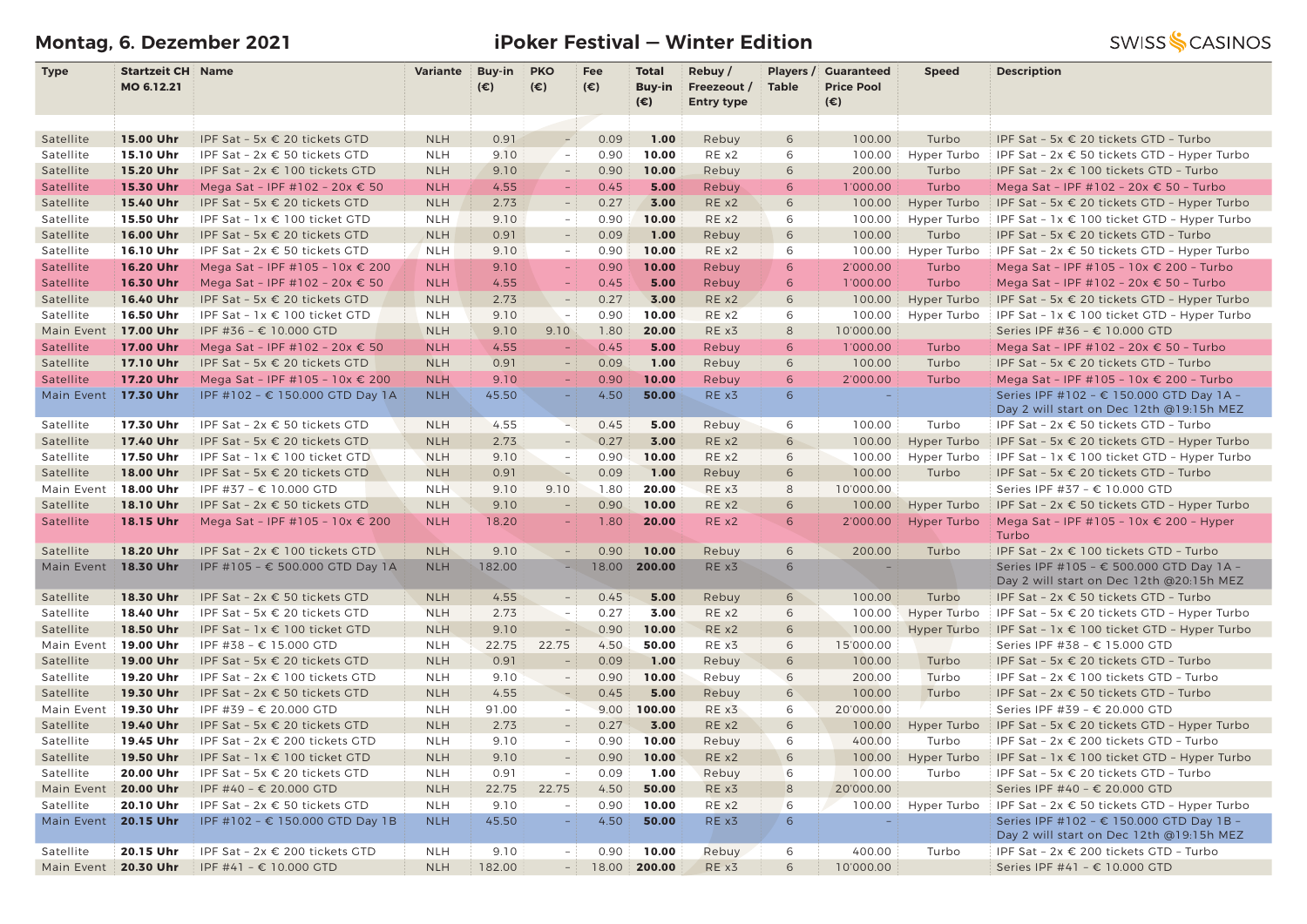**Montag, 6. Dezember 2021**

**iPoker Festival — Winter Edition**

|             |                          |                               |  |  | _________________                |                             |
|-------------|--------------------------|-------------------------------|--|--|----------------------------------|-----------------------------|
| <b>Type</b> | <b>Startzeit CH Name</b> | Variante Buy-in PKO Fee Total |  |  | $\overline{\phantom{a}}$ Rebuv / | <b>Players / Guaranteed</b> |

|            | SO 5.12.21 |                                        |            | $(\epsilon)$ | $(\epsilon)$             | $(\epsilon)$ | <b>Buy-in</b><br>$(\epsilon)$ | Freezeout /<br><b>Entry type</b> | <b>Table</b> | <b>Price Pool</b><br>(€) |             |                                                                                      |
|------------|------------|----------------------------------------|------------|--------------|--------------------------|--------------|-------------------------------|----------------------------------|--------------|--------------------------|-------------|--------------------------------------------------------------------------------------|
|            |            |                                        |            |              |                          |              |                               |                                  |              |                          |             |                                                                                      |
| Satellite  | 20.30 Uhr  | IPF Sat - 2x € 50 tickets GTD          | <b>NLH</b> | 4.55         | $-1$                     | 0.45         | 5.00                          | Rebuy                            | 6            | 100.00                   | Turbo       | IPF Sat - $2x \in 50$ tickets GTD - Turbo                                            |
| Satellite  | 20.40 Uhr  | IPF Sat - 5x € 20 tickets GTD          | <b>NLH</b> | 2.73         | $-$ :                    | 0.27         | 3.00                          | RE x2                            | 6            | 100.00                   | Hyper Turbo | IPF Sat - 5x € 20 tickets GTD - Hyper Turbo                                          |
| Main Event | 20.45 Uhr  | IPF #105 - € 500.000 GTD Day 1B        | <b>NLH</b> | 182.00       | $-$                      | 18.00        | 200.00                        | RE x3                            | 6            |                          |             | Series IPF #105 - € 500.000 GTD Day 1B -<br>Day 2 will start on Dec 12th @20:15h MEZ |
| Satellite  | 20.45 Uhr  | IPF Sat - $1x \in 1000$ ticket GTD     | <b>NLH</b> | 45.50        | $-$ :                    | 4.50         | 50.00                         | Rebuy                            | 6            | 1'000.00                 | Turbo       | IPF Sat - $1x \in 1000$ ticket GTD - Turbo                                           |
| Satellite  | 20.50 Uhr  | IPF Sat - $1x \in 100$ ticket GTD      | <b>NLH</b> | 9.10         | $-1$                     | 0.90         | 10.00                         | RE x2                            | 6            | 100.00                   | Hyper Turbo | IPF Sat - 1x € 100 ticket GTD - Hyper Turbo                                          |
| Satellite  | 21.00 Uhr  | IPF Sat - 5x € 20 tickets GTD          | <b>NLH</b> | 0.91         | $-$ :                    | 0.09         | 1.00                          | Rebuy                            | 6            | 100.00                   | Turbo       | IPF Sat - 5x € 20 tickets GTD - Turbo                                                |
| Main Event | 21.00 Uhr  | IPF #42 - € 12.500 GTD                 | <b>NLH</b> | 45.50        | $-$ :                    | 4.50         | 50.00                         | Rebuy                            | 6            | 12'500.00                |             | Series IPF #42 - € 12.500 GTD                                                        |
| Satellite  | 21.10 Uhr  | IPF Sat - 2x $\epsilon$ 50 tickets GTD | <b>NLH</b> | 9.10         | - 1                      | 0.90         | 10.00                         | RE x2                            | 6            | 100.00                   | Hyper Turbo | IPF Sat - $2x \in 50$ tickets GTD - Hyper Turbo                                      |
| Satellite  | 21.20 Uhr  | IPF Sat - 2x € 100 tickets GTD         | <b>NLH</b> | 9.10         | $-$ :                    | 0.90         | 10.00                         | Rebuy                            | 6            | 200.00                   | Turbo       | IPF Sat - 2x € 100 tickets GTD - Turbo                                               |
| Satellite  | 21.30 Uhr  | IPF Sat - $2x \in 50$ tickets GTD      | <b>NLH</b> | 4.55         | $-$                      | 0.45         | 5.00                          | Rebuy                            | 6            | 100.00                   | Turbo       | IPF Sat - $2x \in 50$ tickets GTD - Turbo                                            |
| Main Event | 21.30 Uhr  | IPF #43 - € 10.000 GTD                 | <b>NLH</b> | 9.10         | 9.10                     | 1.80         | 20.00                         | RE x3                            | 8            | 10'000.00                | Turbo       | Series IPF #43 - € 10.000 GTD                                                        |
| Satellite  | 21.40 Uhr  | IPF Sat - 5x € 20 tickets GTD          | <b>NLH</b> | 2.73         |                          | 0.27         | 3.00                          | RE x2                            | 6            | 100.00                   | Hyper Turbo | IPF Sat - 5x € 20 tickets GTD - Hyper Turbo                                          |
| Satellite  | 21.50 Uhr  | IPF Sat - $1x \in 100$ ticket GTD      | <b>NLH</b> | 9.10         | $-$                      | 0.90         | 10.00                         | RE x2                            | 6            | 100.00                   | Hyper Turbo | IPF Sat - 1x € 100 ticket GTD - Hyper Turbo                                          |
| Main Event | 22.00 Uhr  | IPF #44 - € 7.500 GTD                  | <b>NLH</b> | 22.75        | 22.75                    | 4.50         | 50.00                         | RE x3                            | 6            | 7'500.00                 | Turbo       | Series IPF #44 - € 7.500 GTD                                                         |
| Satellite  | 22.00 Uhr  | IPF Sat - 5x $\epsilon$ 20 tickets GTD | <b>NLH</b> | 0.91         |                          | 0.09         | 1.00                          | Rebuy                            | 6            | 100.00                   | Turbo       | IPF Sat - 5x $\in$ 20 tickets GTD - Turbo                                            |
| Satellite  | 22.10 Uhr  | IPF Sat - 2x € 50 tickets GTD          | <b>NLH</b> | 9.10         |                          | 0.90         | 10.00                         | RE x2                            | 6            | 100.00                   | Hyper Turbo | IPF Sat - $2x \in 50$ tickets GTD - Hyper Turbo                                      |
| Satellite  | 22.20 Uhr  | IPF Sat - $2x \in 100$ tickets GTD     | <b>NLH</b> | 9.10         | $-$ :                    | 0.90         | 10.00                         | Rebuy                            | 6            | 200.00                   | Turbo       | IPF Sat - $2x \in 100$ tickets GTD - Turbo                                           |
| Satellite  | 22.30 Uhr  | IPF Sat - 2x € 50 tickets GTD          | <b>NLH</b> | 4.55         |                          | 0.45         | 5.00                          | Rebuy                            | 6            | 100.00                   | Turbo       | IPF Sat - 2x € 50 tickets GTD - Turbo                                                |
| Main Event | 22.30 Uhr  | IPF #45 - € 5.000 GTD                  | <b>NLH</b> | 9.10         | 9.10                     | 1.80         | 20.00                         | RE x3                            | 8            | 5'000.00                 | Turbo       | Series IPF #45 - € 5.000 GTD                                                         |
| Satellite  | 22.40 Uhr  | IPF Sat - 5x € 20 tickets GTD          | <b>NLH</b> | 2.73         | $-$                      | 0.27         | 3.00                          | RE x2                            | 6            | 100.00                   | Hyper Turbo | IPF Sat - 5x € 20 tickets GTD - Hyper Turbo                                          |
| Satellite  | 22.50 Uhr  | IPF Sat - $1x \in 100$ ticket GTD      | <b>NLH</b> | 9.10         | $\overline{\phantom{0}}$ | 0.90         | 10.00                         | RE x2                            | 6            | 100.00                   | Hyper Turbo | IPF Sat - $1x \in 100$ ticket GTD - Hyper Turbo                                      |
|            |            |                                        |            |              |                          |              |                               |                                  |              |                          |             |                                                                                      |

### **Legende**

- $\bullet$  Mega Sat IPF #26 und #29
- $I$  IPF #26 € 100.000 GTD Day
- IPF #29 € 100.000 GTD Day
- IPF #102 € 150.000 GTD Day
- IPF #105 € 500.000 GTD Day

### **Änderungen vorbehalten**

**SWISS SCASINOS** 

 **Speed Description**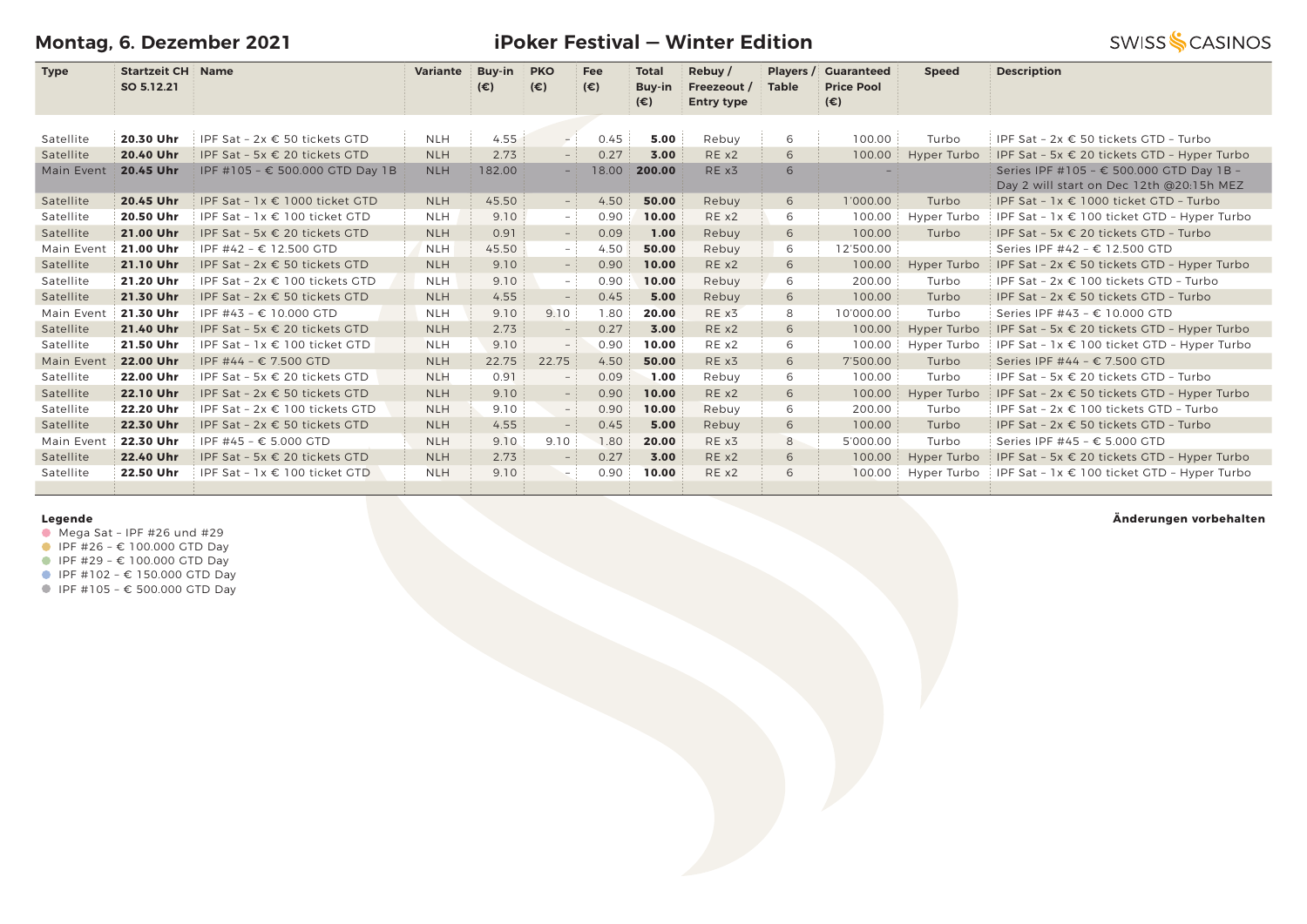# **Dienstag, 7. Dezember 2021 iPoker Festival — Winter Edition**

| <b>Type</b> | <b>Startzeit CH Name</b> |                                    | <b>Variante</b> | Buy-in       | <b>PKO</b>               | Fee          | <b>Total</b>           | Rebuy/                           |                 | Players / Guaranteed              | <b>Speed</b> | <b>Description</b>                                                                   |
|-------------|--------------------------|------------------------------------|-----------------|--------------|--------------------------|--------------|------------------------|----------------------------------|-----------------|-----------------------------------|--------------|--------------------------------------------------------------------------------------|
|             | DI 7.12.21               |                                    |                 | $(\epsilon)$ | $(\epsilon)$             | $(\epsilon)$ | Buy-in<br>$(\epsilon)$ | Freezeout /<br><b>Entry type</b> | <b>Table</b>    | <b>Price Pool</b><br>$(\epsilon)$ |              |                                                                                      |
|             |                          |                                    |                 |              |                          |              |                        |                                  |                 |                                   |              |                                                                                      |
| Satellite   | 15.00 Uhr                | IPF Sat - 5x € 20 tickets GTD      | <b>NLH</b>      | 0.91         |                          | 0.09         | 1.00                   | Rebuy                            | 6               | 100.00                            | Turbo        | IPF Sat - 5x € 20 tickets GTD - Turbo                                                |
| Satellite   | 15.10 Uhr                | IPF Sat - 2x € 50 tickets GTD      | <b>NLH</b>      | 9.10         | $\sim$                   | 0.90         | 10.00                  | RE x2                            | 6               | 100.00                            | Hyper Turbo  | IPF Sat - $2x \in 50$ tickets GTD - Hyper Turbo                                      |
| Satellite   | 15.20 Uhr                | IPF Sat - $2x \in 100$ tickets GTD | <b>NLH</b>      | 9.10         | $\overline{\phantom{a}}$ | 0.90         | 10.00                  | Rebuy                            | 6               | 200.00                            | Turbo        | IPF Sat - 2x € 100 tickets GTD - Turbo                                               |
| Satellite   | 15.30 Uhr                | Mega Sat - IPF #102 - 20x € 50     | <b>NLH</b>      | 4.55         | $\equiv$                 | 0.45         | 5.00                   | Rebuy                            | 6               | 1'000.00                          | Turbo        | Mega Sat - IPF #102 - 20x € 50 - Turbo                                               |
| Satellite   | 15.40 Uhr                | IPF Sat - 5x € 20 tickets GTD      | <b>NLH</b>      | 2.73         | $\overline{\phantom{0}}$ | 0.27         | 3.00                   | RE x2                            | 6               | 100.00                            | Hyper Turbo  | IPF Sat - 5x $\epsilon$ 20 tickets GTD - Hyper Turbo                                 |
| Satellite   | 15.50 Uhr                | IPF Sat - 1x € 100 ticket GTD      | <b>NLH</b>      | 9.10         | $\sim$                   | 0.90         | 10.00                  | RE x2                            | 6               | 100.00                            | Hyper Turbo  | IPF Sat - $1x \in 100$ ticket GTD - Hyper Turbo                                      |
| Satellite   | 16.00 Uhr                | IPF Sat - 5x € 20 tickets GTD      | <b>NLH</b>      | 0.91         | $\overline{a}$           | 0.09         | 1.00                   | Rebuy                            | 6               | 100.00                            | Turbo        | IPF Sat - 5x € 20 tickets GTD - Turbo                                                |
| Satellite   | 16.10 Uhr                | IPF Sat - 2x € 50 tickets GTD      | <b>NLH</b>      | 9.10         | $\sim$                   | 0.90         | 10.00                  | RE x2                            | 6               | 100.00                            | Hyper Turbo  | IPF Sat - 2x € 50 tickets GTD - Hyper Turbo                                          |
| Satellite   | 16.20 Uhr                | Mega Sat - IPF #105 - 10x € 200    | <b>NLH</b>      | 9.10         | $\equiv$                 | 0.90         | 10.00                  | Rebuy                            | 6               | 2'000.00                          | Turbo        | Mega Sat - IPF #105 - 10x € 200 - Turbo                                              |
| Satellite   | 16.30 Uhr                | Mega Sat - IPF #102 - 20x € 50     | <b>NLH</b>      | 4.55         |                          | 0.45         | 5.00                   | Rebuy                            | 6               | 1'000.00                          | Turbo        | Mega Sat - IPF #102 - 20x € 50 - Turbo                                               |
| Satellite   | 16.40 Uhr                | IPF Sat - 5x € 20 tickets GTD      | <b>NLH</b>      | 2.73         | $\overline{a}$           | 0.27         | 3.00                   | RE x2                            | 6               | 100.00                            | Hyper Turbo  | IPF Sat - 5x $\epsilon$ 20 tickets GTD - Hyper Turbo                                 |
| Satellite   | 16.50 Uhr                | IPF Sat - 1x € 100 ticket GTD      | <b>NLH</b>      | 9.10         | $\sim$ $-$               | 0.90         | 10.00                  | RE x2                            | 6               | 100.00                            | Hyper Turbo  | IPF Sat - $1x \in 100$ ticket GTD - Hyper Turbo                                      |
| Main Event  | 17.00 Uhr                | IPF #46 - € 10.000 GTD             | <b>NLH</b>      | 9.10         | 9.10                     | 1.80         | 20.00                  | RE x3                            | 8               | 10'000.00                         |              | Series IPF #46 - € 10.000 GTD                                                        |
| Satellite   | 17.00 Uhr                | Mega Sat - IPF #102 - 20x € 50     | <b>NLH</b>      | 4.55         |                          | 0.45         | 5.00                   | Rebuy                            | 6               | 1'000.00                          | Turbo        | Mega Sat - IPF #102 - 20x € 50 - Turbo                                               |
| Satellite   | 17.10 Uhr                | IPF Sat - 5x € 20 tickets GTD      | <b>NLH</b>      | 0.91         | $\qquad \qquad -$        | 0.09         | 1.00                   | Rebuy                            | 6               | 100.00                            | Turbo        | IPF Sat - 5x € 20 tickets GTD - Turbo                                                |
| Satellite   | 17.20 Uhr                | Mega Sat - IPF #105 - 10x € 200    | <b>NLH</b>      | 9.10         |                          | 0.90         | 10.00                  | Rebuy                            | 6               | 2'000.00                          | Turbo        | Mega Sat - IPF #105 - 10x € 200 - Turbo                                              |
| Main Event  | 17.30 Uhr                | IPF #102 - € 150.000 GTD Day 1C    | <b>NLH</b>      | 45.50        |                          | 4.50         | 50.00                  | RE x3                            | 6               | ÷,                                |              | Series IPF #102 - € 150.000 GTD Day 1C -                                             |
|             |                          |                                    |                 |              |                          |              |                        |                                  |                 |                                   |              | Day 2 will start on Dec 12th @19:15h MEZ                                             |
| Satellite   | 17.30 Uhr                | IPF Sat - $2x \in 50$ tickets GTD  | <b>NLH</b>      | 4.55         | Жł                       | 0.45         | 5.00                   | Rebuy                            | 6               | 100.00                            | Turbo        | IPF Sat - 2x € 50 tickets GTD - Turbo                                                |
| Satellite   | 17.40 Uhr                | IPF Sat - 5x € 20 tickets GTD      | <b>NLH</b>      | 2.73         | $\equiv$                 | 0.27         | 3.00                   | RE x2                            | 6               | 100.00                            | Hyper Turbo  | IPF Sat - 5x $\epsilon$ 20 tickets GTD - Hyper Turbo                                 |
| Satellite   | 17.50 Uhr                | IPF Sat - 1x € 100 ticket GTD      | <b>NLH</b>      | 9.10         | $\overline{\phantom{a}}$ | 0.90         | 10.00                  | RE x2                            | 6               | 100.00                            | Hyper Turbo  | IPF Sat - $1x \in 100$ ticket GTD - Hyper Turbo                                      |
| Satellite   | 18.00 Uhr                | IPF Sat - 5x € 20 tickets GTD      | <b>NLH</b>      | 0.91         | $\overline{\phantom{a}}$ | 0.09         | 1.00                   | Rebuy                            | 6               | 100.00                            | Turbo        | IPF Sat - 5x € 20 tickets GTD - Turbo                                                |
| Main Event  | 18.00 Uhr                | IPF #47 - € 10.000 GTD             | <b>NLH</b>      | 9.10         | 9.10                     | 1.80         | 20.00                  | RE x3                            | 8               | 10'000.00                         |              | Series IPF #47 - € 10.000 GTD                                                        |
| Satellite   | 18.10 Uhr                | IPF Sat - 2x € 50 tickets GTD      | <b>NLH</b>      | 9.10         | $\overline{a}$           | 0.90         | 10.00                  | RE x2                            | 6               | 100.00                            | Hyper Turbo  | IPF Sat - 2x € 50 tickets GTD - Hyper Turbo                                          |
| Satellite   | 18.15 Uhr                | Mega Sat - IPF #105 - 10x € 200    | <b>NLH</b>      | 18.20        |                          | 1.80         | 20.00                  | REX2                             | 6               | 2'000.00                          | Hyper Turbo  | Mega Sat - IPF #105 - 10x € 200 - Hyper<br>Turbo                                     |
| Satellite   | 18.20 Uhr                | IPF Sat - 2x € 100 tickets GTD     | <b>NLH</b>      | 9.10         | $\sim$                   | 0.90         | 10.00                  | Rebuy                            | 6               | 200.00                            | Turbo        | IPF Sat - 2x € 100 tickets GTD - Turbo                                               |
| Main Event  | 18.30 Uhr                | IPF #105 - € 500.000 GTD Day 1C    | <b>NLH</b>      | 182.00       |                          | 18.00        | 200.00                 | RE x3                            | 6               | L.                                |              | Series IPF #105 - € 500,000 GTD Day 1C -<br>Day 2 will start on Dec 12th @20:15h MEZ |
| Satellite   | 18.30 Uhr                | IPF Sat - $2x \in 50$ tickets GTD  | <b>NLH</b>      | 4.55         | $\sim$                   | 0.45         | 5.00                   | Rebuy                            | 6               | 100.00                            | Turbo        | IPF Sat - 2x € 50 tickets GTD - Turbo                                                |
| Satellite   | 18.40 Uhr                | IPF Sat - 5x € 20 tickets GTD      | <b>NLH</b>      | 2.73         | $\overline{\phantom{a}}$ | 0.27         | 3.00                   | RE x2                            | 6               | 100.00                            | Hyper Turbo  | IPF Sat - 5x € 20 tickets GTD - Hyper Turbo                                          |
| Satellite   | 18.50 Uhr                | IPF Sat - 1x € 100 ticket GTD      | <b>NLH</b>      | 9.10         | $\overline{\phantom{a}}$ | 0.90         | 10.00                  | RE x2                            | 6               | 100.00                            | Hyper Turbo  | IPF Sat - 1x € 100 ticket GTD - Hyper Turbo                                          |
| Main Event  | 19.00 Uhr                | IPF #48 - € 15.000 GTD             | <b>NLH</b>      | 22.75        | 22.75                    | 4.50         | 50.00                  | RE x3                            | 6               | 15'000.00                         |              | Series IPF #48 - € 15.000 GTD                                                        |
| Satellite   | 19.00 Uhr                | IPF Sat - 5x € 20 tickets GTD      | <b>NLH</b>      | 0.91         |                          | 0.09         | 1.00                   | Rebuy                            | 6               | 100.00                            | Turbo        | IPF Sat - 5x € 20 tickets GTD - Turbo                                                |
| Satellite   | 19.20 Uhr                | IPF Sat - 2x € 100 tickets GTD     | <b>NLH</b>      | 9.10         | $\sim$                   | 0.90         | 10.00                  | Rebuy                            | 6               | 200.00                            | Turbo        | IPF Sat - 2x € 100 tickets GTD - Turbo                                               |
| Satellite   | 19.30 Uhr                | IPF Sat - 2x € 50 tickets GTD      | <b>NLH</b>      | 4.55         | $\overline{\phantom{a}}$ | 0.45         | 5.00                   | Rebuy                            | 6               | 100.00                            | Turbo        | IPF Sat - 2x € 50 tickets GTD - Turbo                                                |
| Main Event  | 19.30 Uhr                | IPF #49 - € 20.000 GTD             | <b>NLH</b>      | 91.00        | $\sim$ 1                 | 9.00         | 100.00                 | RE x3                            | 6               | 20'000.00                         |              | Series IPF #49 - € 20.000 GTD                                                        |
| Satellite   | 19.40 Uhr                | IPF Sat - 5x € 20 tickets GTD      | <b>NLH</b>      | 2.73         | $\overline{\phantom{a}}$ | 0.27         | 3.00                   | RE x2                            | 6               | 100.00                            | Hyper Turbo  | IPF Sat - 5x $\epsilon$ 20 tickets GTD - Hyper Turbo                                 |
| Satellite   | 19.45 Uhr                | IPF Sat - 2x € 200 tickets GTD     | <b>NLH</b>      | 9.10         | $\sim$                   | 0.90         | 10.00                  | Rebuy                            | 6               | 400.00                            | Turbo        | IPF Sat - 2x € 200 tickets GTD - Turbo                                               |
| Satellite   | 19.50 Uhr                | IPF Sat - 1x € 100 ticket GTD      | <b>NLH</b>      | 9.10         | $\overline{\phantom{a}}$ | 0.90         | 10.00                  | RE x2                            | 6               | 100.00                            | Hyper Turbo  | IPF Sat - $1x \in 100$ ticket GTD - Hyper Turbo                                      |
| Satellite   | 20.00 Uhr                | IPF Sat - 5x € 20 tickets GTD      | <b>NLH</b>      | 0.91         | $\overline{\phantom{a}}$ | 0.09         | 1.00                   | Rebuy                            | 6               | 100.00                            | Turbo        | IPF Sat - 5x € 20 tickets GTD - Turbo                                                |
| Main Event  | 20.00 Uhr                | IPF #50 - € 20.000 GTD             | <b>NLH</b>      | 22.75        | 22.75                    | 4.50         | 50.00                  | RE x3                            | 8               | 20'000.00                         |              | Series IPF #50 - € 20.000 GTD                                                        |
| Satellite   | 20.10 Uhr                | IPF Sat - 2x € 50 tickets GTD      | <b>NLH</b>      | 9.10         | $\overline{\phantom{a}}$ | 0.90         | 10.00                  | REX2                             | 6               | 100.00                            | Hyper Turbo  | IPF Sat - 2x € 50 tickets GTD - Hyper Turbo                                          |
| Main Event  | 20.15 Uhr                | IPF #102 - € 150.000 GTD Day 1D    | <b>NLH</b>      | 45.50        | $\equiv$                 | 4.50         | 50.00                  | RE x3                            | 6               | $\equiv$                          |              | Series IPF #102 - € 150.000 GTD Day 1D -<br>Day 2 will start on Dec 12th @19:15h MEZ |
| Main Event  | 20.15 Uhr                | IPF #51 - € 5.000 GTD              | <b>PLO</b>      | 45.50        | $\sim$                   | 4.50         | 50.00                  | RE x3                            | 6               | 5'000.00                          |              | Series IPF #51 - € 5.000 GTD                                                         |
| Satellite   | 20.15 Uhr                | IPF Sat - 2x € 200 tickets GTD     | <b>NLH</b>      | 9.10         | $ \,$                    | 0.90         | 10.00                  | Rebuy                            | $6\overline{6}$ | 400.00                            | Turbo        | IPF Sat - 2x € 200 tickets GTD - Turbo                                               |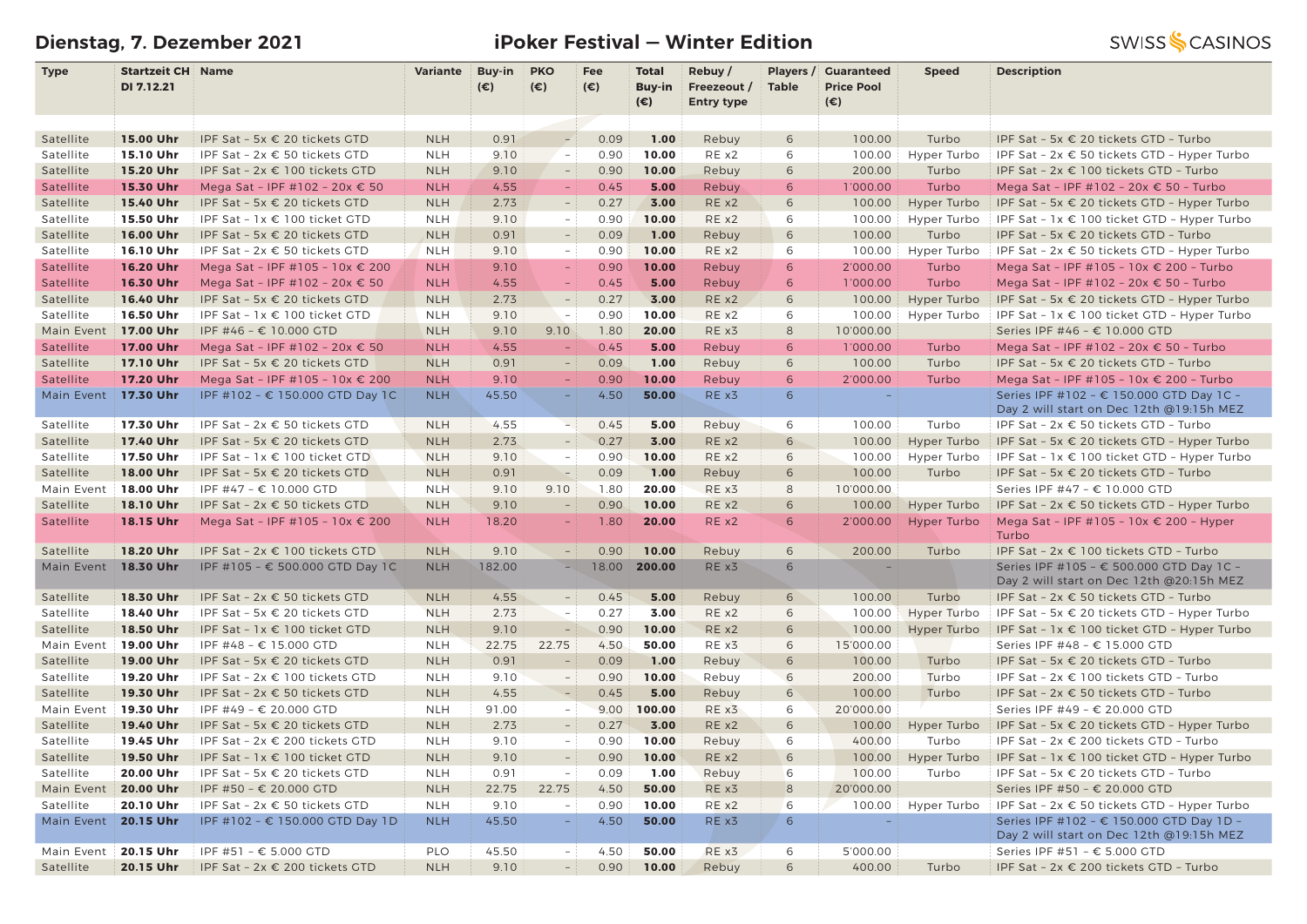**Dienstag, 7. Dezember 2021**

**Name Variante Buy-in PKO**

**Type Startzeit CH Name SO 5.12.21**

**iPoker Festival — Winter Edition Total** 

**Fee**

**Players / Guaranteed** 

 **Speed Description**

**Rebuy /** 

|            | SO 5.12.21 |                                        |            | $(\epsilon)$ | $(\epsilon)$             | $(\epsilon)$ | Buy-in<br>(€) | Freezeout /<br><b>Entry type</b> | <b>Table</b> | <b>Price Pool</b><br>(€) |             |                                                                                      |
|------------|------------|----------------------------------------|------------|--------------|--------------------------|--------------|---------------|----------------------------------|--------------|--------------------------|-------------|--------------------------------------------------------------------------------------|
|            |            |                                        |            |              |                          |              |               |                                  |              |                          |             |                                                                                      |
| Main Event | 20.30 Uhr  | IPF #52 - € 10.000 GTD                 | <b>NLH</b> | 182.00       | $-1$                     | 18.00        | 200.00        | RE x3                            | 6            | 10'000.00                |             | Series IPF #52 - € 10.000 GTD                                                        |
| Satellite  | 20.30 Uhr  | IPF Sat - $2x \in 50$ tickets GTD      | <b>NLH</b> | 4.55         |                          | 0.45         | 5.00          | Rebuy                            | 6            | 100.00                   | Turbo       | IPF Sat - 2x € 50 tickets GTD - Turbo                                                |
| Satellite  | 20.40 Uhr  | IPF Sat - 5x $\epsilon$ 20 tickets GTD | <b>NLH</b> | 2.73         | $-1$                     | 0.27         | 3.00          | RE x2                            | 6            | 100.00                   | Hyper Turbo | IPF Sat - 5x $\epsilon$ 20 tickets GTD - Hyper Turbo                                 |
| Main Event | 20.45 Uhr  | IPF #105 - € 500.000 GTD Day 1D        | <b>NLH</b> | 182.00       |                          | 18.00        | 200.00        | RE x3                            | 6            |                          |             | Series IPF #105 - € 500.000 GTD Day 1D -<br>Day 2 will start on Dec 12th @20:15h MEZ |
| Satellite  | 20.45 Uhr  | IPF Sat - $1x \in 1000$ ticket GTD     | <b>NLH</b> | 45.50        | $-1$                     | 4.50         | 50.00         | Rebuy                            | 6            | 1'000.00                 | Turbo       | IPF Sat - $1x \in 1000$ ticket GTD - Turbo                                           |
| Satellite  | 20.50 Uhr  | IPF Sat - $1x \in 100$ ticket GTD      | <b>NLH</b> | 9.10         | $-$ :                    | 0.90         | 10.00         | RE x2                            | 6            | 100.00                   | Hyper Turbo | IPF Sat - $1x \in 100$ ticket GTD - Hyper Turbo                                      |
| Satellite  | 21.00 Uhr  | IPF Sat - 5x $\epsilon$ 20 tickets GTD | <b>NLH</b> | 0.91         | $-$ :                    | 0.09         | 1.00          | Rebuy                            | 6            | 100.00                   | Turbo       | IPF Sat - 5x $\epsilon$ 20 tickets GTD - Turbo                                       |
| Main Event | 21.00 Uhr  | IPF #53 - € 12.500 GTD                 | <b>NLH</b> | 45.50        | $-$ :                    | 4.50         | 50.00         | Rebuy                            | 6            | 12'500.00                |             | Series IPF #53 - € 12.500 GTD                                                        |
| Satellite  | 21.10 Uhr  | IPF Sat - $2x \in 50$ tickets GTD      | <b>NLH</b> | 9.10         | $ \,$                    | 0.90         | 10.00         | RE x2                            | 6            | 100.00                   | Hyper Turbo | IPF Sat - 2x € 50 tickets GTD - Hyper Turbo                                          |
| Satellite  | 21.20 Uhr  | IPF Sat - $2x \in 100$ tickets GTD     | <b>NLH</b> | 9.10         | $\sim$                   | 0.90         | 10.00         | Rebuy                            | 6            | 200.00                   | Turbo       | IPF Sat - $2x \in 100$ tickets GTD - Turbo                                           |
| Satellite  | 21.30 Uhr  | IPF Sat - $2x \in 50$ tickets GTD      | <b>NLH</b> | 4.55         | $\overline{\phantom{a}}$ | 0.45         | 5.00          | Rebuy                            | 6            | 100.00                   | Turbo       | IPF Sat - $2x \in 50$ tickets GTD - Turbo                                            |
| Main Event | 21.30 Uhr  | IPF #54 - € 10.000 GTD                 | <b>NLH</b> | 9.10         | 9.10                     | 1.80         | 20.00         | RE x3                            | 8            | 10'000.00                | Turbo       | Series IPF #54 - € 10.000 GTD                                                        |
| Satellite  | 21.40 Uhr  | IPF Sat - 5x $\epsilon$ 20 tickets GTD | <b>NLH</b> | 2.73         |                          | 0.27         | 3.00          | RE x2                            | 6            | 100.00                   | Hyper Turbo | IPF Sat - $5x \in 20$ tickets GTD - Hyper Turbo                                      |
| Satellite  | 21.50 Uhr  | IPF Sat - $1x \in 100$ ticket GTD      | <b>NLH</b> | 9.10         |                          | 0.90         | 10.00         | RE x2                            | 6            | 100.00                   | Hyper Turbo | IPF Sat - $1x \in 100$ ticket GTD - Hyper Turbo                                      |
| Main Event | 22.00 Uhr  | IPF #55 - € 7.500 GTD                  | <b>NLH</b> | 22.75        | 22.75                    | 4.50         | 50.00         | RE x3                            | 6            | 7'500.00                 | Turbo       | Series IPF #55 - € 7.500 GTD                                                         |
| Satellite  | 22.00 Uhr  | IPF Sat - 5x $\epsilon$ 20 tickets GTD | <b>NLH</b> | 0.91         |                          | 0.09         | 1.00          | Rebuy                            | 6            | 100.00                   | Turbo       | IPF Sat - 5x € 20 tickets GTD - Turbo                                                |
| Satellite  | 22.10 Uhr  | IPF Sat - $2x \in 50$ tickets GTD      | <b>NLH</b> | 9.10         | $-$                      | 0.90         | 10.00         | REX2                             | 6            | 100.00                   | Hyper Turbo | IPF Sat - 2x € 50 tickets GTD - Hyper Turbo                                          |
| Satellite  | 22.20 Uhr  | IPF Sat - $2x \in 100$ tickets GTD     | <b>NLH</b> | 9.10         |                          | 0.90         | 10.00         | Rebuy                            | 6            | 200.00                   | Turbo       | IPF Sat - $2x \in 100$ tickets GTD - Turbo                                           |
| Satellite  | 22.30 Uhr  | IPF Sat - $2x \in 50$ tickets GTD      | <b>NLH</b> | 4.55         | $\sim$                   | 0.45         | 5.00          | Rebuy                            | 6            | 100.00                   | Turbo       | IPF Sat - 2x € 50 tickets GTD - Turbo                                                |
| Main Event | 22.30 Uhr  | IPF #56 - € 5.000 GTD                  | <b>NLH</b> | 9.10         | 9.10                     | 1.80         | 20.00         | RE x3                            | 8            | 5'000.00                 | Turbo       | Series IPF #56 - € 5.000 GTD                                                         |
| Satellite  | 22.40 Uhr  | IPF Sat - 5x $\epsilon$ 20 tickets GTD | <b>NLH</b> | 2.73         |                          | 0.27         | 3.00          | RE x2                            | 6            | 100.00                   | Hyper Turbo | IPF Sat - 5x $\epsilon$ 20 tickets GTD - Hyper Turbo                                 |

Satellite **22.50 Uhr** IPF Sat – 1x € 100 ticket GTD NLH 9.10 – 0.90 **10.00** RE x2 6 100.00 Hyper Turbo IPF Sat – 1x € 100 ticket GTD – Hyper Turbo

### **Legende**

 $\bullet$  Mega Sat - IPF #26 und #29

IPF #26 – € 100.000 GTD Day

- IPF #29 € 100.000 GTD Day
- IPF #102 € 150.000 GTD Day

IPF #105 – € 500.000 GTD Day

**Änderungen vorbehalten**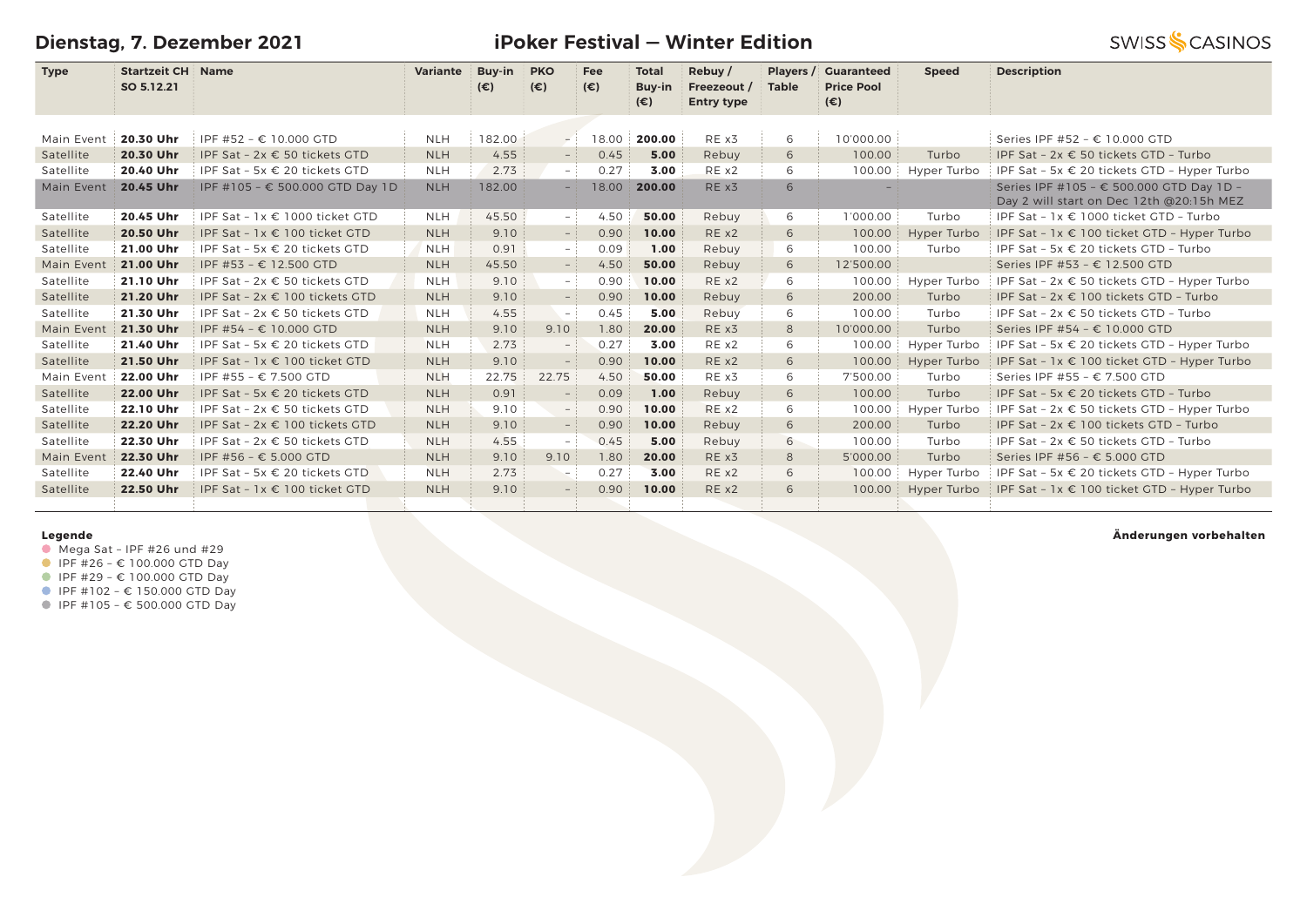# **Mittwoch, 8. Dezember 2021 iPoker Festival — Winter Edition**

| <b>Type</b>          | <b>Startzeit CH Name</b> |                                    | Variante   | <b>Buy-in</b> | <b>PKO</b>               | Fee          | <b>Total</b>           | Rebuy/                           | Players /<br><b>Table</b> | <b>Guaranteed</b>                 | <b>Speed</b> | <b>Description</b>                                                                   |
|----------------------|--------------------------|------------------------------------|------------|---------------|--------------------------|--------------|------------------------|----------------------------------|---------------------------|-----------------------------------|--------------|--------------------------------------------------------------------------------------|
|                      | MI 8.12.21               |                                    |            | $(\epsilon)$  | $(\epsilon)$             | $(\epsilon)$ | Buy-in<br>$(\epsilon)$ | Freezeout /<br><b>Entry type</b> |                           | <b>Price Pool</b><br>$(\epsilon)$ |              |                                                                                      |
|                      |                          |                                    |            |               |                          |              |                        |                                  |                           |                                   |              |                                                                                      |
| Main Event           | 17.00 Uhr                | IPF #57 - € 10.000 GTD             | <b>NLH</b> | 9.10          | 9.10                     | 1.80         | 20.00                  | RE x3                            | 8                         | 10'000.00                         |              | Series IPF #57 - € 10.000 GTD                                                        |
| Satellite            | 17.20 Uhr                | Mega Sat - IPF #105 - 10x € 200    | <b>NLH</b> | 9.10          |                          | 0.90         | 10.00                  | Rebuy                            | 6                         | 2'000.00                          | Turbo        | Mega Sat - IPF #105 - 10x € 200 - Turbo                                              |
| Main Event 17.30 Uhr |                          | IPF #102 - € 150.000 GTD Day 1E    | <b>NLH</b> | 45.50         | $\equiv$                 | 4.50         | 50.00                  | RE x3                            | 6                         |                                   |              | Series IPF #102 - € 150.000 GTD Day 1E -<br>Day 2 will start on Dec 12th @19:15h MEZ |
| Satellite            | 17.30 Uhr                | IPF Sat - 2x € 50 tickets GTD      | <b>NLH</b> | 4.55          | $\sim$                   | 0.45         | 5.00                   | Rebuy                            | 6                         | 100.00                            | Turbo        | IPF Sat - 2x € 50 tickets GTD - Turbo                                                |
| Satellite            | 17.40 Uhr                | IPF Sat - 5x € 20 tickets GTD      | <b>NLH</b> | 2.73          | $\frac{1}{2}$            | 0.27         | 3.00                   | RE x2                            | 6                         | 100.00                            | Hyper Turbo  | IPF Sat - 5x € 20 tickets GTD - Hyper Turbo                                          |
| Satellite            | 17.50 Uhr                | IPF Sat - 1x € 100 ticket GTD      | <b>NLH</b> | 9.10          | $\overline{\phantom{a}}$ | 0.90         | 10.00                  | RE x2                            | 6                         | 100.00                            | Hyper Turbo  | IPF Sat - 1x € 100 ticket GTD - Hyper Turbo                                          |
| Satellite            | 18.00 Uhr                | IPF Sat - 5x € 20 tickets GTD      | <b>NLH</b> | 0.91          |                          | 0.09         | 1.00                   | Rebuy                            | 6                         | 100.00                            | Turbo        | IPF Sat - 5x € 20 tickets GTD - Turbo                                                |
| Main Event           | 18.00 Uhr                | IPF #58 - € 10.000 GTD             | <b>NLH</b> | 9.10          | 9.10                     | 1.80         | 20.00                  | RE x3                            | 8                         | 10'000.00                         |              | Series IPF #58 - € 10.000 GTD                                                        |
| Satellite            | 18.10 Uhr                | IPF Sat - 2x € 50 tickets GTD      | <b>NLH</b> | 9.10          | $\overline{a}$           | 0.90         | 10.00                  | RE x2                            | 6                         | 100.00                            | Hyper Turbo  | IPF Sat - $2x \in 50$ tickets GTD - Hyper Turbo                                      |
| Satellite            | 18.15 Uhr                | Mega Sat - IPF #105 - 10x € 200    | <b>NLH</b> | 18.20         |                          | 1.80         | 20.00                  | RE x2                            | 6                         | 2'000.00                          | Hyper Turbo  | Mega Sat - IPF #105 - 10x € 200 - Hyper<br>Turbo                                     |
| Satellite            | 18.20 Uhr                | IPF Sat - 2x € 100 tickets GTD     | <b>NLH</b> | 9.10          |                          | 0.90         | 10.00                  | Rebuy                            | 6                         | 200.00                            | Turbo        | IPF Sat - $2x \in 100$ tickets GTD - Turbo                                           |
| Main Event           | 18.30 Uhr                | IPF #105 - € 500.000 GTD Day 1E    | <b>NLH</b> | 182.00        | $-$                      | 18.00        | 200.00                 | RE x3                            | 6                         |                                   |              | Series IPF #105 - € 500.000 GTD Day 1E -<br>Day 2 will start on Dec 12th @20:15h MEZ |
| Satellite            | 18.30 Uhr                | IPF Sat - $2x \in 50$ tickets GTD  | <b>NLH</b> | 4.55          | $\equiv$                 | 0.45         | 5.00                   | Rebuy                            | 6                         | 100.00                            | Turbo        | IPF Sat - 2x € 50 tickets GTD - Turbo                                                |
| Satellite            | 18.40 Uhr                | IPF Sat - 5x € 20 tickets GTD      | <b>NLH</b> | 2.73          | $\overline{\phantom{a}}$ | 0.27         | 3.00                   | RE x2                            | 6                         | 100.00                            | Hyper Turbo  | IPF Sat - 5x € 20 tickets GTD - Hyper Turbo                                          |
| Satellite            | 18.50 Uhr                | IPF Sat - 1x € 100 ticket GTD      | <b>NLH</b> | 9.10          | $\overline{a}$           | 0.90         | 10.00                  | RE x2                            | 6                         | 100.00                            | Hyper Turbo  | IPF Sat - 1x € 100 ticket GTD - Hyper Turbo                                          |
| Main Event           | 19.00 Uhr                | IPF #59 - € 15.000 GTD             | <b>NLH</b> | 22.75         | 22.75                    | 4.50         | 50.00                  | RE x3                            | 6                         | 15'000.00                         |              | Series IPF #59 - € 15.000 GTD                                                        |
| Satellite            | 19.00 Uhr                | IPF Sat - 5x € 20 tickets GTD      | <b>NLH</b> | 0.91          | $\frac{1}{2}$            | 0.09         | 1.00                   | Rebuy                            | 6                         | 100.00                            | Turbo        | IPF Sat - 5x € 20 tickets GTD - Turbo                                                |
| Satellite            | 19.20 Uhr                | IPF Sat - 2x € 100 tickets GTD     | <b>NLH</b> | 9.10          | $\overline{\phantom{a}}$ | 0.90         | 10.00                  | Rebuy                            | 6                         | 200.00                            | Turbo        | IPF Sat - 2x € 100 tickets GTD - Turbo                                               |
| Satellite            | 19.30 Uhr                | IPF Sat - 2x € 50 tickets GTD      | <b>NLH</b> | 4.55          | $\overline{\phantom{a}}$ | 0.45         | 5.00                   | Rebuy                            | 6                         | 100.00                            | Turbo        | IPF Sat - 2x € 50 tickets GTD - Turbo                                                |
| Main Event           | 19.30 Uhr                | IPF #60 - € 20.000 GTD             | <b>NLH</b> | 91.00         | $\overline{\phantom{a}}$ | 9.00         | 100.00                 | RE x3                            | 6                         | 20'000.00                         |              | Series IPF #60 - € 20.000 GTD                                                        |
| Satellite            | 19.40 Uhr                | IPF Sat - 5x € 20 tickets GTD      | <b>NLH</b> | 2.73          |                          | 0.27         | 3.00                   | REX2                             | 6                         | 100.00                            | Hyper Turbo  | IPF Sat - 5x $\epsilon$ 20 tickets GTD - Hyper Turbo                                 |
| Satellite            | 19.45 Uhr                | IPF Sat - $2x \in 200$ tickets GTD | <b>NLH</b> | 9.10          | $\overline{\phantom{a}}$ | 0.90         | 10.00                  | Rebuy                            | 6                         | 400.00                            | Turbo        | IPF Sat - 2x € 200 tickets GTD - Turbo                                               |
| Satellite            | 19.50 Uhr                | IPF Sat - 1x € 100 ticket GTD      | <b>NLH</b> | 9.10          |                          | 0.90         | 10.00                  | RE x2                            | 6                         | 100.00                            | Hyper Turbo  | IPF Sat - 1x € 100 ticket GTD - Hyper Turbo                                          |
| Satellite            | 20.00 Uhr                | IPF Sat - 5x € 20 tickets GTD      | <b>NLH</b> | 0.91          | $\overline{\phantom{a}}$ | 0.09         | 1.00                   | Rebuy                            | 6                         | 100.00                            | Turbo        | IPF Sat - 5x € 20 tickets GTD - Turbo                                                |
| Main Event           | 20.00 Uhr                | IPF #61 - € 20.000 GTD             | <b>NLH</b> | 22.75         | 22.75                    | 4.50         | 50.00                  | RE x3                            | 8                         | 20'000.00                         |              | Series IPF #61 - € 20.000 GTD                                                        |
| Satellite            | 20.10 Uhr                | IPF Sat - 2x € 50 tickets GTD      | <b>NLH</b> | 9.10          | $\overline{\phantom{0}}$ | 0.90         | 10.00                  | RE x2                            | 6                         | 100.00                            | Hyper Turbo  | IPF Sat - 2x € 50 tickets GTD - Hyper Turbo                                          |
| Main Event           | 20.15 Uhr                | IPF #102 - € 150.000 GTD Day 1F    | <b>NLH</b> | 45.50         | $\equiv$                 | 4.50         | 50.00                  | RE x3                            | 6                         |                                   |              | Series IPF #102 - € 150.000 GTD Day 1F -<br>Day 2 will start on Dec 12th @19:15h MEZ |
| Satellite            | 20.15 Uhr                | IPF Sat - 2x € 200 tickets GTD     | <b>NLH</b> | 9.10          | $-$ 1                    | 0.90         | 10.00                  | Rebuy                            | 6                         | 400.00                            | Turbo        | IPF Sat - 2x € 200 tickets GTD - Turbo                                               |
| Main Event           | 20.30 Uhr                | IPF #62 - € 10.000 GTD             | <b>NLH</b> | 182.00        | - 1                      | 18.00        | 200.00                 | RE x3                            | 6                         | 10'000.00                         |              | Series IPF #62 - € 10.000 GTD                                                        |
| Satellite            | 20.30 Uhr                | IPF Sat - $2x \in 50$ tickets GTD  | <b>NLH</b> | 4.55          | $\overline{\phantom{a}}$ | 0.45         | 5.00                   | Rebuy                            | 6                         | 100.00                            | Turbo        | IPF Sat - 2x € 50 tickets GTD - Turbo                                                |
| Satellite            | 20.40 Uhr                | IPF Sat - 5x € 20 tickets GTD      | <b>NLH</b> | 2.73          | $ \,$                    | 0.27         | 3.00                   | RE x2                            | 6                         | 100.00                            | Hyper Turbo  | IPF Sat - 5x $\epsilon$ 20 tickets GTD - Hyper Turbo                                 |
| Main Event           | 20.45 Uhr                | IPF #105 - € 500.000 GTD Day 1F    | <b>NLH</b> | 182.00        | $\overline{\phantom{a}}$ | 18.00        | 200.00                 | RE x3                            | 6                         |                                   |              | Series IPF #105 - € 500.000 GTD Day 1F -<br>Day 2 will start on Dec 12th @20:15h MEZ |
| Satellite            | 20.45 Uhr                | IPF Sat - 1x € 1000 ticket GTD     | <b>NLH</b> | 45.50         | $\overline{\phantom{a}}$ | 4.50         | 50.00                  | Rebuy                            | 6                         | 1'000.00                          | Turbo        | IPF Sat - 1x € 1000 ticket GTD - Turbo                                               |
| Satellite            | 20.50 Uhr                | IPF Sat - $1x \in 100$ ticket GTD  | <b>NLH</b> | 9.10          | $\overline{\phantom{a}}$ | 0.90         | 10.00                  | RE x2                            | 6                         | 100.00                            | Hyper Turbo  | IPF Sat - $1x \in 100$ ticket GTD - Hyper Turbo                                      |
| Satellite            | 21.00 Uhr                | IPF Sat - 5x € 20 tickets GTD      | <b>NLH</b> | 0.91          | $\overline{\phantom{0}}$ | 0.09         | 1.00                   | Rebuy                            | 6                         | 100.00                            | Turbo        | IPF Sat - 5x € 20 tickets GTD - Turbo                                                |
| Main Event           | 21.00 Uhr                | IPF #63 - € 12.500 GTD             | <b>NLH</b> | 45.50         | $\overline{\phantom{a}}$ | 4.50         | 50.00                  | Rebuy                            | 6                         | 12'500.00                         |              | Series IPF #63 - € 12.500 GTD                                                        |
| Satellite            | 21.10 Uhr                | IPF Sat - 2x € 50 tickets GTD      | <b>NLH</b> | 9.10          | $\overline{\phantom{a}}$ | 0.90         | 10.00                  | RE x2                            | 6                         | 100.00                            | Hyper Turbo  | IPF Sat - $2x \in 50$ tickets GTD - Hyper Turbo                                      |
| Satellite            | 21.20 Uhr                | IPF Sat - 2x € 100 tickets GTD     | <b>NLH</b> | 9.10          | $\overline{\phantom{a}}$ | 0.90         | 10.00                  | Rebuy                            | 6                         | 200.00                            | Turbo        | IPF Sat - 2x € 100 tickets GTD - Turbo                                               |
| Satellite            | 21.30 Uhr                | IPF Sat - $2x \in 50$ tickets GTD  | <b>NLH</b> | 4.55          | $\equiv$                 | 0.45         | 5.00                   | Rebuy                            | 6                         | 100.00                            | Turbo        | IPF Sat - 2x € 50 tickets GTD - Turbo                                                |
| Main Event           | 21.30 Uhr                | IPF #64 - € 10.000 GTD             | <b>NLH</b> | 9.10          | 9.10                     | 1.80         | 20.00                  | RE x3                            | 8                         | 10'000.00                         | Turbo        | Series IPF #64 - € 10.000 GTD                                                        |
| Satellite            | 21.40 Uhr                | IPF Sat - 5x € 20 tickets GTD      | <b>NLH</b> | 2.73          | $\overline{\phantom{0}}$ | 0.27         | 3.00                   | RE x2                            | 6                         | 100.00                            | Hyper Turbo  | IPF Sat - 5x € 20 tickets GTD - Hyper Turbo                                          |
| Satellite            | 21.50 Uhr                | IPF Sat - 1x € 100 ticket GTD      | <b>NLH</b> | 9.10          | $\overline{\phantom{a}}$ | 0.90         | 10.00                  | RE x2                            | 6                         | 100.00                            | Hyper Turbo  | IPF Sat - 1x € 100 ticket GTD - Hyper Turbo                                          |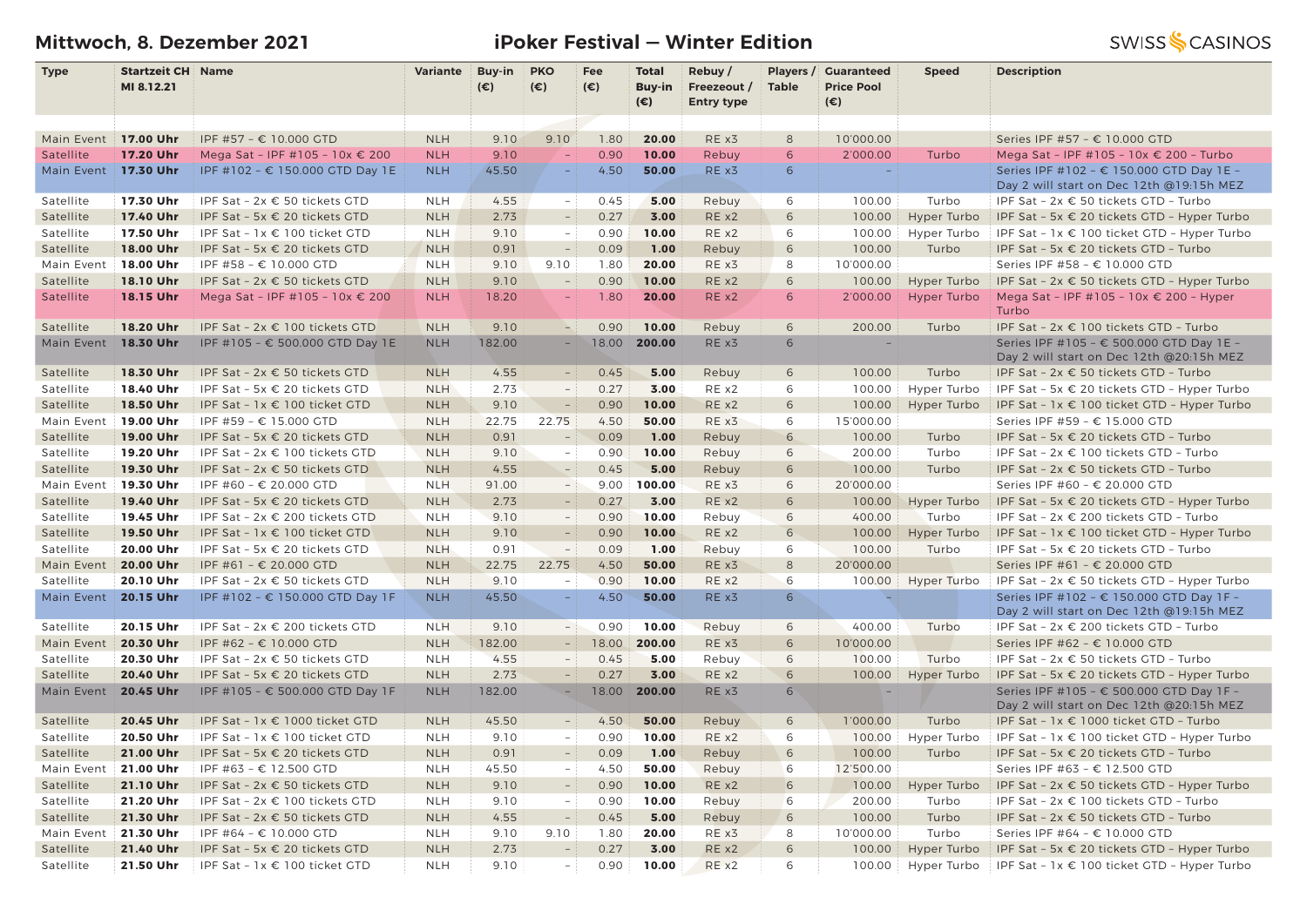**Mittwoch, 8. Dezember 2021**

# **iPoker Festival — Winter Edition**

**SWISS SCASINOS** 

| <b>Type</b> | <b>Startzeit CH Name</b> |                                    | Variante   | Buy-in       | <b>PKO</b>   | Fee  | Total  | Rebuy /           |              | <b>Players / Guaranteed</b> | <b>Speed</b> | <b>Description</b>                                                 |
|-------------|--------------------------|------------------------------------|------------|--------------|--------------|------|--------|-------------------|--------------|-----------------------------|--------------|--------------------------------------------------------------------|
|             | SO 5.12.21               |                                    |            | $(\epsilon)$ | $(\epsilon)$ | (€)  | Buy-in | Freezeout /       | <b>Table</b> | <b>Price Pool</b>           |              |                                                                    |
|             |                          |                                    |            |              |              |      | (€)    | <b>Entry type</b> |              | (€)                         |              |                                                                    |
|             |                          |                                    |            |              |              |      |        |                   |              |                             |              |                                                                    |
| Main Event  | 22.00 Uhr                | IPF #65 – € 7.500 GTD              | <b>NLH</b> | 22.75        | 22.75        | 4.50 | 50.00  | RE x3             | 6            | 7'500.00                    | Turbo        | Series IPF #65 - € 7.500 GTD                                       |
| Satellite   | 22.00 Uhr                | FIPF Sat - 5x € 20 tickets GTD     | <b>NLH</b> | 0.91         | $-$ :        | 0.09 | 1.00   | Rebuy             | 6            | 100.00                      | Turbo        | $\vdash$ IPF Sat - 5x € 20 tickets GTD - Turbo                     |
| Satellite   | 22.10 Uhr                | IPF Sat - $2x \in 50$ tickets GTD  | <b>NLH</b> | 9.10         | $ V$         | 0.90 | 10.00  | RE x2             | 6            | 100.00                      | Hyper Turbo  | IPF Sat - $2x \in 50$ tickets GTD - Hyper Turbo                    |
| Satellite   | 22.20 Uhr                | IPF Sat - $2x \in 100$ tickets GTD | <b>NLH</b> | 9.10         | $-1$         | 0.90 | 10.00  | Rebuy             | 6            | 200.00                      | Turbo        | IPF Sat - $2x \in 100$ tickets GTD - Turbo                         |
| Satellite   | 22.30 Uhr                | IPF Sat - $2x \in 50$ tickets GTD  | <b>NLH</b> | 4.55         | $-1$         | 0.45 | 5.00   | Rebuy             | 6            | 100.00                      | Turbo        | IPF Sat - $2x \in 50$ tickets GTD - Turbo                          |
| Main Event  | 22.30 Uhr                | $IPF$ #66 – € 5.000 GTD            | <b>NLH</b> | 9.10         | 9.10         | 1.80 | 20.00  | RE x3             | 8            | 5'000.00                    | Turbo        | Series IPF #66 - $\epsilon$ 5.000 GTD                              |
| Satellite   | 22.40 Uhr                | IPF Sat - 5x $\in$ 20 tickets GTD  | <b>NLH</b> | 2.73         | $-$ 1        | 0.27 | 3.00   | RE x2             | 6            | 100.00                      |              | Hyper Turbo   IPF Sat - 5x $\epsilon$ 20 tickets GTD - Hyper Turbo |
| Satellite   | 22.50 Uhr                | IPF Sat - $1x \in 100$ ticket GTD  | <b>NLH</b> | 9.10         | $-$ :        | 0.90 | 10.00  | REX2              | 6            | 100.00                      |              | Hyper Turbo   IPF Sat - $1x \in 100$ ticket GTD - Hyper Turbo      |
|             |                          |                                    |            |              |              |      |        |                   |              |                             |              |                                                                    |

#### **Legende**

- Mega Sat IPF #26 und #29
- $I = \{100.000 \text{ GTD} \}$
- IPF #29 € 100.000 GTD Day
- $I$  IPF #102 € 150.000 GTD Day
- IPF #105 € 500.000 GTD Day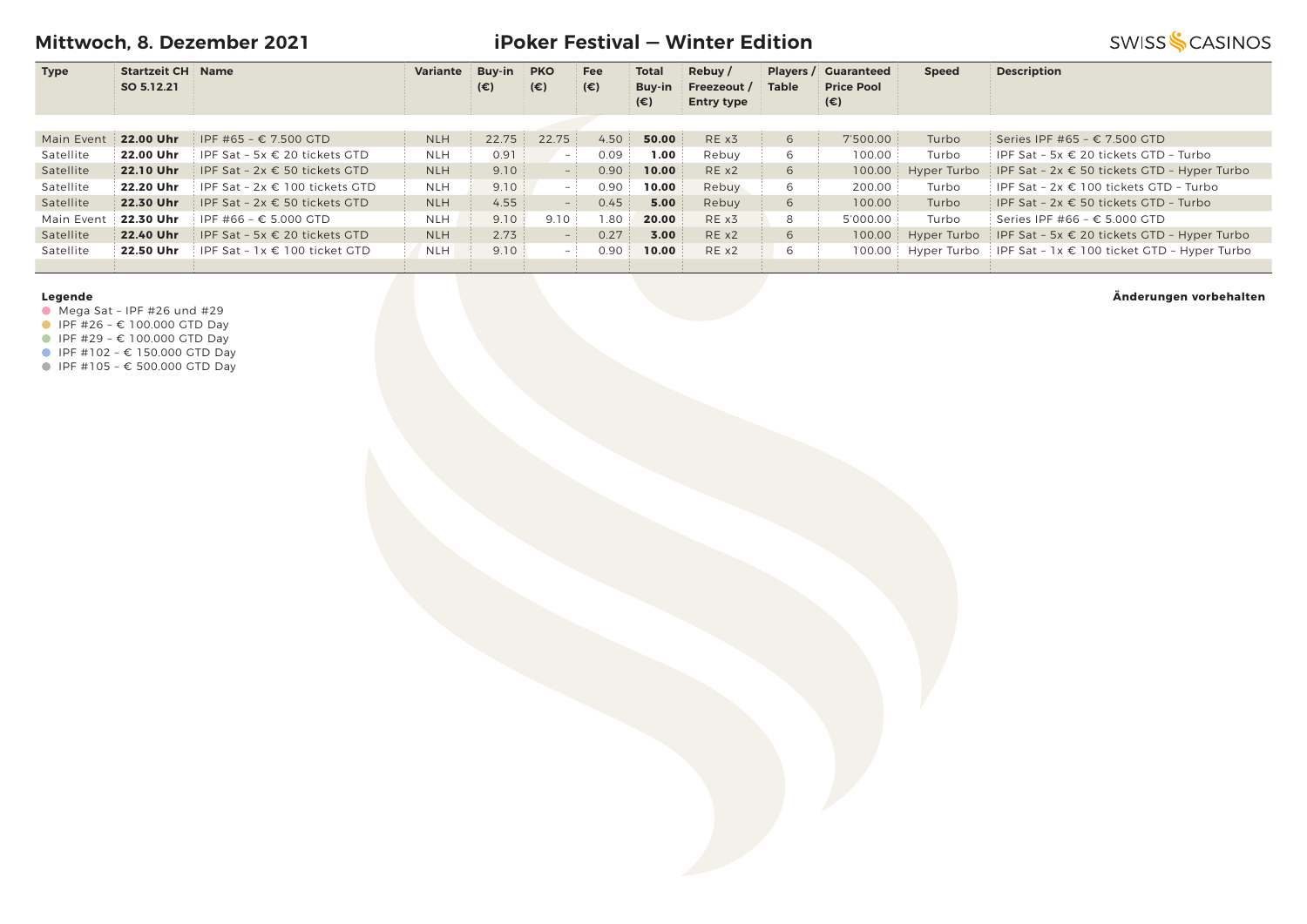# **Donnerstag, 9. Dezember 2021 iPoker Festival — Winter Edition**

| <b>Type</b>             | <b>Startzeit CH: Name</b> |                                                          | <b>Variante</b>          | <b>Buy-in</b>  | <b>PKO</b>               | Fee           | <b>Total</b>           | Rebuy/            |                      | Players / Guaranteed              | <b>Speed</b> | <b>Description</b>                                                                   |
|-------------------------|---------------------------|----------------------------------------------------------|--------------------------|----------------|--------------------------|---------------|------------------------|-------------------|----------------------|-----------------------------------|--------------|--------------------------------------------------------------------------------------|
|                         | DO 9.12.21                |                                                          |                          | $(\epsilon)$   | $(\epsilon)$             | $(\epsilon)$  | Buy-in<br>$(\epsilon)$ | Freezeout /       | <b>Table</b>         | <b>Price Pool</b><br>$(\epsilon)$ |              |                                                                                      |
|                         |                           |                                                          |                          |                |                          |               |                        | <b>Entry type</b> |                      |                                   |              |                                                                                      |
| Satellite               | 15.00 Uhr                 | IPF Sat - 5x € 20 tickets GTD                            | <b>NLH</b>               | 0.91           |                          | 0.09          | 1.00                   | Rebuy             | 6                    | 100.00                            | Turbo        | IPF Sat - 5x € 20 tickets GTD - Turbo                                                |
| Satellite               | 15.10 Uhr                 | IPF Sat - 2x € 50 tickets GTD                            | <b>NLH</b>               | 9.10           | $\sim$                   | 0.90          | 10.00                  | RE x2             | 6                    | 100.00                            | Hyper Turbo  | IPF Sat - $2x \in 50$ tickets GTD - Hyper Turbo                                      |
| Satellite               | 15.20 Uhr                 | IPF Sat - 2x € 100 tickets GTD                           | <b>NLH</b>               | 9.10           | $\overline{\phantom{a}}$ | 0.90          | 10.00                  | Rebuy             | 6                    | 200.00                            | Turbo        | IPF Sat - 2x € 100 tickets GTD - Turbo                                               |
| Satellite               | 15.30 Uhr                 | Mega Sat - IPF #102 - 20x € 50                           | <b>NLH</b>               | 4.55           | $\equiv$                 | 0.45          | 5.00                   | Rebuy             | 6                    | 1'000.00                          | Turbo        | Mega Sat - IPF #102 - 20x € 50 - Turbo                                               |
| Satellite               | 15.40 Uhr                 | IPF Sat - 5x € 20 tickets GTD                            | <b>NLH</b>               | 2.73           | $\overline{a}$           | 0.27          | 3.00                   | RE x2             | 6                    | 100.00                            | Hyper Turbo  | IPF Sat - 5x € 20 tickets GTD - Hyper Turbo                                          |
| Satellite               | 15.50 Uhr                 | IPF Sat - 1x € 100 ticket GTD                            | <b>NLH</b>               | 9.10           | $\sim$                   | 0.90          | 10.00                  | RE x2             | 6                    | 100.00                            | Hyper Turbo  | IPF Sat - 1x € 100 ticket GTD - Hyper Turbo                                          |
| Satellite               | 16.00 Uhr                 | IPF Sat - 5x € 20 tickets GTD                            | <b>NLH</b>               | 0.91           | $\equiv$                 | 0.09          | 1.00                   | Rebuy             | 6                    | 100.00                            | Turbo        | IPF Sat - 5x € 20 tickets GTD - Turbo                                                |
| Satellite               | 16.10 Uhr                 | IPF Sat - 2x € 50 tickets GTD                            | <b>NLH</b>               | 9.10           | $\sim$                   | 0.90          | 10.00                  | RE x2             | 6                    | 100.00                            | Hyper Turbo  | IPF Sat - 2x € 50 tickets GTD - Hyper Turbo                                          |
| Satellite               | 16.20 Uhr                 | Mega Sat - IPF #105 - 10x € 200                          | <b>NLH</b>               | 9.10           | $\equiv$                 | 0.90          | 10.00                  | Rebuy             | 6                    | 2'000.00                          | Turbo        | Mega Sat - IPF #105 - 10x € 200 - Turbo                                              |
| Satellite               | 16.30 Uhr                 | Mega Sat - IPF #102 - 20x € 50                           | <b>NLH</b>               | 4.55           |                          | 0.45          | 5.00                   | Rebuy             | 6                    | 1'000.00                          | Turbo        | Mega Sat - IPF #102 - 20x € 50 - Turbo                                               |
| Satellite               | 16.40 Uhr                 | IPF Sat - 5x € 20 tickets GTD                            | <b>NLH</b>               | 2.73           | $\overline{\phantom{a}}$ | 0.27          | 3.00                   | RE x2             | 6                    | 100.00                            | Hyper Turbo  | IPF Sat - 5x € 20 tickets GTD - Hyper Turbo                                          |
| Satellite               | 16.50 Uhr                 | IPF Sat - 1x € 100 ticket GTD                            | <b>NLH</b>               | 9.10           | $\overline{a}$           | 0.90          | 10.00                  | RE x2             | 6                    | 100.00                            | Hyper Turbo  | IPF Sat - $1x \in 100$ ticket GTD - Hyper Turbo                                      |
| Main Event              | 17.00 Uhr                 | IPF #67 - € 10.000 GTD                                   | <b>NLH</b>               | 9.10           | 9.10                     | 1.80          | 20.00                  | RE x3             | 8                    | 10'000.00                         |              | Series IPF #67 - € 10.000 GTD                                                        |
| Satellite               | 17.00 Uhr                 | Mega Sat - IPF #102 - 20x € 50                           | <b>NLH</b>               | 4.55           |                          | 0.45          | 5.00                   | Rebuy             | 6                    | 1'000.00                          | Turbo        | Mega Sat - IPF #102 - 20x € 50 - Turbo                                               |
| Satellite               | 17.10 Uhr                 | IPF Sat - 5x € 20 tickets GTD                            | <b>NLH</b>               | 0.91           | $\overline{\phantom{a}}$ | 0.09          | 1.00                   | Rebuy             | 6                    | 100.00                            | Turbo        | IPF Sat - 5x € 20 tickets GTD - Turbo                                                |
| Satellite               | 17.20 Uhr                 | Mega Sat - IPF #105 - 10x € 200                          | <b>NLH</b>               | 9.10           |                          | 0.90          | 10.00                  | Rebuy             | 6                    | 2'000.00                          | Turbo        | Mega Sat - IPF #105 - 10x € 200 - Turbo                                              |
| Main Event              | 17.30 Uhr                 | IPF #102 - € 150.000 GTD Day 1G                          | <b>NLH</b>               | 45.50          |                          | 4.50          | 50.00                  | RE x3             | 6                    | $\equiv$                          |              | Series IPF #102 - € 150.000 GTD Day 1G -                                             |
|                         |                           |                                                          |                          |                |                          |               |                        |                   |                      |                                   |              | Day 2 will start on Dec 12th @19:15h MEZ                                             |
| Satellite               | 17.30 Uhr                 | IPF Sat - 2x € 50 tickets GTD                            | <b>NLH</b>               | 4.55           | ъi                       | 0.45          | 5.00                   | Rebuy             | 6                    | 100.00                            | Turbo        | IPF Sat - 2x € 50 tickets GTD - Turbo                                                |
| Satellite               | 17.40 Uhr                 | IPF Sat - 5x € 20 tickets GTD                            | <b>NLH</b>               | 2.73           | $\equiv$                 | 0.27          | 3.00                   | RE x2             | 6                    | 100.00                            | Hyper Turbo  | IPF Sat - 5x € 20 tickets GTD - Hyper Turbo                                          |
| Satellite               | 17.50 Uhr                 | IPF Sat - 1x € 100 ticket GTD                            | <b>NLH</b>               | 9.10           | $\sim$                   | 0.90          | 10.00                  | RE x2             | 6                    | 100.00                            | Hyper Turbo  | IPF Sat - 1x € 100 ticket GTD - Hyper Turbo                                          |
| Satellite               | 18.00 Uhr                 | IPF Sat - 5x € 20 tickets GTD                            | <b>NLH</b>               | 0.91           |                          | 0.09          | 1.00                   | Rebuy             | 6                    | 100.00                            | Turbo        | IPF Sat - 5x € 20 tickets GTD - Turbo                                                |
| Main Event              | 18.00 Uhr                 | IPF #68 - € 10.000 GTD                                   | <b>NLH</b>               | 9.10           | 9.10                     | 1.80          | 20.00                  | RE x3             | 8                    | 10'000.00                         |              | Series IPF #68 - € 10.000 GTD                                                        |
| Satellite               | 18.10 Uhr                 | IPF Sat - 2x € 50 tickets GTD                            | <b>NLH</b>               | 9.10           | $\equiv$                 | 0.90          | 10.00                  | REX2              | 6                    | 100.00                            | Hyper Turbo  | IPF Sat - 2x € 50 tickets GTD - Hyper Turbo                                          |
| Satellite               | 18.15 Uhr                 | Mega Sat - IPF #105 - 10x € 200                          | <b>NLH</b>               | 18.20          |                          | 1.80          | 20.00                  | RE x2             | 6                    | 2'000.00                          | Hyper Turbo  | Mega Sat - IPF #105 - 10x € 200 - Hyper                                              |
|                         |                           |                                                          |                          |                |                          |               |                        |                   |                      |                                   |              | Turbo                                                                                |
| Satellite               | 18.20 Uhr                 | IPF Sat - 2x € 100 tickets GTD                           | <b>NLH</b>               | 9.10           | $\sim$                   | 0.90          | 10.00                  | Rebuy             | 6                    | 200.00                            | Turbo        | IPF Sat - 2x € 100 tickets GTD - Turbo                                               |
| Main Event              | 18.30 Uhr                 | IPF #105 - € 500.000 GTD Day 1G                          | <b>NLH</b>               | 182.00         |                          | 18.00         | 200.00                 | RE x3             | 6                    |                                   |              | Series IPF #105 - € 500.000 GTD Day 1G -<br>Day 2 will start on Dec 12th @20:15h MEZ |
| Satellite               | 18.30 Uhr                 | IPF Sat - 2x € 50 tickets GTD                            | <b>NLH</b>               | 4.55           | $\sim$ 1                 | 0.45          | 5.00                   | Rebuy             | 6                    | 100.00                            | Turbo        | IPF Sat - 2x € 50 tickets GTD - Turbo                                                |
| Satellite               | 18.40 Uhr                 | IPF Sat - 5x € 20 tickets GTD                            | <b>NLH</b>               | 2.73           | $\overline{\phantom{a}}$ | 0.27          | 3.00                   | RE x2             | 6                    | 100.00                            | Hyper Turbo  | IPF Sat - 5x € 20 tickets GTD - Hyper Turbo                                          |
| Satellite               | 18.50 Uhr                 | IPF Sat - 1x € 100 ticket GTD                            | <b>NLH</b>               | 9.10           |                          | 0.90          | 10.00                  | RE x2             | 6                    | 100.00                            | Hyper Turbo  | IPF Sat - $1x \in 100$ ticket GTD - Hyper Turbo                                      |
| Main Event              | 19.00 Uhr                 | IPF #69 - € 15.000 GTD                                   | <b>NLH</b>               | 22.75          | 22.75                    | 4.50          | 50.00                  | RE x3             | 6                    | 15'000.00                         |              | Series IPF #69 - € 15.000 GTD                                                        |
| Satellite               | 19.00 Uhr                 | IPF Sat - 5x € 20 tickets GTD                            | <b>NLH</b>               | 0.91           |                          | 0.09          | 1.00                   | Rebuy             | 6                    | 100.00                            | Turbo        | IPF Sat - 5x € 20 tickets GTD - Turbo                                                |
| Satellite               | 19.20 Uhr                 | IPF Sat - 2x € 100 tickets GTD                           | <b>NLH</b>               | 9.10           | $\sim$                   | 0.90          | 10.00                  | Rebuy             | 6                    | 200.00                            | Turbo        | IPF Sat - 2x € 100 tickets GTD - Turbo                                               |
| Satellite               | 19.30 Uhr                 | IPF Sat - 2x € 50 tickets GTD                            | <b>NLH</b>               | 4.55           | $\overline{\phantom{a}}$ | 0.45          | 5.00                   | Rebuy             | 6                    | 100.00                            | Turbo        | IPF Sat - $2x \in 50$ tickets GTD - Turbo                                            |
| Main Event              | 19.30 Uhr                 | IPF #70 - € 20.000 GTD                                   | <b>NLH</b>               | 91.00          | $\sim$ 1                 | 9.00          | 100.00                 | RE x3             | 6                    | 20'000.00                         |              | Series IPF #70 - € 20.000 GTD                                                        |
| Satellite               | 19.40 Uhr                 | IPF Sat - 5x € 20 tickets GTD                            | <b>NLH</b>               | 2.73           | $\overline{\phantom{a}}$ | 0.27          | 3.00                   | REX2              | 6                    | 100.00                            | Hyper Turbo  | IPF Sat - 5x $\epsilon$ 20 tickets GTD - Hyper Turbo                                 |
| Satellite               | 19.45 Uhr                 | IPF Sat - 2x € 200 tickets GTD                           | <b>NLH</b>               | 9.10           | $\sim$                   | 0.90          | 10.00                  | Rebuy             | 6                    | 400.00                            | Turbo        | IPF Sat - 2x € 200 tickets GTD - Turbo                                               |
| Satellite               | 19.50 Uhr                 | IPF Sat - 1x € 100 ticket GTD                            | <b>NLH</b>               | 9.10           |                          | 0.90          | 10.00                  | RE x2             | 6                    | 100.00                            | Hyper Turbo  | IPF Sat - 1x € 100 ticket GTD - Hyper Turbo                                          |
| Satellite               | 20.00 Uhr                 | IPF Sat - 5x € 20 tickets GTD                            | <b>NLH</b>               | 0.91           | $\overline{\phantom{a}}$ | 0.09          | 1.00                   | Rebuy             | 6                    | 100.00                            | Turbo        | IPF Sat - 5x € 20 tickets GTD - Turbo                                                |
| Main Event              | 20.00 Uhr                 | IPF #71 - € 20.000 GTD                                   | <b>NLH</b>               | 22.75          | 22.75                    | 4.50          | 50.00                  | RE x3             | 8                    | 20'000.00                         |              | Series IPF #71 - € 20.000 GTD                                                        |
| Satellite               | 20.10 Uhr                 | IPF Sat - 2x € 50 tickets GTD                            | <b>NLH</b>               | 9.10           | $\overline{\phantom{a}}$ | 0.90          | 10.00                  | REX2              | 6                    | 100.00                            | Hyper Turbo  | IPF Sat - 2x € 50 tickets GTD - Hyper Turbo                                          |
| Main Event              | 20.15 Uhr                 | IPF #102 - € 150.000 GTD Day 1H                          | <b>NLH</b>               | 45.50          | $\equiv$                 | 4.50          | 50.00                  | RE x3             | 6                    | $\equiv$                          |              | Series IPF #102 - € 150,000 GTD Day 1H -                                             |
|                         |                           |                                                          |                          |                | $-1$                     |               |                        |                   |                      |                                   |              | Day 2 will start on Dec 12th @19:15h MEZ                                             |
| Satellite<br>Main Event | 20.15 Uhr<br>20.30 Uhr    | IPF Sat - 2x € 200 tickets GTD<br>IPF #72 - € 10.000 GTD | <b>NLH</b><br><b>NLH</b> | 9.10<br>182.00 | $-$ 1                    | 0.90<br>18.00 | 10.00<br>200.00        | Rebuy<br>RE x3    | 6<br>$6\overline{6}$ | 400.00<br>10'000.00               | Turbo        | IPF Sat - 2x € 200 tickets GTD - Turbo<br>Series IPF #72 - € 10.000 GTD              |
|                         |                           |                                                          |                          |                |                          |               |                        |                   |                      |                                   |              |                                                                                      |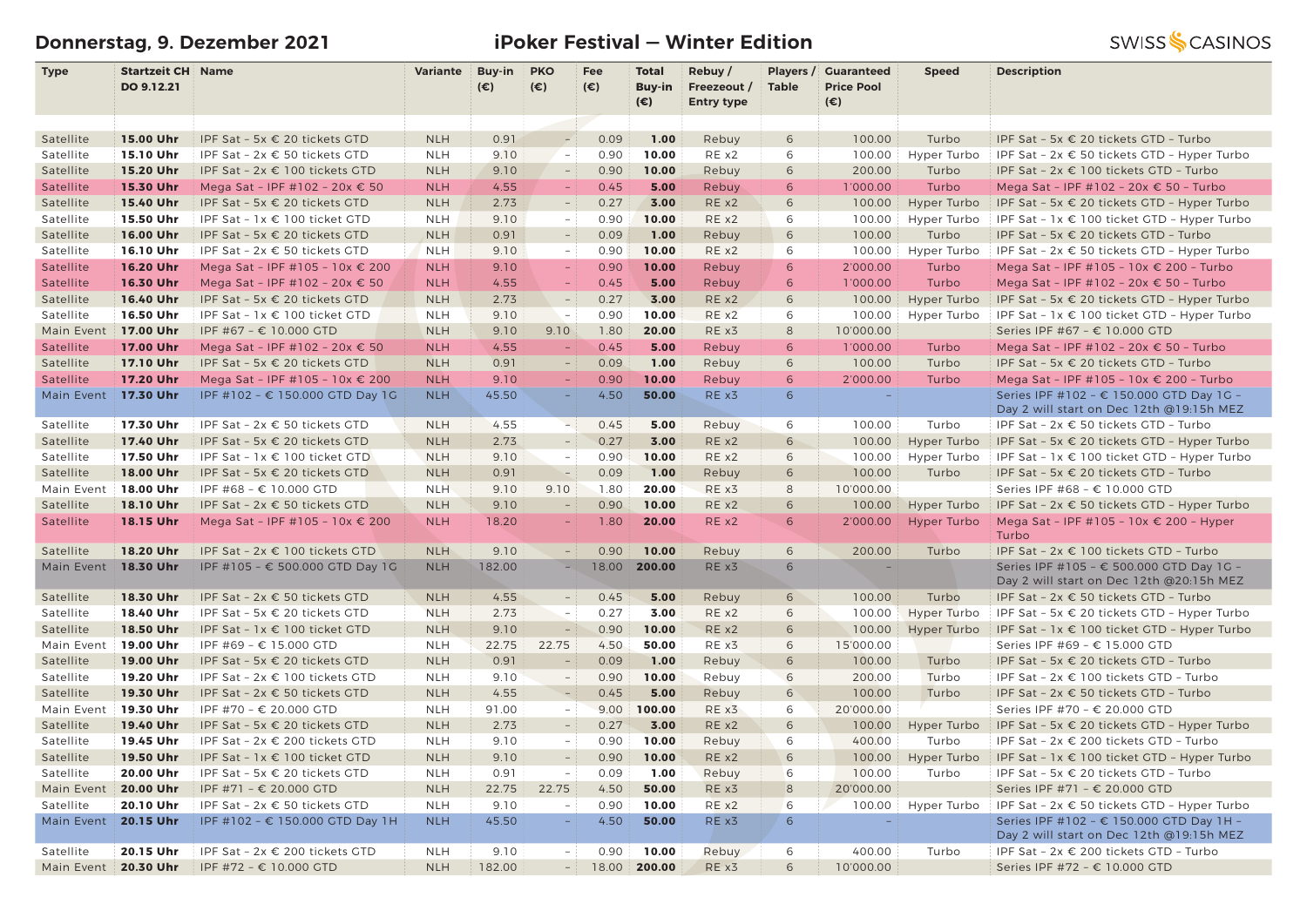**Donnerstag, 9. Dezember 2021**

**iPoker Festival — Winter Edition**

| <b>Type</b> | Startzeit CH Name |  |  |  | Variante Buy-in PKO Fee Total Rebuy / Players / Cuaranteed |  |
|-------------|-------------------|--|--|--|------------------------------------------------------------|--|

|            | SO 5.12.21 |                                        |            | $(\epsilon)$ | $(\epsilon)$             | $(\epsilon)$ | <b>Buy-in</b><br>$(\epsilon)$ | <b>Freezeout</b> /<br><b>Entry type</b> | <b>Table</b> | <b>Price Pool</b><br>$(\epsilon)$ |             |                                                                                      |
|------------|------------|----------------------------------------|------------|--------------|--------------------------|--------------|-------------------------------|-----------------------------------------|--------------|-----------------------------------|-------------|--------------------------------------------------------------------------------------|
|            |            |                                        |            |              |                          |              |                               |                                         |              |                                   |             |                                                                                      |
| Satellite  | 20.30 Uhr  | IPF Sat - $2x \in 50$ tickets GTD      | <b>NLH</b> | 4.55         | $-1$                     | 0.45         | 5.00                          | Rebuy                                   | 6            | 100.00                            | Turbo       | IPF Sat - 2x € 50 tickets GTD - Turbo                                                |
| Satellite  | 20.40 Uhr  | IPF Sat - 5x € 20 tickets GTD          | <b>NLH</b> | 2.73         | $-$ :                    | 0.27         | 3.00                          | RE x2                                   | 6            | 100.00                            | Hyper Turbo | IPF Sat - 5x € 20 tickets GTD - Hyper Turbo                                          |
| Main Event | 20.45 Uhr  | IPF #105 - € 500.000 GTD Day 1H        | <b>NLH</b> | 182.00       | - 1                      | 18.00        | 200.00                        | RE x3                                   | 6            |                                   |             | Series IPF #105 - € 500.000 GTD Day 1H -<br>Day 2 will start on Dec 12th @20:15h MEZ |
| Satellite  | 20.45 Uhr  | IPF Sat - $1x \in 1000$ ticket GTD     | <b>NLH</b> | 45.50        | $-$ :                    | 4.50         | 50.00                         | Rebuy                                   | 6            | 1'000.00                          | Turbo       | IPF Sat - $1x \in 1000$ ticket GTD - Turbo                                           |
| Satellite  | 20.50 Uhr  | IPF Sat - $1x \in 100$ ticket GTD      | <b>NLH</b> | 9.10         | - 1                      | 0.90         | 10.00                         | RE x2                                   | 6            | 100.00                            | Hyper Turbo | IPF Sat - $1x \in 100$ ticket GTD - Hyper Turbo                                      |
| Satellite  | 21.00 Uhr  | IPF Sat - 5x € 20 tickets GTD          | <b>NLH</b> | 0.91         | $ \,$                    | 0.09         | 1.00                          | Rebuy                                   | 6            | 100.00                            | Turbo       | IPF Sat - 5x € 20 tickets GTD - Turbo                                                |
| Main Event | 21.00 Uhr  | IPF #73 - € 12.500 GTD                 | <b>NLH</b> | 45.50        | - 1                      | 4.50         | 50.00                         | Rebuy                                   | 6            | 12'500.00                         |             | Series IPF #73 - € 12.500 GTD                                                        |
| Satellite  | 21.10 Uhr  | IPF Sat - 2x € 50 tickets GTD          | <b>NLH</b> | 9.10         | $-$ :                    | 0.90         | 10.00                         | RE x2                                   | 6            | 100.00                            | Hyper Turbo | IPF Sat - $2x \in 50$ tickets GTD - Hyper Turbo                                      |
| Satellite  | 21.20 Uhr  | IPF Sat - 2x € 100 tickets GTD         | <b>NLH</b> | 9.10         | $ \,$                    | 0.90         | 10.00                         | Rebuy                                   | 6            | 200.00                            | Turbo       | IPF Sat - $2x \in 100$ tickets GTD - Turbo                                           |
| Satellite  | 21.30 Uhr  | IPF Sat - 2x € 50 tickets GTD          | <b>NLH</b> | 4.55         | $-$                      | 0.45         | 5.00                          | Rebuy                                   | 6            | 100.00                            | Turbo       | IPF Sat - $2x \in 50$ tickets GTD - Turbo                                            |
| Main Event | 21.30 Uhr  | IPF #74 - € 10.000 GTD                 | <b>NLH</b> | 9.10         | 9.10                     | 1.80         | 20.00                         | RE x3                                   | 8            | 10'000.00                         | Turbo       | Series IPF #74 - € 10.000 GTD                                                        |
| Satellite  | 21.40 Uhr  | IPF Sat - 5x € 20 tickets GTD          | <b>NLH</b> | 2.73         |                          | 0.27         | 3.00                          | RE x2                                   | 6            | 100.00                            | Hyper Turbo | IPF Sat - 5x € 20 tickets GTD - Hyper Turbo                                          |
| Satellite  | 21.50 Uhr  | IPF Sat - $1x \in 100$ ticket GTD      | <b>NLH</b> | 9.10         | $-$                      | 0.90         | 10.00                         | RE x2                                   | 6            | 100.00                            | Hyper Turbo | IPF Sat - $1x \in 100$ ticket GTD - Hyper Turbo                                      |
| Main Event | 22.00 Uhr  | IPF #75 - € 7.500 GTD                  | <b>NLH</b> | 22.75        | 22.75                    | 4.50         | 50.00                         | RE x3                                   | 6            | 7'500.00                          | Turbo       | Series IPF #75 - € 7.500 GTD                                                         |
| Satellite  | 22.00 Uhr  | IPF Sat - 5x $\epsilon$ 20 tickets GTD | <b>NLH</b> | 0.91         |                          | 0.09         | 1.00                          | Rebuy                                   | 6            | 100.00                            | Turbo       | IPF Sat - 5x $\in$ 20 tickets GTD - Turbo                                            |
| Satellite  | 22.10 Uhr  | IPF Sat - 2x € 50 tickets GTD          | <b>NLH</b> | 9.10         |                          | 0.90         | 10.00                         | RE x2                                   | 6            | 100.00                            | Hyper Turbo | IPF Sat - $2x \in 50$ tickets GTD - Hyper Turbo                                      |
| Satellite  | 22.20 Uhr  | IPF Sat - 2x € 100 tickets GTD         | <b>NLH</b> | 9.10         | - 1                      | 0.90         | 10.00                         | Rebuy                                   | 6            | 200.00                            | Turbo       | IPF Sat - 2x € 100 tickets GTD - Turbo                                               |
| Satellite  | 22.30 Uhr  | IPF Sat - 2x € 50 tickets GTD          | <b>NLH</b> | 4.55         |                          | 0.45         | 5.00                          | Rebuy                                   | 6            | 100.00                            | Turbo       | IPF Sat - $2x \in 50$ tickets GTD - Turbo                                            |
| Main Event | 22.30 Uhr  | IPF #76 - € 5.000 GTD                  | <b>NLH</b> | 9.10         | 9.10                     | 1.80         | 20.00                         | RE x3                                   | 8            | 5'000.00                          | Turbo       | Series IPF #76 - € 5.000 GTD                                                         |
| Satellite  | 22.40 Uhr  | IPF Sat - 5x € 20 tickets GTD          | <b>NLH</b> | 2.73         | $-$                      | 0.27         | 3.00                          | RE x2                                   | 6            | 100.00                            | Hyper Turbo | IPF Sat - 5x € 20 tickets GTD - Hyper Turbo                                          |
| Satellite  | 22.50 Uhr  | IPF Sat - $1x \in 100$ ticket GTD      | <b>NLH</b> | 9.10         | $\overline{\phantom{0}}$ | 0.90         | 10.00                         | RE x2                                   | 6            | 100.00                            | Hyper Turbo | IPF Sat - $1x \in 100$ ticket GTD - Hyper Turbo                                      |
|            |            |                                        |            |              |                          |              |                               |                                         |              |                                   |             |                                                                                      |

### **Legende**

- $\bullet$  Mega Sat IPF #26 und #29
- $I$  IPF #26 € 100.000 GTD Day
- IPF #29 € 100.000 GTD Day
- IPF #102 € 150.000 GTD Day
- IPF #105 € 500.000 GTD Day

#### **Änderungen vorbehalten**

**SWISS SCASINOS** 

 **Speed Description**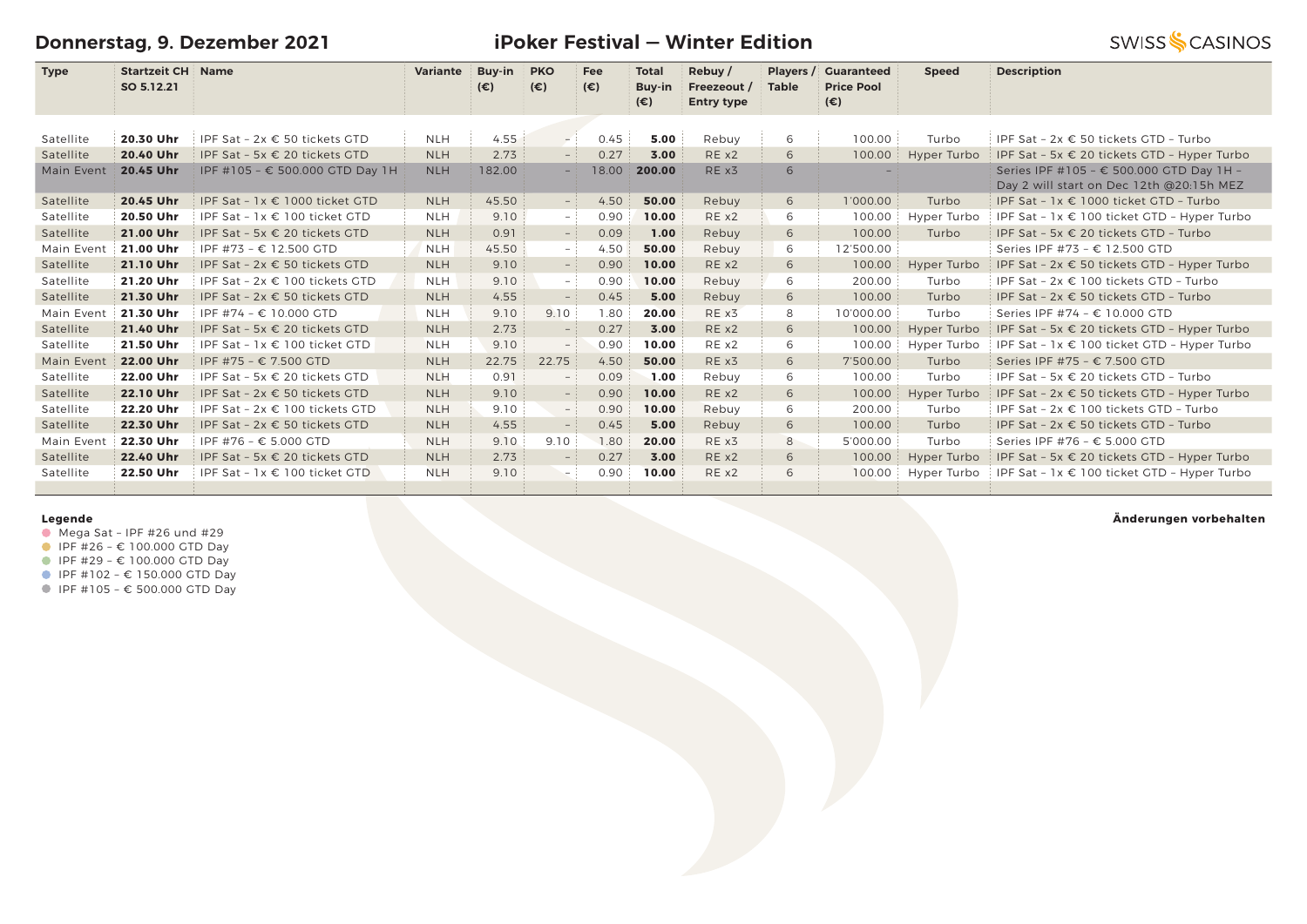# **Freitag, 10. Dezember 2021 iPoker Festival — Winter Edition**

| <b>Startzeit CH Name</b><br><b>PKO</b><br><b>Guaranteed</b><br><b>Type</b><br>Buy-in<br>Fee<br><b>Total</b><br>Rebuy/<br>Players /<br>Variante<br><b>Speed</b>    | <b>Description</b>                                                                   |
|-------------------------------------------------------------------------------------------------------------------------------------------------------------------|--------------------------------------------------------------------------------------|
| $(\epsilon)$<br>$(\epsilon)$<br>Freezeout /<br><b>Price Pool</b><br>FR 10.12.21<br>$(\epsilon)$<br><b>Buy-in</b><br><b>Table</b>                                  |                                                                                      |
| $(\epsilon)$<br><b>Entry type</b><br>$(\epsilon)$                                                                                                                 |                                                                                      |
|                                                                                                                                                                   |                                                                                      |
| 15.00 Uhr<br><b>NLH</b><br>0.91<br>0.09<br>1.00<br>6<br>100.00<br>Turbo<br>Satellite<br>IPF Sat - 5x € 20 tickets GTD<br>Rebuy<br>$\sim$                          | IPF Sat - 5x € 20 tickets GTD - Turbo                                                |
| 15.10 Uhr<br>10.00<br>Satellite<br>IPF Sat - 2x € 50 tickets GTD<br><b>NLH</b><br>9.10<br>$\sim$<br>0.90<br>RE x2<br>6<br>100.00<br>Hyper Turbo                   | IPF Sat - 2x € 50 tickets GTD - Hyper Turbo                                          |
| 0.90<br>10.00<br>Satellite<br>15.20 Uhr<br>IPF Sat - 2x € 100 tickets GTD<br><b>NLH</b><br>9.10<br>Rebuy<br>6<br>200.00<br>Turbo<br>$\overline{\phantom{a}}$      | IPF Sat - 2x € 100 tickets GTD - Turbo                                               |
| 15.30 Uhr<br>Mega Sat - IPF #102 - 20x € 50<br>4.55<br>0.45<br>5.00<br>Rebuy<br>6<br>1'000.00<br>Turbo<br>Satellite<br><b>NLH</b><br>$\sim$                       | Mega Sat - IPF #102 - 20x € 50 - Turbo                                               |
| Satellite<br>15.40 Uhr<br>IPF Sat - 5x € 20 tickets GTD<br>2.73<br>0.27<br>3.00<br>RE x2<br>100.00<br>Hyper Turbo<br><b>NLH</b><br>6<br>$\overline{\phantom{0}}$  | IPF Sat - 5x € 20 tickets GTD - Hyper Turbo                                          |
| 15.50 Uhr<br>IPF Sat - 1x € 100 ticket GTD<br><b>NLH</b><br>9.10<br>0.90<br>10.00<br>RE x2<br>6<br>100.00<br>Hyper Turbo<br>Satellite<br>$\sim$                   | IPF Sat - 1x € 100 ticket GTD - Hyper Turbo                                          |
| 16.00 Uhr<br><b>NLH</b><br>0.09<br>1.00<br>100.00<br>Satellite<br>IPF Sat - 5x € 20 tickets GTD<br>0.91<br>Rebuy<br>6<br>Turbo                                    | IPF Sat - 5x € 20 tickets GTD - Turbo                                                |
| 0.90<br>10.00<br>6<br>Satellite<br>16.10 Uhr<br>IPF Sat - 2x € 50 tickets GTD<br><b>NLH</b><br>9.10<br>RE x2<br>100.00<br>Hyper Turbo<br>$\sim$ 1                 | IPF Sat - 2x € 50 tickets GTD - Hyper Turbo                                          |
| 0.90<br>10.00<br>Satellite<br>16.20 Uhr<br>Mega Sat - IPF #105 - 10x € 200<br><b>NLH</b><br>9.10<br>$\equiv$<br>Rebuy<br>6<br>2'000.00<br>Turbo                   | Mega Sat - IPF #105 - 10x € 200 - Turbo                                              |
| 0.45<br>5.00<br>Satellite<br>16.30 Uhr<br>Mega Sat - IPF #102 - 20x € 50<br><b>NLH</b><br>4.55<br>Rebuy<br>6<br>1'000.00<br>Turbo<br>$\equiv$                     | Mega Sat - IPF #102 - 20x € 50 - Turbo                                               |
| 0.27<br>3.00<br>16.40 Uhr<br><b>NLH</b><br>2.73<br>RE x2<br>6<br>100.00<br>Satellite<br>IPF Sat - 5x € 20 tickets GTD<br>Hyper Turbo<br>$\overline{a}$            | IPF Sat - 5x $\epsilon$ 20 tickets GTD - Hyper Turbo                                 |
| 10.00<br>16.50 Uhr<br>9.10<br>0.90<br>RE x2<br>6<br>Satellite<br>IPF Sat - 1x € 100 ticket GTD<br><b>NLH</b><br>100.00<br>Hyper Turbo<br>$\sim$ $-$               | IPF Sat - $1x \in 100$ ticket GTD - Hyper Turbo                                      |
| 20.00<br>17.00 Uhr<br>IPF #77 - € 10.000 GTD<br><b>NLH</b><br>9.10<br>9.10<br>1.80<br>RE x3<br>8<br>10'000.00<br>Main Event                                       | Series IPF #77 - € 10.000 GTD                                                        |
| 17.00 Uhr<br><b>NLH</b><br>4.55<br>0.45<br>5.00<br>Rebuy<br>6<br>1'000.00<br>Turbo<br>Satellite<br>Mega Sat - IPF #102 - 20x € 50                                 | Mega Sat - IPF #102 - 20x € 50 - Turbo                                               |
| 17.10 Uhr<br>0.09<br>1.00<br>Satellite<br>IPF Sat - 5x € 20 tickets GTD<br><b>NLH</b><br>0.91<br>Rebuy<br>6<br>100.00<br>Turbo<br>$\overline{a}$                  | IPF Sat - 5x € 20 tickets GTD - Turbo                                                |
| 17.20 Uhr<br>Mega Sat - IPF #105 - 10x € 200<br>9.10<br>0.90<br>10.00<br>Rebuy<br>2'000.00<br>Satellite<br><b>NLH</b><br>6<br>Turbo                               | Mega Sat - IPF #105 - 10x € 200 - Turbo                                              |
| 4.50<br>50.00<br>Main Event<br>17.30 Uhr<br>IPF #102 - € 150.000 GTD Day 1I<br><b>NLH</b><br>45.50<br>RE x3<br>6<br>÷                                             | Series IPF #102 - € 150.000 GTD Day 1I -                                             |
|                                                                                                                                                                   | Day 2 will start on Dec 12th @19:15h MEZ                                             |
| 17.30 Uhr<br>4.55<br>0.45<br>5.00<br>100.00<br>Turbo<br>Satellite<br>IPF Sat - 2x € 50 tickets GTD<br><b>NLH</b><br>$-1$<br>Rebuy<br>6                            | IPF Sat - 2x € 50 tickets GTD - Turbo                                                |
| 17.40 Uhr<br>2.73<br>0.27<br>RE x2<br>Satellite<br>IPF Sat - 5x € 20 tickets GTD<br><b>NLH</b><br>3.00<br>6<br>100.00<br>Hyper Turbo                              | IPF Sat - 5x € 20 tickets GTD - Hyper Turbo                                          |
| 17.50 Uhr<br>10.00<br>RE x2<br>Satellite<br>IPF Sat - 1x € 100 ticket GTD<br><b>NLH</b><br>9.10<br>0.90<br>6<br>100.00<br>Hyper Turbo<br>$\sim$                   | IPF Sat - 1x € 100 ticket GTD - Hyper Turbo                                          |
| <b>NLH</b><br>0.09<br>1.00<br>Satellite<br>18.00 Uhr<br>0.91<br>Rebuy<br>6<br>100.00<br>Turbo<br>IPF Sat - 5x € 20 tickets GTD                                    | IPF Sat - 5x $\epsilon$ 20 tickets GTD - Turbo                                       |
| 20.00<br>8<br>18.00 Uhr<br>IPF #78 - € 12.500 GTD<br><b>NLH</b><br>9.10<br>9.10<br>1.80<br>RE x3<br>12'500.00<br>Main Event                                       | Series IPF #78 - € 12.500 GTD                                                        |
| <b>NLH</b><br>10.00<br>Satellite<br>18.10 Uhr<br>IPF Sat - 2x € 50 tickets GTD<br>9.10<br>0.90<br>REX2<br>6<br>100.00<br>Hyper Turbo<br>$\frac{1}{2}$             | IPF Sat - 2x € 50 tickets GTD - Hyper Turbo                                          |
| 20.00<br>RE x2<br>18.15 Uhr<br><b>NLH</b><br>18.20<br>1.80<br>6<br>2'000.00<br><b>Hyper Turbo</b><br>Satellite<br>Mega Sat - IPF #105 - 10x € 200                 | Mega Sat - IPF #105 - 10x € 200 - Hyper                                              |
| Turbo                                                                                                                                                             |                                                                                      |
| 0.90<br>10.00<br>18.20 Uhr<br>IPF Sat - 2x € 100 tickets GTD<br><b>NLH</b><br>9.10<br>Rebuy<br>6<br>200.00<br>Turbo<br>Satellite<br>$\sim$                        | IPF Sat - 2x € 100 tickets GTD - Turbo                                               |
| 18.30 Uhr<br>IPF #105 - € 500.000 GTD Day 11<br><b>NLH</b><br>182.00<br>18.00<br>200.00<br>RE x3<br>6<br>Main Event<br>Ξ.                                         | Series IPF #105 - € 500.000 GTD Day 11 -                                             |
|                                                                                                                                                                   | Day 2 will start on Dec 12th @20:15h MEZ                                             |
| 0.45<br>18.30 Uhr<br><b>NLH</b><br>4.55<br>5.00<br>Rebuy<br>6<br>100.00<br>Turbo<br>Satellite<br>IPF Sat - $2x \in 50$ tickets GTD<br>$-$                         | IPF Sat - 2x € 50 tickets GTD - Turbo                                                |
| 18.40 Uhr<br>0.27<br>3.00<br>Satellite<br>IPF Sat - 5x € 20 tickets GTD<br><b>NLH</b><br>2.73<br>RE x2<br>6<br>100.00<br>Hyper Turbo<br>$\overline{\phantom{a}}$  | IPF Sat - 5x $\epsilon$ 20 tickets GTD - Hyper Turbo                                 |
| 18.50 Uhr<br><b>NLH</b><br>9.10<br>0.90<br>10.00<br>RE x2<br>IPF Sat - 1x € 100 ticket GTD<br>÷.<br>6<br>100.00<br>Hyper Turbo<br>Satellite                       | IPF Sat - 1x € 100 ticket GTD - Hyper Turbo                                          |
| 19.00 Uhr<br>50.00<br>Main Event<br>IPF #79 - € 15.000 GTD<br><b>NLH</b><br>22.75<br>22.75<br>4.50<br>RE x3<br>6<br>15'000.00                                     | Series IPF #79 - € 15.000 GTD                                                        |
| 1.00<br>19.00 Uhr<br>IPF Sat - 5x € 20 tickets GTD<br><b>NLH</b><br>0.91<br>0.09<br>Rebuy<br>6<br>100.00<br>Turbo<br>Satellite<br>$\equiv$                        | IPF Sat - 5x € 20 tickets GTD - Turbo                                                |
| 19.20 Uhr<br>IPF Sat - 2x € 100 tickets GTD<br>9.10<br>0.90<br>10.00<br>Rebuy<br>6<br>200.00<br>Turbo<br>Satellite<br><b>NLH</b><br>$\equiv$                      | IPF Sat - 2x € 100 tickets GTD - Turbo                                               |
| 19.30 Uhr<br>IPF Sat - 2x € 50 tickets GTD<br><b>NLH</b><br>4.55<br>0.45<br>5.00<br>Rebuy<br>6<br>100.00<br>Satellite<br>$\equiv$<br>Turbo<br>100.00              | IPF Sat - 2x € 50 tickets GTD - Turbo                                                |
| 9.00<br>RE x3<br>Main Event<br>19.30 Uhr<br>IPF #80 - € 20.000 GTD<br><b>NLH</b><br>91.00<br>6<br>20'000.00<br>$\sim$                                             | Series IPF #80 - € 20.000 GTD                                                        |
| <b>NLH</b><br>3.00<br>RE x2<br>Satellite<br>19.40 Uhr<br>IPF Sat - 5x € 20 tickets GTD<br>2.73<br>0.27<br>6<br>100.00<br>Hyper Turbo<br>$\overline{\phantom{a}}$  | IPF Sat - 5x € 20 tickets GTD - Hyper Turbo                                          |
| 0.90<br>10.00<br>19.45 Uhr<br>IPF Sat - 2x € 200 tickets GTD<br>9.10<br>Rebuy<br>6<br>400.00<br>Turbo<br>Satellite<br><b>NLH</b><br>$\sim$                        | IPF Sat - 2x € 200 tickets GTD - Turbo                                               |
| <b>NLH</b><br>10.00<br>RE x2<br>19.50 Uhr<br>IPF Sat - 1x € 100 ticket GTD<br>9.10<br>0.90<br>6<br>100.00<br>Hyper Turbo<br>Satellite<br>$\overline{\phantom{0}}$ | IPF Sat - 1x € 100 ticket GTD - Hyper Turbo                                          |
| 0.09<br>1.00<br>20.00 Uhr<br>0.91<br>6<br>100.00<br>Turbo<br>Satellite<br>IPF Sat - 5x € 20 tickets GTD<br><b>NLH</b><br>Rebuy<br>$ \,$                           | IPF Sat - 5x € 20 tickets GTD - Turbo                                                |
| 4.50<br>50.00<br>25'000.00<br>20.00 Uhr<br>IPF #81 - € 25.000 GTD<br><b>NLH</b><br>22.75<br>22.75<br>RE x3<br>8<br>Main Event                                     | Series IPF #81 - € 25.000 GTD                                                        |
| 0.90<br>10.00<br>Satellite<br>20.10 Uhr<br>IPF Sat - 2x € 50 tickets GTD<br><b>NLH</b><br>9.10<br>REX2<br>6<br>100.00<br>$\sim$<br>Hyper Turbo<br>$\sim$          | IPF Sat - $2x \in 50$ tickets GTD - Hyper Turbo                                      |
| 45.50<br>50.00<br>Main Event<br>20.15 Uhr<br>IPF #102 - € 150.000 GTD Day 1H<br><b>NLH</b><br>4.50<br>RE x3<br>6<br>$\equiv$                                      | Series IPF #102 - € 150.000 GTD Day 1H -<br>Day 2 will start on Dec 12th @19:15h MEZ |
| 20.15 Uhr<br>0.90<br>10.00<br>IPF Sat - 2x € 200 tickets GTD<br><b>NLH</b><br>9.10<br>6<br>400.00<br>Turbo<br>Satellite<br>Rebuy<br>$-1$                          | IPF Sat - 2x € 200 tickets GTD - Turbo                                               |
| 20.30 Uhr<br>IPF #82 - € 15.000 GTD<br><b>NLH</b><br>182.00<br>18.00<br>200.00<br>RE x3<br>6<br>15'000.00<br>Main Event<br>$-1$                                   | Series IPF #82 - € 15.000 GTD                                                        |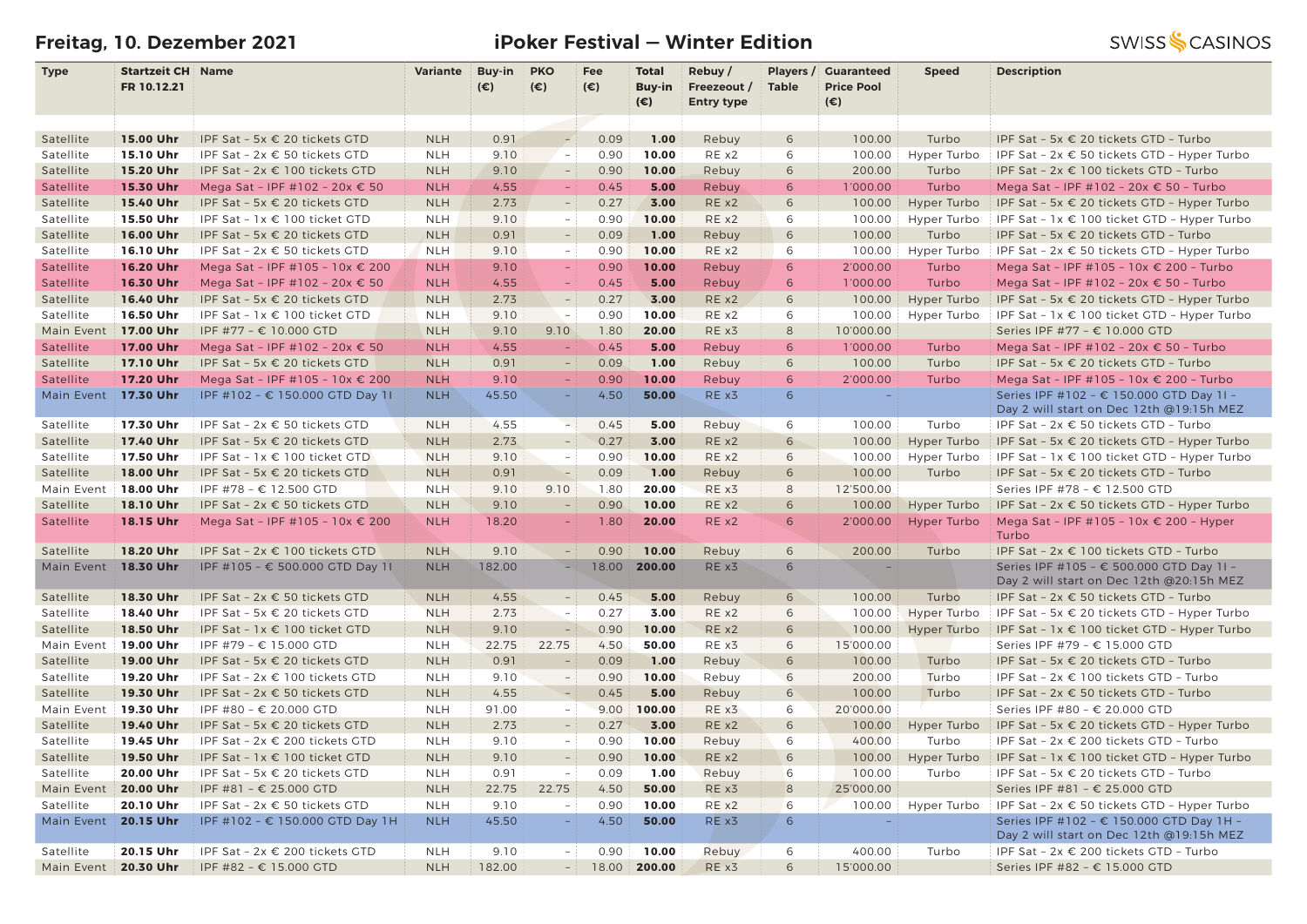**Freitag, 10. Dezember 2021**

**Type Startzeit CH Name SO 5.12.21**

**iPoker Festival — Winter Edition**

| <b>Name</b> | Variante Buv-in PKO |     |              |              | Fee Total Rebuy Players Guaranteed  |  | <b>Speed</b> | <b>Description</b> |
|-------------|---------------------|-----|--------------|--------------|-------------------------------------|--|--------------|--------------------|
|             |                     | (€) | $(\epsilon)$ |              | Buy-in Freezeout / Table Price Pool |  |              |                    |
|             |                     |     |              | $(\epsilon)$ | <b>Entry type</b>                   |  |              |                    |

| Satellite  | 20.30 Uhr | IPF Sat - $2x \in 50$ tickets GTD      | <b>NLH</b> | 4.55   | $-1$  | 0.45  | 5.00   | Rebuy | 6 | 100.00    | Turbo       | IPF Sat - $2x \in 50$ tickets GTD - Turbo                                            |
|------------|-----------|----------------------------------------|------------|--------|-------|-------|--------|-------|---|-----------|-------------|--------------------------------------------------------------------------------------|
| Satellite  | 20.40 Uhr | IPF Sat - 5x $\epsilon$ 20 tickets GTD | <b>NLH</b> | 2.73   | $-$ : | 0.27  | 3.00   | REX2  | 6 | 100.00    | Hyper Turbo | IPF Sat - 5x $\epsilon$ 20 tickets GTD - Hyper Turbo                                 |
| Main Event | 20.45 Uhr | IPF #105 - € 500.000 GTD Day 1H        | <b>NLH</b> | 182.00 | $-$   | 18.00 | 200.00 | RE x3 | 6 |           |             | Series IPF #105 - € 500.000 GTD Day 1H -<br>Day 2 will start on Dec 12th @20:15h MEZ |
| Satellite  | 20.45 Uhr | IPF Sat - $1x \in 1000$ ticket GTD     | <b>NLH</b> | 45.50  | $-$ : | 4.50  | 50.00  | Rebuy | 6 | 1'000.00  | Turbo       | IPF Sat - $1x \in 1000$ ticket GTD - Turbo                                           |
| Satellite  | 20.50 Uhr | IPF Sat - $1x \in 100$ ticket GTD      | <b>NLH</b> | 9.10   | $-1$  | 0.90  | 10.00  | REX2  | 6 | 100.00    | Hyper Turbo | IPF Sat - $1x \in 100$ ticket GTD - Hyper Turbo                                      |
| Satellite  | 21.00 Uhr | IPF Sat - 5x € 20 tickets GTD          | <b>NLH</b> | 0.91   | $-$ : | 0.09  | 1.00   | Rebuy | 6 | 100.00    | Turbo       | IPF Sat - 5x € 20 tickets GTD - Turbo                                                |
| Main Event | 21.00 Uhr | IPF #83 - € 12.500 GTD                 | <b>NLH</b> | 45.50  | $-$ : | 4.50  | 50.00  | Rebuy | 6 | 12'500.00 |             | Series IPF #83 - € 12.500 GTD                                                        |
| Satellite  | 21.10 Uhr | IPF Sat - $2x \in 50$ tickets GTD      | <b>NLH</b> | 9.10   | $-$ : | 0.90  | 10.00  | RE x2 | 6 | 100.00    | Hyper Turbo | IPF Sat - $2x \in 50$ tickets GTD - Hyper Turbo                                      |
| Satellite  | 21.20 Uhr | IPF Sat - $2x \in 100$ tickets GTD     | <b>NLH</b> | 9.10   | $-$ : | 0.90  | 10.00  | Rebuy | 6 | 200.00    | Turbo       | IPF Sat - $2x \in 100$ tickets GTD - Turbo                                           |
| Satellite  | 21.30 Uhr | IPF Sat - $2x \in 50$ tickets GTD      | <b>NLH</b> | 4.55   | $ \,$ | 0.45  | 5.00   | Rebuy | 6 | 100.00    | Turbo       | IPF Sat - $2x \in 50$ tickets GTD - Turbo                                            |
| Main Event | 21.30 Uhr | IPF #84 – € 10.000 GTD                 | <b>NLH</b> | 9.10   | 9.10  | 1.80  | 20.00  | RE x3 | 8 | 10'000.00 | Turbo       | Series IPF #84 - € 10.000 GTD                                                        |
| Satellite  | 21.40 Uhr | IPF Sat - 5x $\epsilon$ 20 tickets GTD | <b>NLH</b> | 2.73   |       | 0.27  | 3.00   | RE x2 | 6 | 100.00    | Hyper Turbo | IPF Sat - 5x $\epsilon$ 20 tickets GTD - Hyper Turbo                                 |
| Satellite  | 21.50 Uhr | IPF Sat - $1x \in 100$ ticket GTD      | <b>NLH</b> | 9.10   | $-$   | 0.90  | 10.00  | RE x2 | 6 | 100.00    | Hyper Turbo | IPF Sat - $1x \in 100$ ticket GTD - Hyper Turbo                                      |
| Main Event | 22.00 Uhr | IPF #85 - € 7.500 GTD                  | <b>NLH</b> | 22.75  | 22.75 | 4.50  | 50.00  | RE x3 | 6 | 7'500.00  | Turbo       | Series IPF #85 - € 7.500 GTD                                                         |
| Satellite  | 22.00 Uhr | IPF Sat - 5x € 20 tickets GTD          | <b>NLH</b> | 0.91   | $-$   | 0.09  | 1.00   | Rebuy | 6 | 100.00    | Turbo       | IPF Sat - 5x € 20 tickets GTD - Turbo                                                |
| Satellite  | 22.10 Uhr | IPF Sat - $2x \in 50$ tickets GTD      | <b>NLH</b> | 9.10   | $ \,$ | 0.90  | 10.00  | RE x2 | 6 | 100.00    | Hyper Turbo | IPF Sat - $2x \in 50$ tickets GTD - Hyper Turbo                                      |
| Satellite  | 22.20 Uhr | IPF Sat - $2x \in 100$ tickets GTD     | <b>NLH</b> | 9.10   | $-$ : | 0.90  | 10.00  | Rebuy | 6 | 200.00    | Turbo       | IPF Sat - $2x \in 100$ tickets GTD - Turbo                                           |
| Satellite  | 22.30 Uhr | IPF Sat - $2x \in 50$ tickets GTD      | <b>NLH</b> | 4.55   | $ \,$ | 0.45  | 5.00   | Rebuy | 6 | 100.00    | Turbo       | IPF Sat - $2x \in 50$ tickets GTD - Turbo                                            |
| Main Event | 22.30 Uhr | IPF #86 - € 5.000 GTD                  | <b>NLH</b> | 9.10   | 9.10  | 1.80  | 20.00  | RE x3 | 8 | 5'000.00  | Turbo       | Series IPF #86 - € 5.000 GTD                                                         |
| Satellite  | 22.40 Uhr | IPF Sat - 5x $\epsilon$ 20 tickets GTD | <b>NLH</b> | 2.73   | $ \,$ | 0.27  | 3.00   | RE x2 | 6 | 100.00    | Hyper Turbo | IPF Sat - 5x $\epsilon$ 20 tickets GTD - Hyper Turbo                                 |
| Satellite  | 22.50 Uhr | IPF Sat - $1x \in 100$ ticket GTD      | <b>NLH</b> | 9.10   | $-$ : | 0.90  | 10.00  | RE x2 | 6 | 100.00    | Hyper Turbo | IPF Sat - $1x \in 100$ ticket GTD - Hyper Turbo                                      |
|            |           |                                        |            |        |       |       |        |       |   |           |             |                                                                                      |

### **Legende**

- $\bullet$  Mega Sat IPF #26 und #29
- $I$  IPF #26 € 100.000 GTD Day
- IPF #29 € 100.000 GTD Day
- IPF #102 € 150.000 GTD Day
- IPF #105 € 500.000 GTD Day

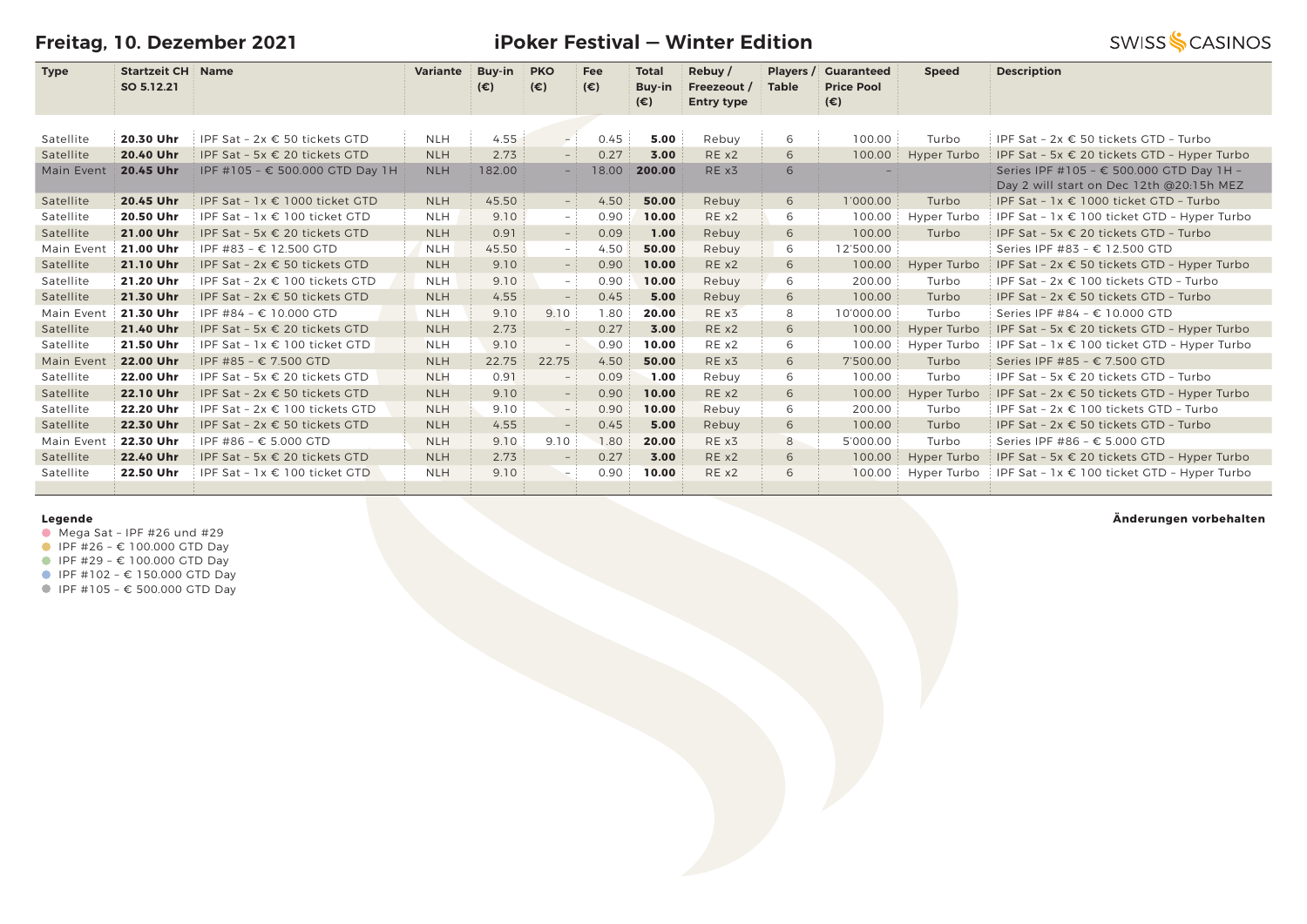# **Samstag, 11. Dezember 2021 iPoker Festival — Winter Edition**

| <b>Type</b> | <b>Startzeit CH Name</b> |                                        | <b>Variante</b> | Buy-in | <b>PKO</b>               | Fee          | <b>Total</b> | Rebuy/            | Players /    | <b>Guaranteed</b> | <b>Speed</b>       | <b>Description</b>                                   |
|-------------|--------------------------|----------------------------------------|-----------------|--------|--------------------------|--------------|--------------|-------------------|--------------|-------------------|--------------------|------------------------------------------------------|
|             | SA 11.12.21              |                                        |                 | (€)    | $(\epsilon)$             | $(\epsilon)$ | Buy-in       | Freezeout /       | <b>Table</b> | <b>Price Pool</b> |                    |                                                      |
|             |                          |                                        |                 |        |                          |              | $(\epsilon)$ | <b>Entry type</b> |              | $(\epsilon)$      |                    |                                                      |
|             |                          |                                        |                 |        |                          |              |              |                   |              |                   |                    |                                                      |
| Satellite   | 15.00 Uhr                | IPF Sat - 5x € 20 tickets GTD          | <b>NLH</b>      | 0.91   | $\overline{\phantom{a}}$ | 0.09         | 1.00         | Rebuy             | 6            | 100.00            | Turbo              | IPF Sat - 5x € 20 tickets GTD - Turbo                |
| Satellite   | 15.10 Uhr                | IPF Sat - 2x € 50 tickets GTD          | <b>NLH</b>      | 9.10   | $\sim$                   | 0.90         | 10.00        | RE x2             | 6            | 100.00            | Hyper Turbo        | IPF Sat - 2x € 50 tickets GTD - Hyper Turbo          |
| Satellite   | 15.20 Uhr                | IPF Sat - 2x € 100 tickets GTD         | <b>NLH</b>      | 9.10   | $\equiv$                 | 0.90         | 10.00        | Rebuy             | 6            | 200.00            | Turbo              | IPF Sat - 2x € 100 tickets GTD - Turbo               |
| Satellite   | 15.30 Uhr                | Mega Sat - IPF #102 - 20x € 50         | <b>NLH</b>      | 4.55   | $\equiv$                 | 0.45         | 5.00         | Rebuy             | 6            | 1'000.00          | Turbo              | Mega Sat - IPF #102 - 20x € 50 - Turbo               |
| Satellite   | 15.40 Uhr                | IPF Sat - 5x € 20 tickets GTD          | <b>NLH</b>      | 2.73   |                          | 0.27         | 3.00         | RE x2             | 6            | 100.00            | Hyper Turbo        | IPF Sat - 5x € 20 tickets GTD - Hyper Turbo          |
| Satellite   | 15.50 Uhr                | IPF Sat - 1x € 100 ticket GTD          | <b>NLH</b>      | 9.10   | $\sim$                   | 0.90         | 10.00        | RE x2             | 6            | 100.00            | Hyper Turbo        | IPF Sat - 1x € 100 ticket GTD - Hyper Turbo          |
| Satellite   | 16.00 Uhr                | IPF Sat - 5x € 20 tickets GTD          | <b>NLH</b>      | 0.91   | $\equiv$                 | 0.09         | 1.00         | Rebuy             | 6            | 100.00            | Turbo              | IPF Sat - 5x € 20 tickets GTD - Turbo                |
| Satellite   | 16.10 Uhr                | IPF Sat - $2x \in 50$ tickets GTD      | <b>NLH</b>      | 9.10   | $-1$                     | 0.90         | 10.00        | RE x2             | 6            | 100.00            | Hyper Turbo        | IPF Sat - $2x \in 50$ tickets GTD - Hyper Turbo      |
| Satellite   | 16.20 Uhr                | Mega Sat - IPF #105 - 10x € 200        | <b>NLH</b>      | 9.10   | $\equiv$                 | 0.90         | 10.00        | Rebuy             | 6            | 2'000.00          | Turbo              | Mega Sat - IPF #105 - 10x € 200 - Turbo              |
| Satellite   | 16.30 Uhr                | Mega Sat - IPF #102 - 20x € 50         | <b>NLH</b>      | 4.55   | $\equiv$                 | 0.45         | 5.00         | Rebuy             | 6            | 1'000.00          | Turbo              | Mega Sat - IPF #102 - 20x € 50 - Turbo               |
| Satellite   | 16.40 Uhr                | IPF Sat - 5x € 20 tickets GTD          | <b>NLH</b>      | 2.73   | $\overline{a}$           | 0.27         | 3.00         | RE x2             | 6            | 100.00            | Hyper Turbo        | IPF Sat - 5x $\epsilon$ 20 tickets GTD - Hyper Turbo |
| Satellite   | 16.50 Uhr                | IPF Sat - 1x € 100 ticket GTD          | <b>NLH</b>      | 9.10   | $\sim$ $-$               | 0.90         | 10.00        | RE x2             | 6            | 100.00            | Hyper Turbo        | IPF Sat - $1x \in 100$ ticket GTD - Hyper Turbo      |
| Main Event  | 17.00 Uhr                | IPF #87 - € 10.000 GTD                 | <b>NLH</b>      | 9.10   | 9.10                     | 1.80         | 20.00        | RE x3             | $\,8\,$      | 10'000.00         |                    | Series IPF #87 - € 10.000 GTD                        |
| Satellite   | 17.00 Uhr                | Mega Sat - IPF #102 - 20x € 50         | <b>NLH</b>      | 4.55   |                          | 0.45         | 5.00         | Rebuy             | 6            | 1'000.00          | Turbo              | Mega Sat - IPF #102 - 20x € 50 - Turbo               |
| Satellite   | 17.10 Uhr                | IPF Sat - 5x € 20 tickets GTD          | <b>NLH</b>      | 0.91   | $\overline{a}$           | 0.09         | 1.00         | Rebuy             | 6            | 100.00            | Turbo              | IPF Sat - 5x € 20 tickets GTD - Turbo                |
| Satellite   | 17.20 Uhr                | Mega Sat - IPF #105 - 10x € 200        | <b>NLH</b>      | 9.10   |                          | 0.90         | 10.00        | Rebuy             | 6            | 2'000.00          | Turbo              | Mega Sat - IPF #105 - 10x € 200 - Turbo              |
| Main Event  | 17.30 Uhr                | IPF #102 - € 150.000 GTD Day 1J        | <b>NLH</b>      | 45.50  | $\equiv$                 | 4.50         | 50.00        | RE x3             | 6            |                   |                    | Series IPF #102 - € 150.000 GTD Day 1J -             |
|             |                          |                                        |                 |        |                          |              |              |                   |              |                   |                    | Day 2 will start on Dec 12th @19:15h MEZ             |
| Satellite   | 17.30 Uhr                | IPF Sat - 2x € 50 tickets GTD          | <b>NLH</b>      | 4.55   | ъi                       | 0.45         | 5.00         | Rebuy             | 6            | 100.00            | Turbo              | IPF Sat - 2x € 50 tickets GTD - Turbo                |
| Satellite   | 17.40 Uhr                | IPF Sat - 5x € 20 tickets GTD          | <b>NLH</b>      | 2.73   |                          | 0.27         | 3.00         | RE x2             | 6            | 100.00            | Hyper Turbo        | IPF Sat - 5x $\epsilon$ 20 tickets GTD - Hyper Turbo |
| Satellite   | 17.50 Uhr                | IPF Sat - 1x € 100 ticket GTD          | <b>NLH</b>      | 9.10   | $\sim$                   | 0.90         | 10.00        | RE x2             | 6            | 100.00            | Hyper Turbo        | IPF Sat - $1x \in 100$ ticket GTD - Hyper Turbo      |
| Satellite   | 18.00 Uhr                | IPF Sat - 5x $\epsilon$ 20 tickets GTD | <b>NLH</b>      | 0.91   |                          | 0.09         | 1.00         | Rebuy             | 6            | 100.00            | Turbo              | IPF Sat - 5x € 20 tickets GTD - Turbo                |
| Main Event  | 18.00 Uhr                | IPF #88 - € 12.500 GTD                 | <b>NLH</b>      | 9.10   | 9.10                     | 1.80         | 20.00        | RE x3             | 8            | 12'500.00         |                    | Series IPF #88 - € 12.500 GTD                        |
| Satellite   | 18.10 Uhr                | IPF Sat - 2x € 50 tickets GTD          | <b>NLH</b>      | 9.10   | $\frac{1}{2}$            | 0.90         | 10.00        | RE x2             | 6            | 100.00            | Hyper Turbo        | IPF Sat - $2x \in 50$ tickets GTD - Hyper Turbo      |
| Satellite   | 18.15 Uhr                | Mega Sat - IPF #105 - 10x € 200        | <b>NLH</b>      | 18.20  |                          | 1.80         | 20.00        | REX2              | 6            | 2'000.00          | <b>Hyper Turbo</b> | Mega Sat - IPF #105 - 10x € 200 - Hyper              |
|             |                          |                                        |                 |        |                          |              |              |                   |              |                   |                    | Turbo                                                |
| Satellite   | 18.20 Uhr                | IPF Sat - 2x € 100 tickets GTD         | <b>NLH</b>      | 9.10   | $\sim$                   | 0.90         | 10.00        | Rebuy             | 6            | 200.00            | Turbo              | IPF Sat - 2x € 100 tickets GTD - Turbo               |
| Main Event  | 18.30 Uhr                | IPF #105 - € 500.000 GTD Day 1J        | <b>NLH</b>      | 182.00 | Ξ.                       | 18.00        | 200.00       | RE x3             | 6            | ÷.                |                    | Series IPF #105 - € 500.000 GTD Day 1J -             |
|             |                          |                                        |                 |        |                          |              |              |                   |              |                   |                    | Day 2 will start on Dec 12th @20:15h MEZ             |
| Satellite   | 18.30 Uhr                | IPF Sat - $2x \in 50$ tickets GTD      | <b>NLH</b>      | 4.55   | $\overline{\phantom{a}}$ | 0.45         | 5.00         | Rebuy             | 6            | 100.00            | Turbo              | IPF Sat - 2x € 50 tickets GTD - Turbo                |
| Satellite   | 18.40 Uhr                | IPF Sat - 5x € 20 tickets GTD          | <b>NLH</b>      | 2.73   | $\overline{\phantom{a}}$ | 0.27         | 3.00         | RE x2             | 6            | 100.00            | Hyper Turbo        | IPF Sat - 5x € 20 tickets GTD - Hyper Turbo          |
| Satellite   | 18.50 Uhr                | IPF Sat - 1x € 100 ticket GTD          | <b>NLH</b>      | 9.10   | $\equiv$                 | 0.90         | 10.00        | RE x2             | 6            | 100.00            | Hyper Turbo        | IPF Sat - 1x € 100 ticket GTD - Hyper Turbo          |
| Main Event  | 19.00 Uhr                | IPF #89 - € 15.000 GTD                 | <b>NLH</b>      | 22.75  | 22.75                    | 4.50         | 50.00        | RE x3             | 6            | 15'000.00         |                    | Series IPF #89 - € 15.000 GTD                        |
| Satellite   | 19.00 Uhr                | IPF Sat - 5x € 20 tickets GTD          | <b>NLH</b>      | 0.91   | $\equiv$                 | 0.09         | 1.00         | Rebuy             | 6            | 100.00            | Turbo              | IPF Sat - 5x € 20 tickets GTD - Turbo                |
| Satellite   | 19.20 Uhr                | IPF Sat - 2x € 100 tickets GTD         | <b>NLH</b>      | 9.10   | $\equiv$                 | 0.90         | 10.00        | Rebuy             | 6            | 200.00            | Turbo              | IPF Sat - 2x € 100 tickets GTD - Turbo               |
| Satellite   | 19.30 Uhr                | IPF Sat - 2x € 50 tickets GTD          | <b>NLH</b>      | 4.55   | $\overline{a}$           | 0.45         | 5.00         | Rebuy             | 6            | 100.00            | Turbo              | IPF Sat - 2x € 50 tickets GTD - Turbo                |
| Main Event  | 19.30 Uhr                | IPF #90 - € 20.000 GTD                 | <b>NLH</b>      | 91.00  | $\sim$                   | 9.00         | 100.00       | RE x3             | 6            | 20'000.00         |                    | Series IPF #90 - € 20.000 GTD                        |
| Satellite   | 19.40 Uhr                | IPF Sat - 5x € 20 tickets GTD          | <b>NLH</b>      | 2.73   | $\overline{\phantom{a}}$ | 0.27         | 3.00         | RE x2             | 6            | 100.00            | Hyper Turbo        | IPF Sat - 5x $\epsilon$ 20 tickets GTD - Hyper Turbo |
| Satellite   | 19.45 Uhr                | IPF Sat - 2x € 200 tickets GTD         | <b>NLH</b>      | 9.10   | $\equiv$                 | 0.90         | 10.00        | Rebuy             | 6            | 400.00            | Turbo              | IPF Sat - 2x € 200 tickets GTD - Turbo               |
| Satellite   | 19.50 Uhr                | IPF Sat - 1x € 100 ticket GTD          | <b>NLH</b>      | 9.10   | $\frac{1}{2}$            | 0.90         | 10.00        | REX2              | 6            | 100.00            | Hyper Turbo        | IPF Sat - 1x € 100 ticket GTD - Hyper Turbo          |
| Satellite   | 20.00 Uhr                | IPF Sat - 5x € 20 tickets GTD          | <b>NLH</b>      | 0.91   | $\overline{\phantom{a}}$ | 0.09         | 1.00         | Rebuy             | 6            | 100.00            | Turbo              | IPF Sat - 5x € 20 tickets GTD - Turbo                |
| Main Event  | 20.00 Uhr                | IPF #91 - € 25.000 GTD                 | <b>NLH</b>      | 22.75  | 22.75                    | 4.50         | 50.00        | RE x3             | 8            | 25'000.00         |                    | Series IPF #91 - € 25.000 GTD                        |
| Satellite   | 20.10 Uhr                | IPF Sat - 2x € 50 tickets GTD          | <b>NLH</b>      | 9.10   | $\sim$                   | 0.90         | 10.00        | RE x2             | 6            | 100.00            | Hyper Turbo        | IPF Sat - $2x \in 50$ tickets GTD - Hyper Turbo      |
| Main Event  | 20.15 Uhr                | IPF #102 - € 150.000 GTD Day 1K        | <b>NLH</b>      | 45.50  | $\equiv$                 | 4.50         | 50.00        | RE x3             | 6            | $\sim$            |                    | Series IPF #102 - € 150.000 GTD Day 1K -             |
|             |                          |                                        |                 |        |                          |              |              |                   |              |                   |                    | Day 2 will start on Dec 12th @19:15h MEZ             |
| Satellite   | 20.15 Uhr                | IPF Sat - 2x € 200 tickets GTD         | <b>NLH</b>      | 9.10   | $-1$                     | 0.90         | 10.00        | Rebuy             | 6            | 400.00            | Turbo              | IPF Sat - 2x € 200 tickets GTD - Turbo               |
| Main Event  | 20.30 Uhr                | IPF #92 - € 15.000 GTD                 | <b>NLH</b>      | 182.00 | $-1$                     | 18.00        | 200.00       | RE x3             | 6            | 15'000.00         |                    | Series IPF #92 - € 15.000 GTD                        |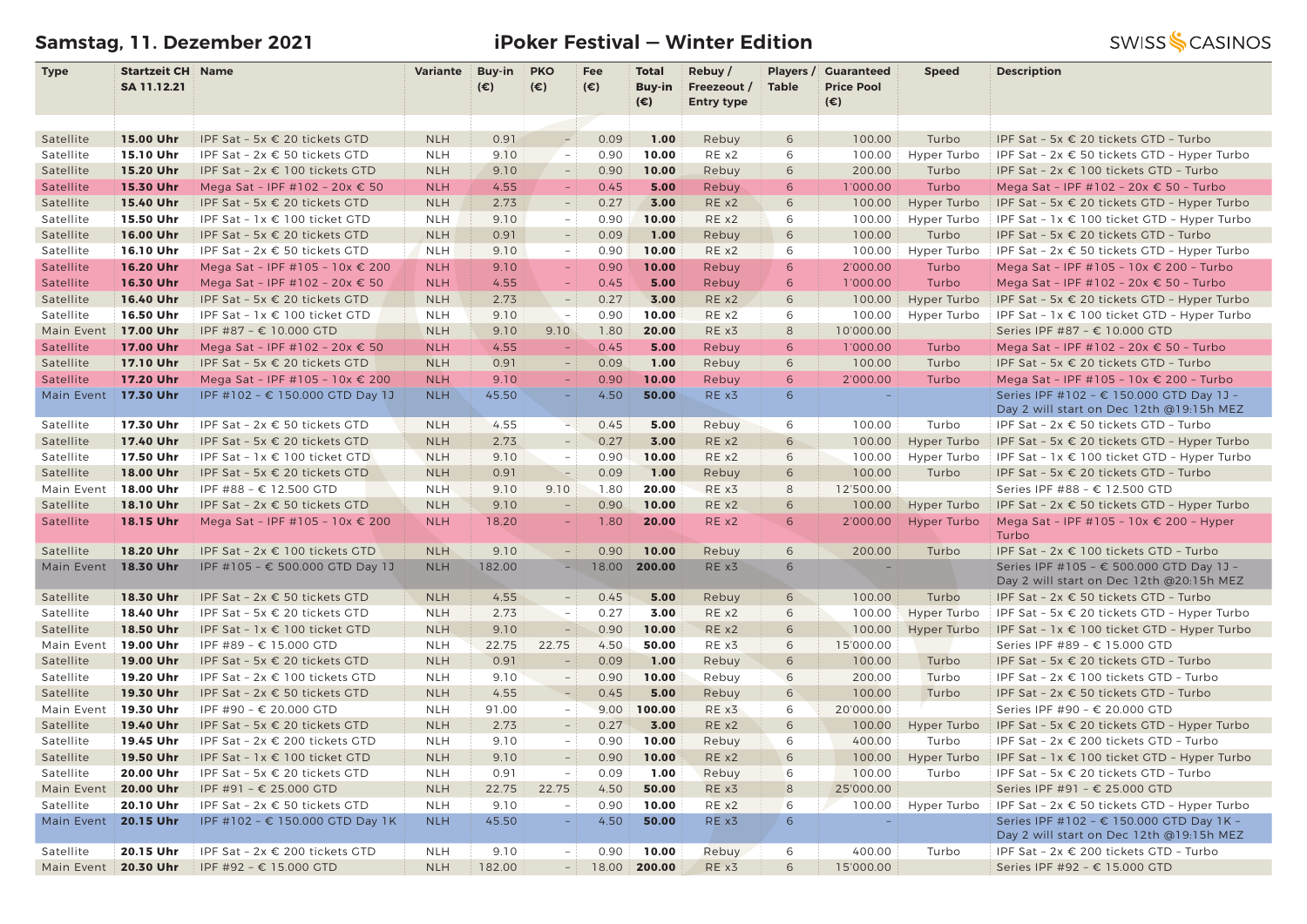**Samstag, 11. Dezember 2021**

**Name Variante Buy-in PKO**

**Type Startzeit CH** Name **SO 5.12.21**

**iPoker Festival — Winter Edition Total** 

**Rebuy /** 

**Players / Guaranteed** 

 **Speed Description**

|                                                |               | $(\epsilon)$ | (€) | (€) | $(\epsilon)$ | Buy-in Freezeout / Table Price Pool<br><b>Entry type</b> |       |          |
|------------------------------------------------|---------------|--------------|-----|-----|--------------|----------------------------------------------------------|-------|----------|
| $C_{AB} = 2 \times C_{AB}$ is the state of $D$ | <b>ALL LI</b> |              |     |     | E OO<br>0.65 | Dobini                                                   | 10000 | Turale e |

**Fee**

| Satellite  | 20.30 Uhr | IPF Sat - $2x \in 50$ tickets GTD      | <b>NLH</b> | 4.55   | $-1$                     | 0.45  | 5.00   | Rebuy | 6 | 100.00    | Turbo       | IPF Sat - $2x \in 50$ tickets GTD - Turbo                                            |
|------------|-----------|----------------------------------------|------------|--------|--------------------------|-------|--------|-------|---|-----------|-------------|--------------------------------------------------------------------------------------|
| Satellite  | 20.40 Uhr | IPF Sat - 5x $\epsilon$ 20 tickets GTD | <b>NLH</b> | 2.73   | $-$ 1                    | 0.27  | 3.00   | REX2  | 6 | 100.00    | Hyper Turbo | IPF Sat - 5x € 20 tickets GTD - Hyper Turbo                                          |
| Main Event | 20.45 Uhr | IPF #105 - € 500.000 GTD Day 1K        | <b>NLH</b> | 182.00 | $-$                      | 18.00 | 200.00 | RE x3 | 6 |           |             | Series IPF #105 - € 500.000 GTD Day 1K -<br>Day 2 will start on Dec 12th @20:15h MEZ |
| Satellite  | 20.45 Uhr | IPF Sat - $1x \in 1000$ ticket GTD     | <b>NLH</b> | 45.50  | $-$ :                    | 4.50  | 50.00  | Rebuy | 6 | 1'000.00  | Turbo       | IPF Sat - $1x \in 1000$ ticket GTD - Turbo                                           |
| Satellite  | 20.50 Uhr | IPF Sat - $1x \in 100$ ticket GTD      | <b>NLH</b> | 9.10   | $-1$                     | 0.90  | 10.00  | RE x2 | 6 | 100.00    | Hyper Turbo | IPF Sat - $1x \in 100$ ticket GTD - Hyper Turbo                                      |
| Satellite  | 21.00 Uhr | IPF Sat - $5x \in 20$ tickets GTD      | <b>NLH</b> | 0.91   | $-$ :                    | 0.09  | 1.00   | Rebuy | 6 | 100.00    | Turbo       | IPF Sat - 5x € 20 tickets GTD - Turbo                                                |
| Main Event | 21.00 Uhr | IPF #93 - € 12.500 GTD                 | <b>NLH</b> | 45.50  | $-1$                     | 4.50  | 50.00  | Rebuy | 6 | 12'500.00 |             | Series IPF #93 - € 12.500 GTD                                                        |
| Satellite  | 21.10 Uhr | IPF Sat - $2x \in 50$ tickets GTD      | <b>NLH</b> | 9.10   |                          | 0.90  | 10.00  | RE x2 | 6 | 100.00    | Hyper Turbo | IPF Sat - $2x \in 50$ tickets GTD - Hyper Turbo                                      |
| Satellite  | 21.20 Uhr | IPF Sat - $2x \in 100$ tickets GTD     | <b>NLH</b> | 9.10   | $-1$                     | 0.90  | 10.00  | Rebuy | 6 | 200.00    | Turbo       | IPF Sat - $2x \in 100$ tickets GTD - Turbo                                           |
| Satellite  | 21.30 Uhr | IPF Sat - $2x \in 50$ tickets GTD      | <b>NLH</b> | 4.55   | $\overline{\phantom{0}}$ | 0.45  | 5.00   | Rebuy | 6 | 100.00    | Turbo       | IPF Sat - 2x € 50 tickets GTD - Turbo                                                |
| Main Event | 21.30 Uhr | IPF #94 - € 10.000 GTD                 | <b>NLH</b> | 9.10   | 9.10                     | 1.80  | 20.00  | RE x3 | 8 | 10'000.00 | Turbo       | Series IPF #94 - € 10.000 GTD                                                        |
| Satellite  | 21.40 Uhr | IPF Sat - 5x $\epsilon$ 20 tickets GTD | <b>NLH</b> | 2.73   | $\overline{\phantom{0}}$ | 0.27  | 3.00   | REX2  | 6 | 100.00    | Hyper Turbo | IPF Sat - 5x $\epsilon$ 20 tickets GTD - Hyper Turbo                                 |
| Satellite  | 21.50 Uhr | IPF Sat - $1x \in 100$ ticket GTD      | <b>NLH</b> | 9.10   | $-$                      | 0.90  | 10.00  | RE x2 | 6 | 100.00    | Hyper Turbo | IPF Sat - $1x \in 100$ ticket GTD - Hyper Turbo                                      |
| Main Event | 22.00 Uhr | IPF #95 - € 7.500 GTD                  | <b>NLH</b> | 22.75  | 22.75                    | 4.50  | 50.00  | RE x3 | 6 | 7'500.00  | Turbo       | Series IPF #95 - € 7.500 GTD                                                         |
| Satellite  | 22.00 Uhr | IPF Sat - 5x $\epsilon$ 20 tickets GTD | <b>NLH</b> | 0.91   |                          | 0.09  | 1.00   | Rebuy | 6 | 100.00    | Turbo       | IPF Sat - 5x $\epsilon$ 20 tickets GTD - Turbo                                       |
| Satellite  | 22.10 Uhr | IPF Sat - $2x \in 50$ tickets GTD      | <b>NLH</b> | 9.10   |                          | 0.90  | 10.00  | REX2  | 6 | 100.00    | Hyper Turbo | IPF Sat - $2x \in 50$ tickets GTD - Hyper Turbo                                      |
| Satellite  | 22.20 Uhr | IPF Sat - $2x \in 100$ tickets GTD     | <b>NLH</b> | 9.10   | $-$ :                    | 0.90  | 10.00  | Rebuy | 6 | 200.00    | Turbo       | IPF Sat - $2x \in 100$ tickets GTD - Turbo                                           |
| Satellite  | 22.30 Uhr | IPF Sat - $2x \in 50$ tickets GTD      | <b>NLH</b> | 4.55   | $\overline{\phantom{0}}$ | 0.45  | 5.00   | Rebuy | 6 | 100.00    | Turbo       | IPF Sat - 2x € 50 tickets GTD - Turbo                                                |
| Main Event | 22.30 Uhr | IPF #96 - € 5.000 GTD                  | <b>NLH</b> | 9.10   | 9.10                     | 1.80  | 20.00  | RE x3 | 8 | 5'000.00  | Turbo       | Series IPF #96 - € 5.000 GTD                                                         |
| Satellite  | 22.40 Uhr | IPF Sat - 5x $\epsilon$ 20 tickets GTD | <b>NLH</b> | 2.73   |                          | 0.27  | 3.00   | RE x2 | 6 | 100.00    | Hyper Turbo | IPF Sat - 5x € 20 tickets GTD - Hyper Turbo                                          |
| Satellite  | 22.50 Uhr | IPF Sat - $1x \in 100$ ticket GTD      | <b>NLH</b> | 9.10   | $ -$                     | 0.90  | 10.00  | RE x2 | 6 | 100.00    | Hyper Turbo | IPF Sat - $1x \in 100$ ticket GTD - Hyper Turbo                                      |
|            |           |                                        |            |        |                          |       |        |       |   |           |             |                                                                                      |

### **Legende**

- $\bullet$  Mega Sat IPF #26 und #29
- $I$  IPF #26 € 100.000 GTD Day
- IPF #29 € 100.000 GTD Day
- IPF #102 € 150.000 GTD Day
- IPF #105 € 500.000 GTD Day

### **Änderungen vorbehalten**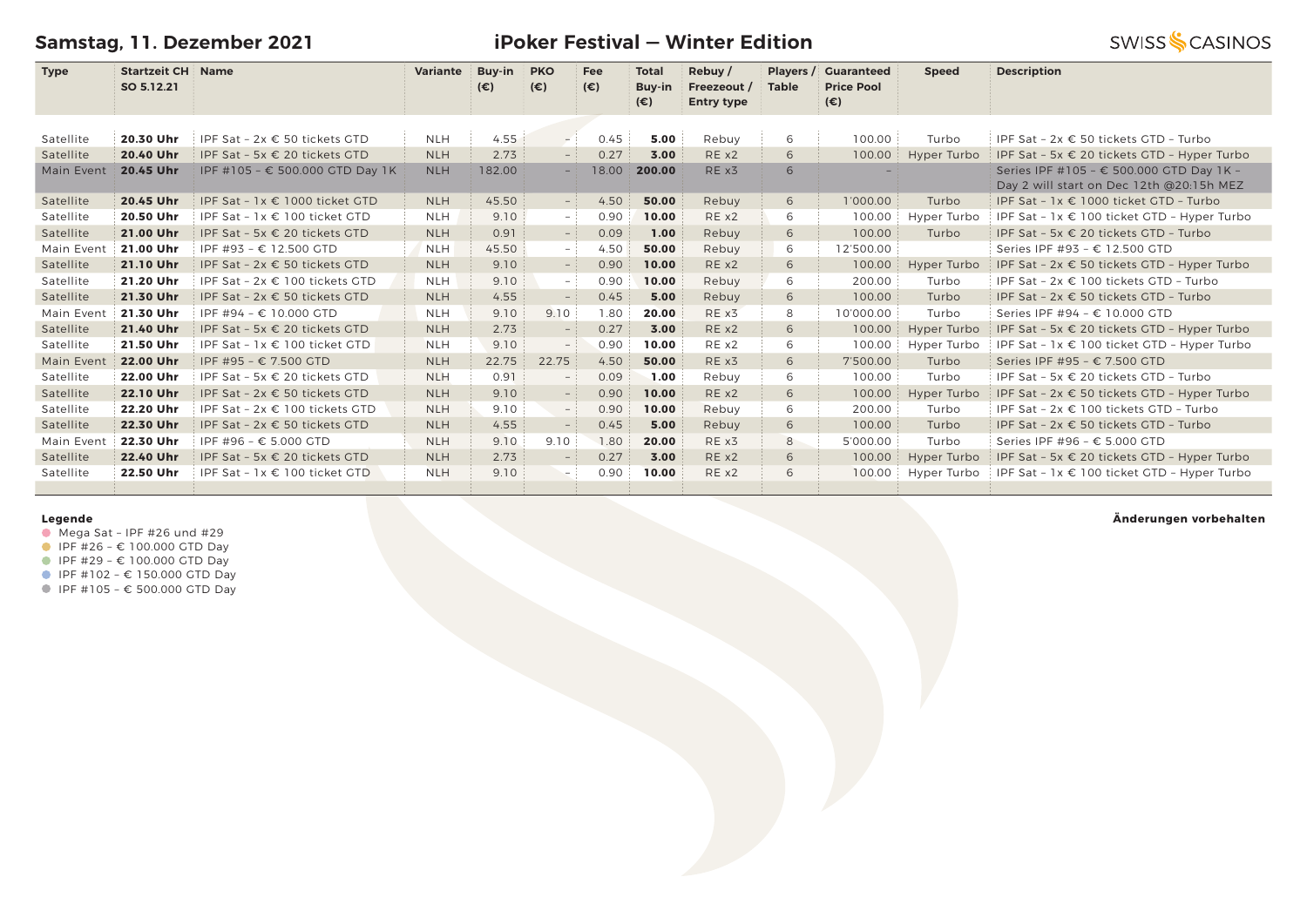# **Sonntag, 12. Dezember 2021 iPoker Festival — Winter Edition**

**SWISS & CASINOS** 

| <b>Type</b> | <b>Startzeit CH Name</b> |                                 | Variante   | Buy-in                   | <b>PKO</b>               | Fee          | <b>Total</b>  | Rebuy/            |                 | Players / Guaranteed | <b>Speed</b> | <b>Description</b>                                                     |
|-------------|--------------------------|---------------------------------|------------|--------------------------|--------------------------|--------------|---------------|-------------------|-----------------|----------------------|--------------|------------------------------------------------------------------------|
|             | SO 12.12.21              |                                 |            | $(\epsilon)$             | $(\epsilon)$             | $(\epsilon)$ | <b>Buy-in</b> | Freezeout /       | <b>Table</b>    | <b>Price Pool</b>    |              |                                                                        |
|             |                          |                                 |            |                          |                          |              | $(\epsilon)$  | <b>Entry type</b> |                 | (€)                  |              |                                                                        |
|             |                          |                                 |            |                          |                          |              |               |                   |                 |                      |              |                                                                        |
| Satellite   | 13.35 Uhr                | Mega Sat - IPF #102 - 20x € 50  | <b>NLH</b> | 4.55                     | $\sim$                   | 0.45         | 5.00          | Rebuy             | 6               | 1'000.00             | Turbo        | Mega Sat - IPF #102 - 20x € 50 - Turbo                                 |
| Satellite   | 14.25 Uhr                | Mega Sat - IPF #105 - 20x € 200 | <b>NLH</b> | 9.10                     | $\equiv$                 | 0.90         | 10.00         | Rebuy             | 6               | 4'000.00             | Turbo        | Mega Sat - IPF #105 - 20x € 200 - Turbo                                |
| Satellite   | 14.35 Uhr                | Mega Sat - IPF #102 - 20x € 50  | <b>NLH</b> | 4.55                     |                          | 0.45         | 5.00          | Rebuy             | 6               | 1'000.00             | Turbo        | Mega Sat - IPF #102 - 20x € 50 - Turbo                                 |
| Satellite   | 15.15 Uhr                | Mega Sat - IPF #102 - 10x € 50  | <b>NLH</b> | 9.10                     |                          | 0.90         | 10.00         | RE x2             | 6               | 500.00               | Hyper Turbo  | Mega Sat - IPF #102 - 10x $\epsilon$ 50 - Hyper                        |
|             |                          |                                 |            |                          |                          |              |               |                   |                 |                      |              | Turbo                                                                  |
| Satellite   | 15.25 Uhr                | Mega Sat - IPF #105 - 20x € 200 | <b>NLH</b> | 9.10                     |                          | 0.90         | 10.00         | Rebuy             | 6               | 4'000.00             | Turbo        | Mega Sat - IPF #105 - 20x € 200 - Turbo                                |
| Main Event  | 15.30 Uhr                | IPF #102 - € 150.000 GTD Day 1L | <b>NLH</b> | 45.50                    | $\equiv$                 | 4.50         | 50.00         | RE x3             | 6               |                      |              | Series IPF #102 - € 150.000 GTD Day 1L -                               |
|             |                          |                                 |            |                          |                          |              |               |                   |                 |                      |              | Day 2 will start on Dec 12th @19:15h MEZ                               |
| Satellite   | 15.55 Uhr                | Mega Sat - IPF #105 - 10x € 200 | <b>NLH</b> | 18.20                    | $\equiv$                 | 1.80         | 20.00         | RE x2             | 6               | 2'000.00             | Hyper Turbo  | Mega Sat - IPF #105 - 10x € 200 - Hyper                                |
|             |                          |                                 |            |                          |                          |              |               |                   |                 |                      |              | Turbo                                                                  |
| Satellite   | 16.00 Uhr                | IPF Sat - 5x € 20 tickets GTD   | <b>NLH</b> | 0.91                     | $-1$                     | 0.09         | 1.00          | Rebuy             | 6               | 100.00               | Turbo        | IPF Sat - 5x € 20 tickets GTD - Turbo                                  |
| Satellite   | 16.10 Uhr                | IPF Sat - 2x € 50 tickets GTD   | <b>NLH</b> | 9.10                     | $\overline{\phantom{a}}$ | 0.90         | 10.00         | RE x2             | 6               | 100.00               | Hyper Turbo  | IPF Sat - $2x \in 50$ tickets GTD - Hyper Turbo                        |
| Satellite   | 16.20 Uhr                | IPF Sat - 2x € 100 tickets GTD  | <b>NLH</b> | 9.10                     | $-$                      | 0.90         | 10.00         | Rebuy             | 6               | 200.00               | Turbo        | IPF Sat - 2x € 100 tickets GTD - Turbo                                 |
| Satellite   | 16.30 Uhr                | IPF Sat - 2x € 50 tickets GTD   | <b>NLH</b> | 4.55                     | $\equiv$                 | 0.45         | 5.00          | Rebuy             | 6               | 100.00               | Turbo        | IPF Sat - 2x € 50 tickets GTD - Turbo                                  |
| Main Event  | 16.30 Uhr                | IPF #105 - € 500.000 GTD Day 1L | <b>NLH</b> | 182.00                   |                          | 18.00        | 200.00        | REX3              | 6               |                      |              | Series IPF #105 - € 500.000 GTD Day 1L -                               |
|             |                          |                                 |            |                          |                          |              |               |                   |                 |                      |              | Day 2 will start on Dec 12th @20:15h MEZ                               |
| Satellite   | 16.40 Uhr                | IPF Sat - 5x € 20 tickets GTD   | <b>NLH</b> | 2.73                     |                          | 0.27         | 3.00          | RE x2             | 6               | 100.00               | Hyper Turbo  | <b>IPF Sat - 5x <math>\epsilon</math> 20 tickets GTD - Hyper Turbo</b> |
| Satellite   | 16.50 Uhr                | IPF Sat - 1x € 100 ticket GTD   | <b>NLH</b> | 9.10                     | $\sim$                   | 0.90         | 10.00         | RE x2             | 6               | 100.00               | Hyper Turbo  | IPF Sat - $1x \in 100$ ticket GTD - Hyper Turbo                        |
| Main Event  | 17.00 Uhr                | IPF #97 - € 15.000 GTD          | <b>NLH</b> | 9.10                     | 9.10                     | 1.80         | 20.00         | RE x3             | 8               | 15'000.00            |              | Series IPF #97 - € 15.000 GTD                                          |
| Satellite   | 17.00 Uhr                | IPF Sat - 5x € 20 tickets GTD   | <b>NLH</b> | 0.91                     | $\sim$                   | 0.09         | 1.00          | Rebuy             | 6               | 100.00               | Turbo        | IPF Sat - 5x € 20 tickets GTD - Turbo                                  |
| Satellite   | 17.05 Uhr                | Mega Sat - IPF #104 - 30x € 100 | <b>NLH</b> | 9.10                     | $\equiv$                 | 0.90         | 10.00         | Rebuy             | 6               | 3'000.00             | Turbo        | Mega Sat - IPF #104 - 30x € 100 - Turbo                                |
| Satellite   | 17.10 Uhr                | IPF Sat - 2x € 50 tickets GTD   | <b>NLH</b> | 9.10                     | $\sim$                   | 0.90         | 10.00         | RE x2             | 6               | 100.00               | Hyper Turbo  | IPF Sat - $2x \in 50$ tickets GTD - Hyper Turbo                        |
| Satellite   | 17.20 Uhr                | IPF Sat - 2x € 100 tickets GTD  | <b>NLH</b> | 9.10                     | $\equiv$                 | 0.90         | 10.00         | Rebuy             | 6               | 200.00               | Turbo        | IPF Sat - 2x € 100 tickets GTD - Turbo                                 |
| Main Event  | 17.30 Uhr                | IPF #98 - € 10.000 GTD          | <b>PLO</b> | 22.75                    | 22.75                    | 4.50         | 50.00         | RE x3             | 6               | 10'000.00            |              | Series IPF #98 - € 10.000 GTD                                          |
| Satellite   | 17.30 Uhr                | IPF Sat - 2x € 50 tickets GTD   | <b>NLH</b> | 4.55                     | $\overline{a}$           | 0.45         | 5.00          | Rebuy             | 6               | 100.00               | Turbo        | IPF Sat - $2x \in 50$ tickets GTD - Turbo                              |
| Satellite   | 17.40 Uhr                | IPF Sat - 5x € 20 tickets GTD   | <b>NLH</b> | 2.73                     | $\sim$                   | 0.27         | 3.00          | RE x2             | 6               | 100.00               | Hyper Turbo  | IPF Sat - 5x $\epsilon$ 20 tickets GTD - Hyper Turbo                   |
| Satellite   | 17.50 Uhr                | IPF Sat - 1x € 100 ticket GTD   | <b>NLH</b> | 9.10                     | $\equiv$                 | 0.90         | 10.00         | RE x2             | 6               | 100.00               | Hyper Turbo  | IPF Sat - $1x \in 100$ ticket GTD - Hyper Turbo                        |
| Main Event  | 18.00 Uhr                | IPF #99 - € 15.000 GTD          | <b>NLH</b> | 9.10                     | 9.10                     | 1.80         | 20.00         | RE x3             | 8               | 15'000.00            |              | Series IPF #99 - € 15.000 GTD                                          |
| Satellite   | 18.00 Uhr                | IPF Sat - 5x € 20 tickets GTD   | <b>NLH</b> | 0.91                     | $\overline{\phantom{a}}$ | 0.09         | 1.00          | Rebuy             | 6               | 100.00               | Turbo        | IPF Sat - 5x € 20 tickets GTD - Turbo                                  |
| Satellite   | 18.05 Uhr                | Mega Sat - IPF #104 - 30x € 100 | <b>NLH</b> | 9.10                     |                          | 0.90         | 10.00         | Rebuy             | 6               | 3'000.00             | Turbo        | Mega Sat - IPF #104 - 30x € 100 - Turbo                                |
| Satellite   | 18.10 Uhr                | IPF Sat - 2x € 50 tickets GTD   | <b>NLH</b> | 9.10                     | $\overline{\phantom{a}}$ | 0.90         | 10.00         | REX2              | 6               | 100.00               | Hyper Turbo  | IPF Sat - $2x \in 50$ tickets GTD - Hyper Turbo                        |
| Satellite   | 18.15 Uhr                | Mega Sat - IPF #107 - 5x € 1000 | <b>NLH</b> | 45.50                    |                          | 4.50         | 50.00         | Rebuy             | 6               | 5'000.00             | Turbo        | Mega Sat - IPF #107 - 5x € 1000 - Turbo                                |
| Satellite   | 18.20 Uhr                | IPF Sat - 2x € 100 tickets GTD  | <b>NLH</b> | 9.10                     | $\equiv$                 | 0.90         | 10.00         | Rebuy             | 6               | 200.00               | Turbo        | IPF Sat - 2x € 100 tickets GTD - Turbo                                 |
| Main Event  | 18.30 Uhr                | IPF #100 - € 10.000 GTD         | <b>NLH</b> | 45.50                    | - 1                      | 4.50         | 50.00         | RE x3             | 8               | 10'000.00            |              | Series IPF #100 - € 10.000 GTD                                         |
| Satellite   | 18.30 Uhr                | IPF Sat - 2x € 50 tickets GTD   | <b>NLH</b> | 4.55                     | $\overline{\phantom{a}}$ | 0.45         | 5.00          | Rebuy             | 6               | 100.00               | Turbo        | IPF Sat - 2x € 50 tickets GTD - Turbo                                  |
| Satellite   | 18.40 Uhr                | IPF Sat - 5x € 20 tickets GTD   | <b>NLH</b> | 2.73                     | $\overline{a}$           | 0.27         | 3.00          | REX2              | 6               | 100.00               | Hyper Turbo  | IPF Sat - 5x € 20 tickets GTD - Hyper Turbo                            |
| Satellite   | 18.50 Uhr                | IPF Sat - 1x € 100 ticket GTD   | <b>NLH</b> | 9.10                     | $\overline{\phantom{a}}$ | 0.90         | 10.00         | RE x2             | 6               | 100.00               | Hyper Turbo  | IPF Sat - 1x € 100 ticket GTD - Hyper Turbo                            |
| Main Event  | 19.00 Uhr                | IPF #101 - € 25.000 GTD         | <b>NLH</b> | 22.75                    | 22.75                    | 4.50         | 50.00         | REX3              | 6               | 25'000.00            |              | Series IPF #101 - € 25.000 GTD                                         |
| Satellite   | 19.00 Uhr                | IPF Sat - 5x € 20 tickets GTD   | <b>NLH</b> | 0.91                     | $\overline{\phantom{a}}$ | 0.09         | 1.00          | Rebuy             | 6               | 100.00               | Turbo        | IPF Sat - 5x € 20 tickets GTD - Turbo                                  |
| Satellite   | 19.05 Uhr                | Mega Sat - IPF #104 - 30x € 100 | <b>NLH</b> | 9.10                     |                          | 0.90         | 10.00         | Rebuy             | 6               | 3'000.00             | Turbo        | Mega Sat - IPF #104 - 30x € 100 - Turbo                                |
| Satellite   | 19.10 Uhr                | IPF Sat - 2x € 50 tickets GTD   | <b>NLH</b> | 9.10                     | $\overline{\phantom{a}}$ | 0.90         | 10.00         | RE x2             | 6               | 100.00               | Hyper Turbo  | IPF Sat - $2x \in 50$ tickets GTD - Hyper Turbo                        |
| Main Event  | 19.15 Uhr                | IPF #102 - € 150.000 GTD Day 2  | <b>NLH</b> | $\overline{\phantom{a}}$ | $\equiv$                 | $\equiv$     | н             | Flighted          | 6               | 150'000.00           |              | Series IPF #102 - € 150.000 GTD Day 2                                  |
| Satellite   | 19.15 Uhr                | Mega Sat - IPF #107 - 5x € 1000 | <b>NLH</b> | 45.50                    | $-$ :                    | 4.50         | 50.00         | Rebuy             | 6               | 5'000.00             | Turbo        | Mega Sat - IPF #107 - 5x € 1000 - Turbo                                |
| Satellite   | 19.20 Uhr                | IPF Sat - 2x € 100 tickets GTD  | <b>NLH</b> | 9.10                     | $\sim$                   | 0.90         | 10.00         | Rebuy             | 6               | 200.00               | Turbo        | IPF Sat - 2x € 100 tickets GTD - Turbo                                 |
| Main Event  | 19.30 Uhr                | IPF #103 - € 30.000 GTD         | <b>NLH</b> | 91.00                    | $\equiv$                 | 9.00         | 100.00        | RE x3             | 6               | 30'000.00            |              | Series IPF #103 - € 30.000 GTD                                         |
| Satellite   | 19.30 Uhr                | IPF Sat - 2x € 50 tickets GTD   | <b>NLH</b> | 4.55                     | $\overline{\phantom{a}}$ | 0.45         | 5.00          | Rebuy             | 6               | 100.00               | Turbo        | IPF Sat - 2x € 50 tickets GTD - Turbo                                  |
| Satellite   | 19.40 Uhr                | IPF Sat - 5x € 20 tickets GTD   | <b>NLH</b> | 2.73                     | $\overline{a}$           | 0.27         | 3.00          | RE x2             | $6\overline{6}$ | 100.00               | Hyper Turbo  | IPF Sat - 5x € 20 tickets GTD - Hyper Turbo                            |